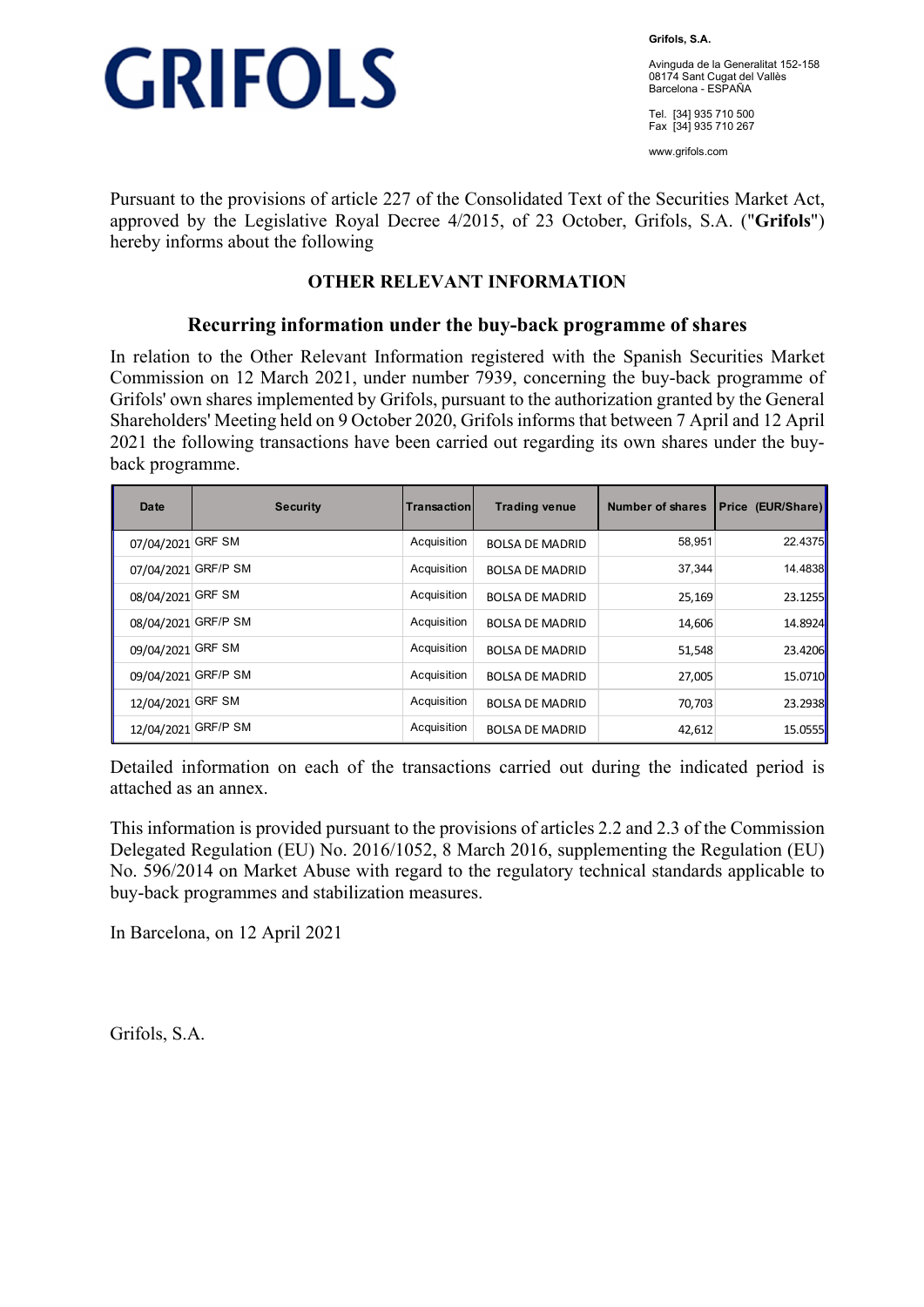## **GRIFOLS**

**ANEXO I**

#### **Detalle Individual de las operaciones:**

| Nombre del emisor                 | Fecha      | Precio(EUR) | Número de acciones | Centro de<br>negociación |
|-----------------------------------|------------|-------------|--------------------|--------------------------|
| <b>GRIFOLS S.A. (SPA LISTING)</b> | 07/04/2021 | 22.5000     | 239                | <b>BOLSA DE MADRID</b>   |
| <b>GRIFOLS S.A. (SPA LISTING)</b> | 07/04/2021 | 22.5000     | 54                 | <b>BOLSA DE MADRID</b>   |
| <b>GRIFOLS S.A. (SPA LISTING)</b> | 07/04/2021 | 22.5000     | 298                | <b>BOLSA DE MADRID</b>   |
| <b>GRIFOLS S.A. (SPA LISTING)</b> | 07/04/2021 | 22.5000     | 279                | <b>BOLSA DE MADRID</b>   |
| <b>GRIFOLS S.A. (SPA LISTING)</b> | 07/04/2021 | 22.4200     | 305                | <b>BOLSA DE MADRID</b>   |
| <b>GRIFOLS S.A. (SPA LISTING)</b> | 07/04/2021 | 22.3600     | 282                | <b>BOLSA DE MADRID</b>   |
| <b>GRIFOLS S.A. (SPA LISTING)</b> | 07/04/2021 | 22.2500     | 345                | <b>BOLSA DE MADRID</b>   |
| <b>GRIFOLS S.A. (SPA LISTING)</b> | 07/04/2021 | 22.3100     | 329                | <b>BOLSA DE MADRID</b>   |
| <b>GRIFOLS S.A. (SPA LISTING)</b> | 07/04/2021 | 22.3000     | 133                | <b>BOLSA DE MADRID</b>   |
| <b>GRIFOLS S.A. (SPA LISTING)</b> | 07/04/2021 | 22.3000     | 157                | <b>BOLSA DE MADRID</b>   |
| <b>GRIFOLS S.A. (SPA LISTING)</b> | 07/04/2021 | 22.2700     | 278                | <b>BOLSA DE MADRID</b>   |
| <b>GRIFOLS S.A. (SPA LISTING)</b> | 07/04/2021 | 22.2600     | 278                | <b>BOLSA DE MADRID</b>   |
| <b>GRIFOLS S.A. (SPA LISTING)</b> | 07/04/2021 | 22.2200     | 38                 | <b>BOLSA DE MADRID</b>   |
| <b>GRIFOLS S.A. (SPA LISTING)</b> | 07/04/2021 | 22.2600     | 334                | <b>BOLSA DE MADRID</b>   |
| <b>GRIFOLS S.A. (SPA LISTING)</b> | 07/04/2021 | 22.2800     | 497                | <b>BOLSA DE MADRID</b>   |
| <b>GRIFOLS S.A. (SPA LISTING)</b> | 07/04/2021 | 22.2800     | 328                | <b>BOLSA DE MADRID</b>   |
| <b>GRIFOLS S.A. (SPA LISTING)</b> | 07/04/2021 | 22.2800     | 56                 | <b>BOLSA DE MADRID</b>   |
| <b>GRIFOLS S.A. (SPA LISTING)</b> | 07/04/2021 | 22.2900     | 288                | <b>BOLSA DE MADRID</b>   |
| <b>GRIFOLS S.A. (SPA LISTING)</b> | 07/04/2021 | 22.2900     | 318                | <b>BOLSA DE MADRID</b>   |
| <b>GRIFOLS S.A. (SPA LISTING)</b> | 07/04/2021 | 22.2900     | 251                | <b>BOLSA DE MADRID</b>   |
| <b>GRIFOLS S.A. (SPA LISTING)</b> | 07/04/2021 | 22.3200     | 200                | <b>BOLSA DE MADRID</b>   |
| <b>GRIFOLS S.A. (SPA LISTING)</b> | 07/04/2021 | 22.3200     | 84                 | <b>BOLSA DE MADRID</b>   |
| <b>GRIFOLS S.A. (SPA LISTING)</b> | 07/04/2021 | 22.3100     | 285                | <b>BOLSA DE MADRID</b>   |
| <b>GRIFOLS S.A. (SPA LISTING)</b> | 07/04/2021 | 22.3500     | 162                | <b>BOLSA DE MADRID</b>   |
| <b>GRIFOLS S.A. (SPA LISTING)</b> | 07/04/2021 | 22.3500     | 123                | <b>BOLSA DE MADRID</b>   |
| <b>GRIFOLS S.A. (SPA LISTING)</b> | 07/04/2021 | 22.3400     | 295                | <b>BOLSA DE MADRID</b>   |
| <b>GRIFOLS S.A. (SPA LISTING)</b> | 07/04/2021 | 22.3700     | 346                | <b>BOLSA DE MADRID</b>   |
| <b>GRIFOLS S.A. (SPA LISTING)</b> | 07/04/2021 | 22.4300     | 280                | <b>BOLSA DE MADRID</b>   |
| <b>GRIFOLS S.A. (SPA LISTING)</b> | 07/04/2021 | 22.4700     | 580                | <b>BOLSA DE MADRID</b>   |
| <b>GRIFOLS S.A. (SPA LISTING)</b> | 07/04/2021 | 22.4900     | 552                | <b>BOLSA DE MADRID</b>   |
| <b>GRIFOLS S.A. (SPA LISTING)</b> | 07/04/2021 | 22.4900     | 108                | <b>BOLSA DE MADRID</b>   |
| <b>GRIFOLS S.A. (SPA LISTING)</b> | 07/04/2021 | 22.4900     | 183                | <b>BOLSA DE MADRID</b>   |
| <b>GRIFOLS S.A. (SPA LISTING)</b> | 07/04/2021 | 22.5100     | 561                | <b>BOLSA DE MADRID</b>   |
| <b>GRIFOLS S.A. (SPA LISTING)</b> | 07/04/2021 | 22.4800     | 60                 | <b>BOLSA DE MADRID</b>   |
| <b>GRIFOLS S.A. (SPA LISTING)</b> | 07/04/2021 | 22.4800     | 802                | <b>BOLSA DE MADRID</b>   |
| <b>GRIFOLS S.A. (SPA LISTING)</b> | 07/04/2021 | 22.4700     | 267                | <b>BOLSA DE MADRID</b>   |
| <b>GRIFOLS S.A. (SPA LISTING)</b> | 07/04/2021 | 22.4700     | 274                | <b>BOLSA DE MADRID</b>   |
| <b>GRIFOLS S.A. (SPA LISTING)</b> | 07/04/2021 | 22.5100     | 559                | <b>BOLSA DE MADRID</b>   |
| <b>GRIFOLS S.A. (SPA LISTING)</b> | 07/04/2021 | 22.5200     | 578                | <b>BOLSA DE MADRID</b>   |
| <b>GRIFOLS S.A. (SPA LISTING)</b> | 07/04/2021 | 22.5500     | 327                | <b>BOLSA DE MADRID</b>   |
| <b>GRIFOLS S.A. (SPA LISTING)</b> | 07/04/2021 | 22.5400     | 241                | <b>BOLSA DE MADRID</b>   |
| <b>GRIFOLS S.A. (SPA LISTING)</b> | 07/04/2021 | 22.5400     | 41                 | <b>BOLSA DE MADRID</b>   |
| <b>GRIFOLS S.A. (SPA LISTING)</b> | 07/04/2021 | 22.5600     | 307                | <b>BOLSA DE MADRID</b>   |
| <b>GRIFOLS S.A. (SPA LISTING)</b> | 07/04/2021 | 22.5600     | 250                | <b>BOLSA DE MADRID</b>   |
|                                   |            |             |                    |                          |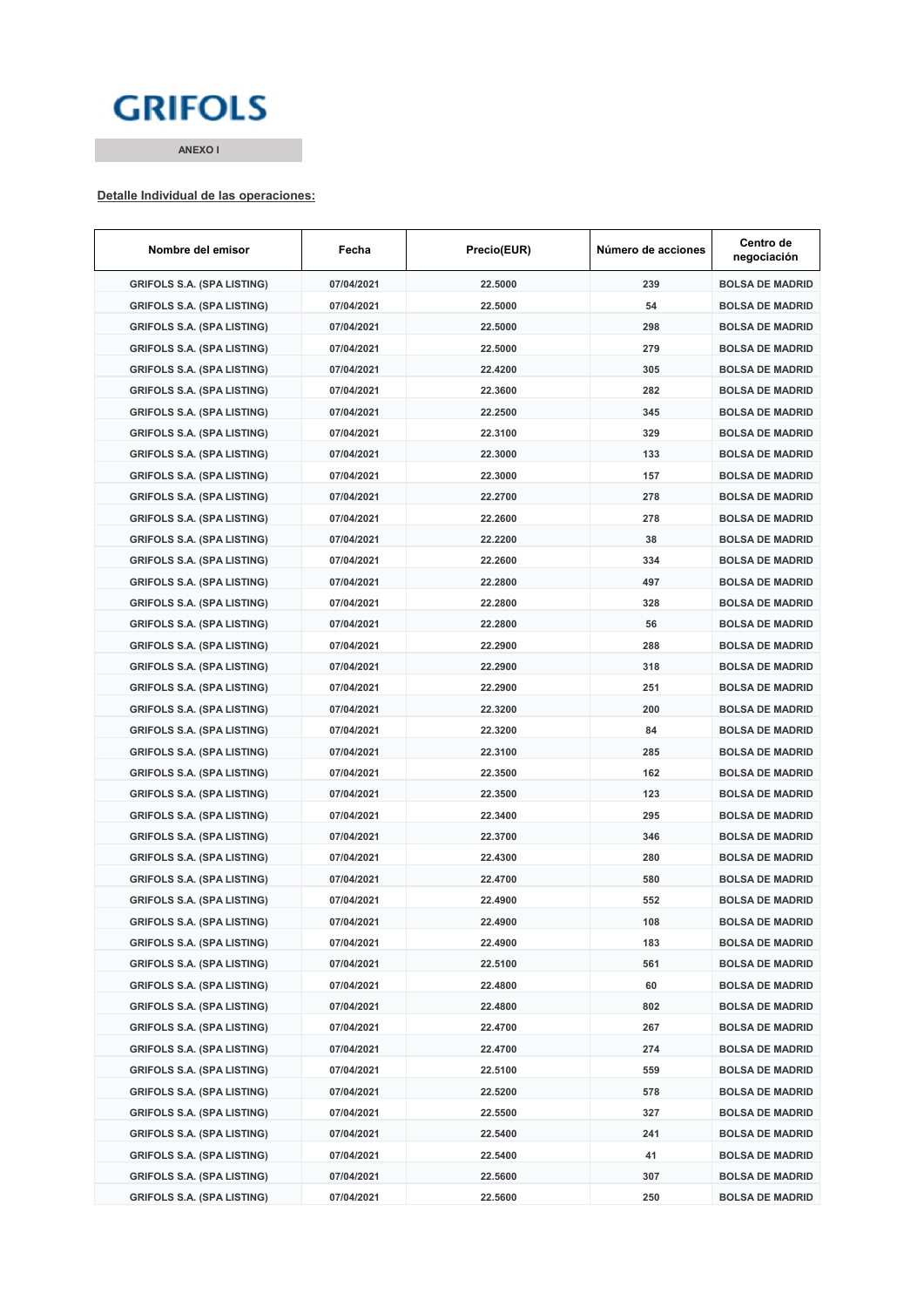| Nombre del emisor                 | Fecha      | Precio(EUR) | Número de acciones | Centro de<br>negociación |
|-----------------------------------|------------|-------------|--------------------|--------------------------|
| <b>GRIFOLS S.A. (SPA LISTING)</b> | 07/04/2021 | 22.5600     | 629                | <b>BOLSA DE MADRID</b>   |
| <b>GRIFOLS S.A. (SPA LISTING)</b> | 07/04/2021 | 22.5500     | 45                 | <b>BOLSA DE MADRID</b>   |
| <b>GRIFOLS S.A. (SPA LISTING)</b> | 07/04/2021 | 22.5500     | 53                 | <b>BOLSA DE MADRID</b>   |
| <b>GRIFOLS S.A. (SPA LISTING)</b> | 07/04/2021 | 22.5500     | 26                 | <b>BOLSA DE MADRID</b>   |
| <b>GRIFOLS S.A. (SPA LISTING)</b> | 07/04/2021 | 22.5500     | 195                | <b>BOLSA DE MADRID</b>   |
| <b>GRIFOLS S.A. (SPA LISTING)</b> | 07/04/2021 | 22.5000     | 278                | <b>BOLSA DE MADRID</b>   |
| <b>GRIFOLS S.A. (SPA LISTING)</b> | 07/04/2021 | 22.5000     | 22                 | <b>BOLSA DE MADRID</b>   |
| <b>GRIFOLS S.A. (SPA LISTING)</b> | 07/04/2021 | 22.5000     | 256                | <b>BOLSA DE MADRID</b>   |
| <b>GRIFOLS S.A. (SPA LISTING)</b> | 07/04/2021 | 22.5000     | 273                | <b>BOLSA DE MADRID</b>   |
| <b>GRIFOLS S.A. (SPA LISTING)</b> | 07/04/2021 | 22.5000     | 278                | <b>BOLSA DE MADRID</b>   |
| <b>GRIFOLS S.A. (SPA LISTING)</b> | 07/04/2021 | 22.4700     | 298                | <b>BOLSA DE MADRID</b>   |
| <b>GRIFOLS S.A. (SPA LISTING)</b> | 07/04/2021 | 22.4700     | 297                | <b>BOLSA DE MADRID</b>   |
| <b>GRIFOLS S.A. (SPA LISTING)</b> | 07/04/2021 | 22.4700     | 157                | <b>BOLSA DE MADRID</b>   |
| <b>GRIFOLS S.A. (SPA LISTING)</b> | 07/04/2021 | 22.4700     | 115                | <b>BOLSA DE MADRID</b>   |
| <b>GRIFOLS S.A. (SPA LISTING)</b> | 07/04/2021 | 22.4600     | 269                | <b>BOLSA DE MADRID</b>   |
| <b>GRIFOLS S.A. (SPA LISTING)</b> | 07/04/2021 | 22.5500     | 973                | <b>BOLSA DE MADRID</b>   |
| <b>GRIFOLS S.A. (SPA LISTING)</b> | 07/04/2021 | 22.5400     | 288                | <b>BOLSA DE MADRID</b>   |
| <b>GRIFOLS S.A. (SPA LISTING)</b> | 07/04/2021 | 22.5200     | 69                 | <b>BOLSA DE MADRID</b>   |
|                                   |            |             |                    |                          |
| <b>GRIFOLS S.A. (SPA LISTING)</b> | 07/04/2021 | 22.5200     | 206                | <b>BOLSA DE MADRID</b>   |
| <b>GRIFOLS S.A. (SPA LISTING)</b> | 07/04/2021 | 22.5200     | 129                | <b>BOLSA DE MADRID</b>   |
| <b>GRIFOLS S.A. (SPA LISTING)</b> | 07/04/2021 | 22.5200     | 141                | <b>BOLSA DE MADRID</b>   |
| <b>GRIFOLS S.A. (SPA LISTING)</b> | 07/04/2021 | 22.5000     | 297                | <b>BOLSA DE MADRID</b>   |
| <b>GRIFOLS S.A. (SPA LISTING)</b> | 07/04/2021 | 22.4800     | 296                | <b>BOLSA DE MADRID</b>   |
| <b>GRIFOLS S.A. (SPA LISTING)</b> | 07/04/2021 | 22.5700     | 554                | <b>BOLSA DE MADRID</b>   |
| <b>GRIFOLS S.A. (SPA LISTING)</b> | 07/04/2021 | 22.5600     | 279                | <b>BOLSA DE MADRID</b>   |
| <b>GRIFOLS S.A. (SPA LISTING)</b> | 07/04/2021 | 22.5500     | 298                | <b>BOLSA DE MADRID</b>   |
| <b>GRIFOLS S.A. (SPA LISTING)</b> | 07/04/2021 | 22.5400     | 304                | <b>BOLSA DE MADRID</b>   |
| <b>GRIFOLS S.A. (SPA LISTING)</b> | 07/04/2021 | 22.4900     | 585                | <b>BOLSA DE MADRID</b>   |
| <b>GRIFOLS S.A. (SPA LISTING)</b> | 07/04/2021 | 22.4800     | 268                | <b>BOLSA DE MADRID</b>   |
| <b>GRIFOLS S.A. (SPA LISTING)</b> | 07/04/2021 | 22.5000     | 313                | <b>BOLSA DE MADRID</b>   |
| <b>GRIFOLS S.A. (SPA LISTING)</b> | 07/04/2021 | 22.4900     | 302                | <b>BOLSA DE MADRID</b>   |
| <b>GRIFOLS S.A. (SPA LISTING)</b> | 07/04/2021 | 22.4800     | 287                | <b>BOLSA DE MADRID</b>   |
| <b>GRIFOLS S.A. (SPA LISTING)</b> | 07/04/2021 | 22.4600     | 268                | <b>BOLSA DE MADRID</b>   |
| <b>GRIFOLS S.A. (SPA LISTING)</b> | 07/04/2021 | 22.4100     | 287                | <b>BOLSA DE MADRID</b>   |
| <b>GRIFOLS S.A. (SPA LISTING)</b> | 07/04/2021 | 22.4100     | 3                  | <b>BOLSA DE MADRID</b>   |
| <b>GRIFOLS S.A. (SPA LISTING)</b> | 07/04/2021 | 22.4100     | 269                | <b>BOLSA DE MADRID</b>   |
| <b>GRIFOLS S.A. (SPA LISTING)</b> | 07/04/2021 | 22.4400     | 25                 | <b>BOLSA DE MADRID</b>   |
| <b>GRIFOLS S.A. (SPA LISTING)</b> | 07/04/2021 | 22.4400     | 87                 | <b>BOLSA DE MADRID</b>   |
| <b>GRIFOLS S.A. (SPA LISTING)</b> | 07/04/2021 | 22.4300     | 274                | <b>BOLSA DE MADRID</b>   |
| <b>GRIFOLS S.A. (SPA LISTING)</b> | 07/04/2021 | 22.4200     | 271                | <b>BOLSA DE MADRID</b>   |
| <b>GRIFOLS S.A. (SPA LISTING)</b> | 07/04/2021 | 22.4300     | 588                | <b>BOLSA DE MADRID</b>   |
| <b>GRIFOLS S.A. (SPA LISTING)</b> | 07/04/2021 | 22.4400     | 271                | <b>BOLSA DE MADRID</b>   |
| <b>GRIFOLS S.A. (SPA LISTING)</b> | 07/04/2021 | 22.4300     | 290                | <b>BOLSA DE MADRID</b>   |
|                                   |            |             |                    | <b>BOLSA DE MADRID</b>   |
| <b>GRIFOLS S.A. (SPA LISTING)</b> | 07/04/2021 | 22.4200     | 586                |                          |
| <b>GRIFOLS S.A. (SPA LISTING)</b> | 07/04/2021 | 22.4000     | 281                | <b>BOLSA DE MADRID</b>   |
| <b>GRIFOLS S.A. (SPA LISTING)</b> | 07/04/2021 | 22.4000     | 303                | <b>BOLSA DE MADRID</b>   |
| <b>GRIFOLS S.A. (SPA LISTING)</b> | 07/04/2021 | 22.4000     | 280                | <b>BOLSA DE MADRID</b>   |
| <b>GRIFOLS S.A. (SPA LISTING)</b> | 07/04/2021 | 22.4400     | 184                | <b>BOLSA DE MADRID</b>   |
| <b>GRIFOLS S.A. (SPA LISTING)</b> | 07/04/2021 | 22.4400     | 105                | <b>BOLSA DE MADRID</b>   |
| <b>GRIFOLS S.A. (SPA LISTING)</b> | 07/04/2021 | 22.4800     | 95                 | <b>BOLSA DE MADRID</b>   |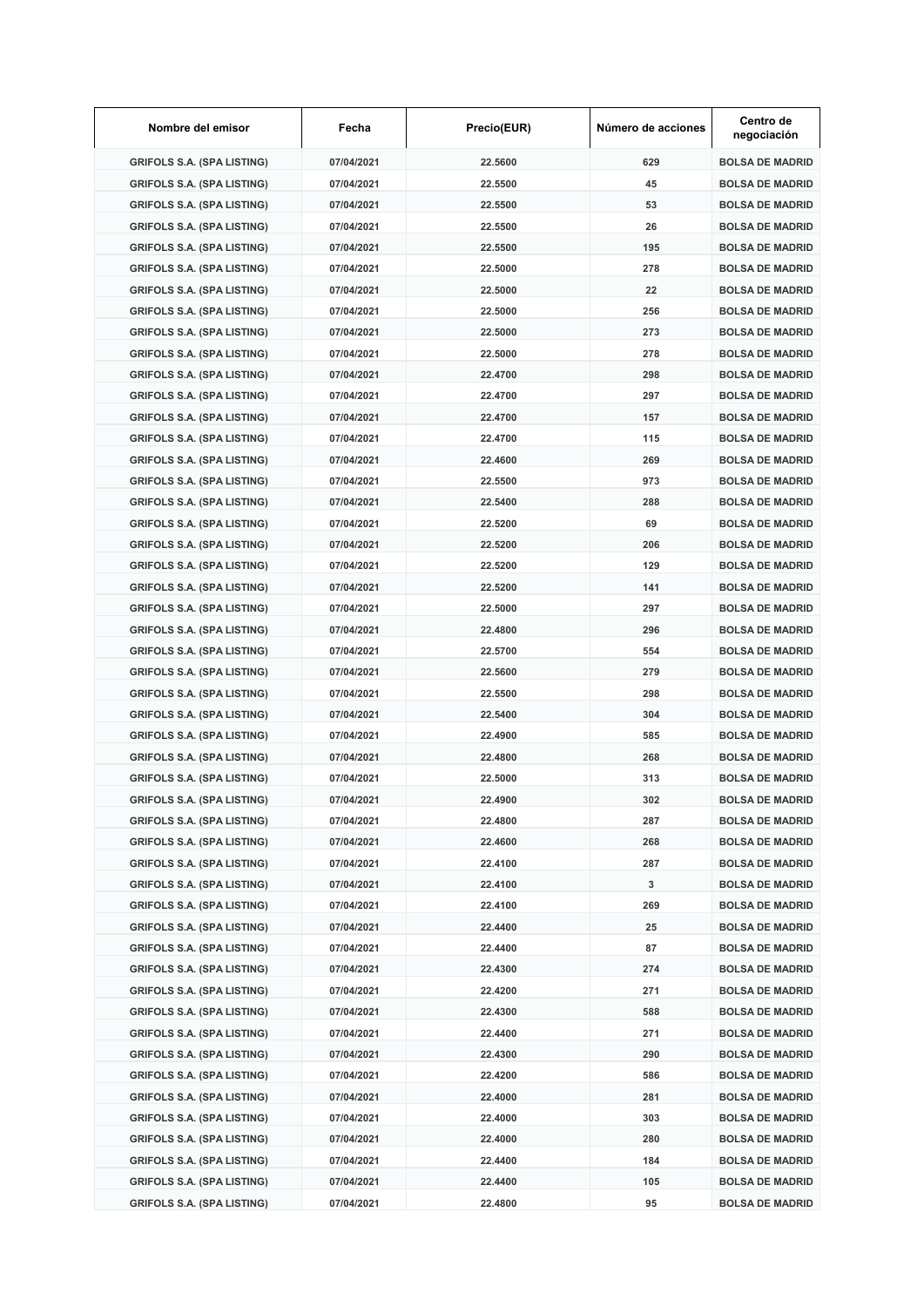| Nombre del emisor                 | Fecha      | Precio(EUR) | Número de acciones | Centro de<br>negociación |
|-----------------------------------|------------|-------------|--------------------|--------------------------|
| <b>GRIFOLS S.A. (SPA LISTING)</b> | 07/04/2021 | 22.4800     | 197                | <b>BOLSA DE MADRID</b>   |
| <b>GRIFOLS S.A. (SPA LISTING)</b> | 07/04/2021 | 22.4800     | 297                | <b>BOLSA DE MADRID</b>   |
| <b>GRIFOLS S.A. (SPA LISTING)</b> | 07/04/2021 | 22.4700     | 287                | <b>BOLSA DE MADRID</b>   |
| <b>GRIFOLS S.A. (SPA LISTING)</b> | 07/04/2021 | 22.4700     | 5                  | <b>BOLSA DE MADRID</b>   |
| <b>GRIFOLS S.A. (SPA LISTING)</b> | 07/04/2021 | 22.5000     | 553                | <b>BOLSA DE MADRID</b>   |
| <b>GRIFOLS S.A. (SPA LISTING)</b> | 07/04/2021 | 22.5200     | 200                | <b>BOLSA DE MADRID</b>   |
| <b>GRIFOLS S.A. (SPA LISTING)</b> | 07/04/2021 | 22.5200     | $\overline{2}$     | <b>BOLSA DE MADRID</b>   |
| <b>GRIFOLS S.A. (SPA LISTING)</b> | 07/04/2021 | 22.5200     | 97                 | <b>BOLSA DE MADRID</b>   |
| <b>GRIFOLS S.A. (SPA LISTING)</b> | 07/04/2021 | 22.5100     | 267                | <b>BOLSA DE MADRID</b>   |
| <b>GRIFOLS S.A. (SPA LISTING)</b> | 07/04/2021 | 22.5100     | 381                | <b>BOLSA DE MADRID</b>   |
| <b>GRIFOLS S.A. (SPA LISTING)</b> | 07/04/2021 | 22.5000     | 286                | <b>BOLSA DE MADRID</b>   |
| <b>GRIFOLS S.A. (SPA LISTING)</b> | 07/04/2021 | 22.4900     | 278                | <b>BOLSA DE MADRID</b>   |
| <b>GRIFOLS S.A. (SPA LISTING)</b> | 07/04/2021 | 22.4900     | 581                | <b>BOLSA DE MADRID</b>   |
| <b>GRIFOLS S.A. (SPA LISTING)</b> | 07/04/2021 | 22.4900     | 900                | <b>BOLSA DE MADRID</b>   |
| <b>GRIFOLS S.A. (SPA LISTING)</b> | 07/04/2021 | 22.4900     | 275                | <b>BOLSA DE MADRID</b>   |
| <b>GRIFOLS S.A. (SPA LISTING)</b> | 07/04/2021 | 22.4800     | 280                | <b>BOLSA DE MADRID</b>   |
| <b>GRIFOLS S.A. (SPA LISTING)</b> | 07/04/2021 | 22.4800     | 268                | <b>BOLSA DE MADRID</b>   |
| <b>GRIFOLS S.A. (SPA LISTING)</b> | 07/04/2021 | 22.4600     | 296                | <b>BOLSA DE MADRID</b>   |
| <b>GRIFOLS S.A. (SPA LISTING)</b> | 07/04/2021 | 22.4400     | 97                 | <b>BOLSA DE MADRID</b>   |
| <b>GRIFOLS S.A. (SPA LISTING)</b> | 07/04/2021 | 22.4400     | 149                | <b>BOLSA DE MADRID</b>   |
| <b>GRIFOLS S.A. (SPA LISTING)</b> | 07/04/2021 | 22.4400     | 68                 | <b>BOLSA DE MADRID</b>   |
| <b>GRIFOLS S.A. (SPA LISTING)</b> | 07/04/2021 | 22.4400     | 300                | <b>BOLSA DE MADRID</b>   |
| <b>GRIFOLS S.A. (SPA LISTING)</b> | 07/04/2021 | 22.4500     | 287                | <b>BOLSA DE MADRID</b>   |
| <b>GRIFOLS S.A. (SPA LISTING)</b> | 07/04/2021 | 22.4600     | 324                | <b>BOLSA DE MADRID</b>   |
| <b>GRIFOLS S.A. (SPA LISTING)</b> | 07/04/2021 | 22.4700     | 290                | <b>BOLSA DE MADRID</b>   |
| <b>GRIFOLS S.A. (SPA LISTING)</b> | 07/04/2021 | 22.4500     | 285                | <b>BOLSA DE MADRID</b>   |
| <b>GRIFOLS S.A. (SPA LISTING)</b> | 07/04/2021 | 22.4300     | 267                | <b>BOLSA DE MADRID</b>   |
| <b>GRIFOLS S.A. (SPA LISTING)</b> | 07/04/2021 | 22.4400     | 2                  | <b>BOLSA DE MADRID</b>   |
| <b>GRIFOLS S.A. (SPA LISTING)</b> | 07/04/2021 | 22.4400     | 292                | <b>BOLSA DE MADRID</b>   |
| <b>GRIFOLS S.A. (SPA LISTING)</b> | 07/04/2021 | 22.4400     | 286                | <b>BOLSA DE MADRID</b>   |
| <b>GRIFOLS S.A. (SPA LISTING)</b> | 07/04/2021 | 22.4300     | 301                | <b>BOLSA DE MADRID</b>   |
| <b>GRIFOLS S.A. (SPA LISTING)</b> | 07/04/2021 | 22.4500     | 878                | <b>BOLSA DE MADRID</b>   |
| <b>GRIFOLS S.A. (SPA LISTING)</b> | 07/04/2021 | 22.4500     | 276                | <b>BOLSA DE MADRID</b>   |
| <b>GRIFOLS S.A. (SPA LISTING)</b> | 07/04/2021 | 22.4200     | 274                | <b>BOLSA DE MADRID</b>   |
| <b>GRIFOLS S.A. (SPA LISTING)</b> | 07/04/2021 | 22.4200     | 271                | <b>BOLSA DE MADRID</b>   |
| <b>GRIFOLS S.A. (SPA LISTING)</b> | 07/04/2021 | 22.4200     | 266                | <b>BOLSA DE MADRID</b>   |
| <b>GRIFOLS S.A. (SPA LISTING)</b> | 07/04/2021 | 22.4200     | 266                | <b>BOLSA DE MADRID</b>   |
| <b>GRIFOLS S.A. (SPA LISTING)</b> | 07/04/2021 | 22.4100     | 274                | <b>BOLSA DE MADRID</b>   |
| <b>GRIFOLS S.A. (SPA LISTING)</b> | 07/04/2021 | 22.4100     | 270                | <b>BOLSA DE MADRID</b>   |
| <b>GRIFOLS S.A. (SPA LISTING)</b> | 07/04/2021 | 22.3900     | 288                | <b>BOLSA DE MADRID</b>   |
| <b>GRIFOLS S.A. (SPA LISTING)</b> | 07/04/2021 | 22.4300     | 281                | <b>BOLSA DE MADRID</b>   |
| <b>GRIFOLS S.A. (SPA LISTING)</b> | 07/04/2021 | 22.4200     | 311                | <b>BOLSA DE MADRID</b>   |
| <b>GRIFOLS S.A. (SPA LISTING)</b> | 07/04/2021 | 22.3900     | 279                | <b>BOLSA DE MADRID</b>   |
| <b>GRIFOLS S.A. (SPA LISTING)</b> | 07/04/2021 | 22.3800     | 283                | <b>BOLSA DE MADRID</b>   |
| <b>GRIFOLS S.A. (SPA LISTING)</b> | 07/04/2021 | 22.3800     | 210                | <b>BOLSA DE MADRID</b>   |
| <b>GRIFOLS S.A. (SPA LISTING)</b> | 07/04/2021 | 22.3800     | 68                 | <b>BOLSA DE MADRID</b>   |
| <b>GRIFOLS S.A. (SPA LISTING)</b> | 07/04/2021 | 22.3900     | 293                | <b>BOLSA DE MADRID</b>   |
| <b>GRIFOLS S.A. (SPA LISTING)</b> | 07/04/2021 | 22.4000     | 297                | <b>BOLSA DE MADRID</b>   |
| <b>GRIFOLS S.A. (SPA LISTING)</b> | 07/04/2021 | 22.4200     | 170                | <b>BOLSA DE MADRID</b>   |
| <b>GRIFOLS S.A. (SPA LISTING)</b> | 07/04/2021 | 22.4200     | 109                | <b>BOLSA DE MADRID</b>   |
|                                   |            |             |                    |                          |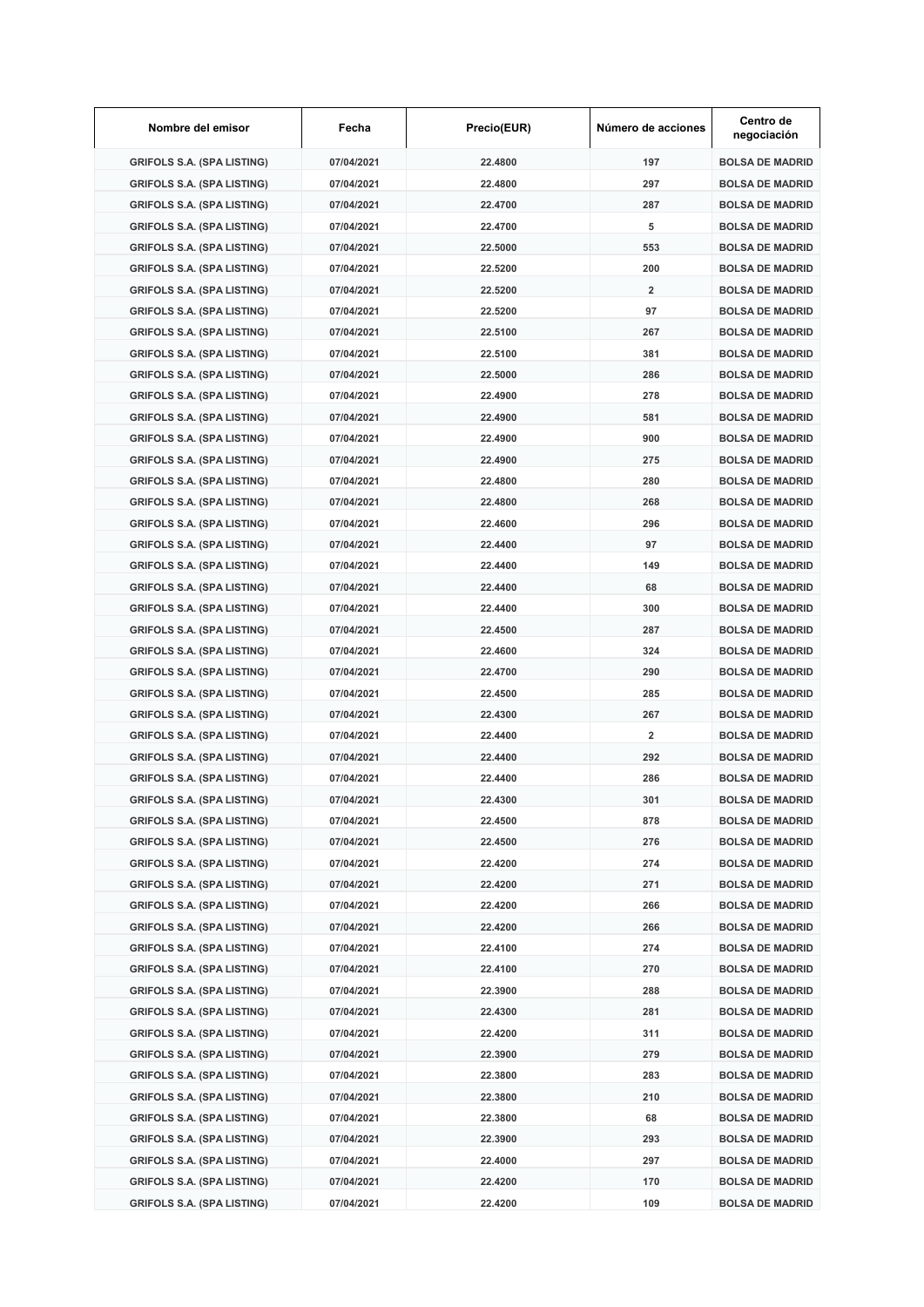| Nombre del emisor                 | Fecha      | Precio(EUR) | Número de acciones | Centro de<br>negociación |
|-----------------------------------|------------|-------------|--------------------|--------------------------|
| <b>GRIFOLS S.A. (SPA LISTING)</b> | 07/04/2021 | 22.4100     | 6                  | <b>BOLSA DE MADRID</b>   |
| <b>GRIFOLS S.A. (SPA LISTING)</b> | 07/04/2021 | 22.4100     | 285                | <b>BOLSA DE MADRID</b>   |
| <b>GRIFOLS S.A. (SPA LISTING)</b> | 07/04/2021 | 22.4100     | 299                | <b>BOLSA DE MADRID</b>   |
| <b>GRIFOLS S.A. (SPA LISTING)</b> | 07/04/2021 | 22.4400     | 278                | <b>BOLSA DE MADRID</b>   |
| <b>GRIFOLS S.A. (SPA LISTING)</b> | 07/04/2021 | 22.4400     | 277                | <b>BOLSA DE MADRID</b>   |
| <b>GRIFOLS S.A. (SPA LISTING)</b> | 07/04/2021 | 22.4200     | 307                | <b>BOLSA DE MADRID</b>   |
| <b>GRIFOLS S.A. (SPA LISTING)</b> | 07/04/2021 | 22.3900     | 289                | <b>BOLSA DE MADRID</b>   |
| <b>GRIFOLS S.A. (SPA LISTING)</b> | 07/04/2021 | 22.3800     | 286                | <b>BOLSA DE MADRID</b>   |
| <b>GRIFOLS S.A. (SPA LISTING)</b> | 07/04/2021 | 22.3600     | 269                | <b>BOLSA DE MADRID</b>   |
| <b>GRIFOLS S.A. (SPA LISTING)</b> | 07/04/2021 | 22.3400     | 269                | <b>BOLSA DE MADRID</b>   |
| <b>GRIFOLS S.A. (SPA LISTING)</b> | 07/04/2021 | 22.3700     | 273                | <b>BOLSA DE MADRID</b>   |
| <b>GRIFOLS S.A. (SPA LISTING)</b> | 07/04/2021 | 22.3600     | 412                | <b>BOLSA DE MADRID</b>   |
| <b>GRIFOLS S.A. (SPA LISTING)</b> | 07/04/2021 | 22.3600     | 166                | <b>BOLSA DE MADRID</b>   |
| <b>GRIFOLS S.A. (SPA LISTING)</b> | 07/04/2021 | 22.3600     | 590                | <b>BOLSA DE MADRID</b>   |
| <b>GRIFOLS S.A. (SPA LISTING)</b> | 07/04/2021 | 22.3600     | 281                | <b>BOLSA DE MADRID</b>   |
| <b>GRIFOLS S.A. (SPA LISTING)</b> | 07/04/2021 | 22.3500     | 284                | <b>BOLSA DE MADRID</b>   |
| <b>GRIFOLS S.A. (SPA LISTING)</b> | 07/04/2021 | 22.3300     | 303                | <b>BOLSA DE MADRID</b>   |
| <b>GRIFOLS S.A. (SPA LISTING)</b> | 07/04/2021 | 22.3300     | 67                 | <b>BOLSA DE MADRID</b>   |
| <b>GRIFOLS S.A. (SPA LISTING)</b> | 07/04/2021 | 22.3300     | 236                | <b>BOLSA DE MADRID</b>   |
| <b>GRIFOLS S.A. (SPA LISTING)</b> | 07/04/2021 | 22.3500     | 308                | <b>BOLSA DE MADRID</b>   |
| <b>GRIFOLS S.A. (SPA LISTING)</b> | 07/04/2021 | 22.3600     | 317                | <b>BOLSA DE MADRID</b>   |
| <b>GRIFOLS S.A. (SPA LISTING)</b> | 07/04/2021 | 22.3500     | 103                | <b>BOLSA DE MADRID</b>   |
| <b>GRIFOLS S.A. (SPA LISTING)</b> | 07/04/2021 | 22.3500     | 166                | <b>BOLSA DE MADRID</b>   |
| <b>GRIFOLS S.A. (SPA LISTING)</b> | 07/04/2021 | 22.3500     | 288                | <b>BOLSA DE MADRID</b>   |
| <b>GRIFOLS S.A. (SPA LISTING)</b> | 07/04/2021 | 22.3300     | 108                | <b>BOLSA DE MADRID</b>   |
| <b>GRIFOLS S.A. (SPA LISTING)</b> | 07/04/2021 | 22.3300     | 193                | <b>BOLSA DE MADRID</b>   |
| <b>GRIFOLS S.A. (SPA LISTING)</b> | 07/04/2021 | 22.3600     | 619                | <b>BOLSA DE MADRID</b>   |
| <b>GRIFOLS S.A. (SPA LISTING)</b> | 07/04/2021 | 22.3500     | 283                | <b>BOLSA DE MADRID</b>   |
| <b>GRIFOLS S.A. (SPA LISTING)</b> | 07/04/2021 | 22.3500     | 128                | <b>BOLSA DE MADRID</b>   |
| <b>GRIFOLS S.A. (SPA LISTING)</b> | 07/04/2021 | 22.3600     | 282                | <b>BOLSA DE MADRID</b>   |
| <b>GRIFOLS S.A. (SPA LISTING)</b> | 07/04/2021 | 22.3600     | 278                | <b>BOLSA DE MADRID</b>   |
| <b>GRIFOLS S.A. (SPA LISTING)</b> | 07/04/2021 | 22.3700     | 576                | <b>BOLSA DE MADRID</b>   |
| <b>GRIFOLS S.A. (SPA LISTING)</b> | 07/04/2021 | 22.3600     | 862                | <b>BOLSA DE MADRID</b>   |
| <b>GRIFOLS S.A. (SPA LISTING)</b> | 07/04/2021 | 22.3600     | 271                | <b>BOLSA DE MADRID</b>   |
| <b>GRIFOLS S.A. (SPA LISTING)</b> | 07/04/2021 | 22.3400     | 308                | <b>BOLSA DE MADRID</b>   |
| <b>GRIFOLS S.A. (SPA LISTING)</b> | 07/04/2021 | 22.3400     | 289                | <b>BOLSA DE MADRID</b>   |
| <b>GRIFOLS S.A. (SPA LISTING)</b> | 07/04/2021 | 22.3500     | 284                | <b>BOLSA DE MADRID</b>   |
| <b>GRIFOLS S.A. (SPA LISTING)</b> | 07/04/2021 | 22.3900     | 222                | <b>BOLSA DE MADRID</b>   |
| <b>GRIFOLS S.A. (SPA LISTING)</b> | 07/04/2021 | 22.3900     | 57                 | <b>BOLSA DE MADRID</b>   |
| <b>GRIFOLS S.A. (SPA LISTING)</b> | 07/04/2021 | 22.4400     | 310                | <b>BOLSA DE MADRID</b>   |
| <b>GRIFOLS S.A. (SPA LISTING)</b> | 07/04/2021 | 22.4700     | 289                | <b>BOLSA DE MADRID</b>   |
| <b>GRIFOLS S.A. (SPA LISTING)</b> | 07/04/2021 | 22.4500     | 300                | <b>BOLSA DE MADRID</b>   |
| <b>GRIFOLS S.A. (SPA LISTING)</b> | 07/04/2021 | 22.4500     | 43                 | <b>BOLSA DE MADRID</b>   |
| <b>GRIFOLS S.A. (SPA LISTING)</b> | 07/04/2021 | 22.4500     | 249                | <b>BOLSA DE MADRID</b>   |
| <b>GRIFOLS S.A. (SPA LISTING)</b> | 07/04/2021 | 22.4500     | 540                | <b>BOLSA DE MADRID</b>   |
| <b>GRIFOLS S.A. (SPA LISTING)</b> | 07/04/2021 | 22.4400     | 154                | <b>BOLSA DE MADRID</b>   |
| <b>GRIFOLS S.A. (SPA LISTING)</b> | 07/04/2021 | 22.4400     | 124                | <b>BOLSA DE MADRID</b>   |
| <b>GRIFOLS S.A. (SPA LISTING)</b> | 07/04/2021 | 22.4600     | 273                | <b>BOLSA DE MADRID</b>   |
| <b>GRIFOLS S.A. (SPA LISTING)</b> | 07/04/2021 | 22.4600     | 109                | <b>BOLSA DE MADRID</b>   |
| <b>GRIFOLS S.A. (SPA LISTING)</b> | 07/04/2021 | 22.4600     | 164                | <b>BOLSA DE MADRID</b>   |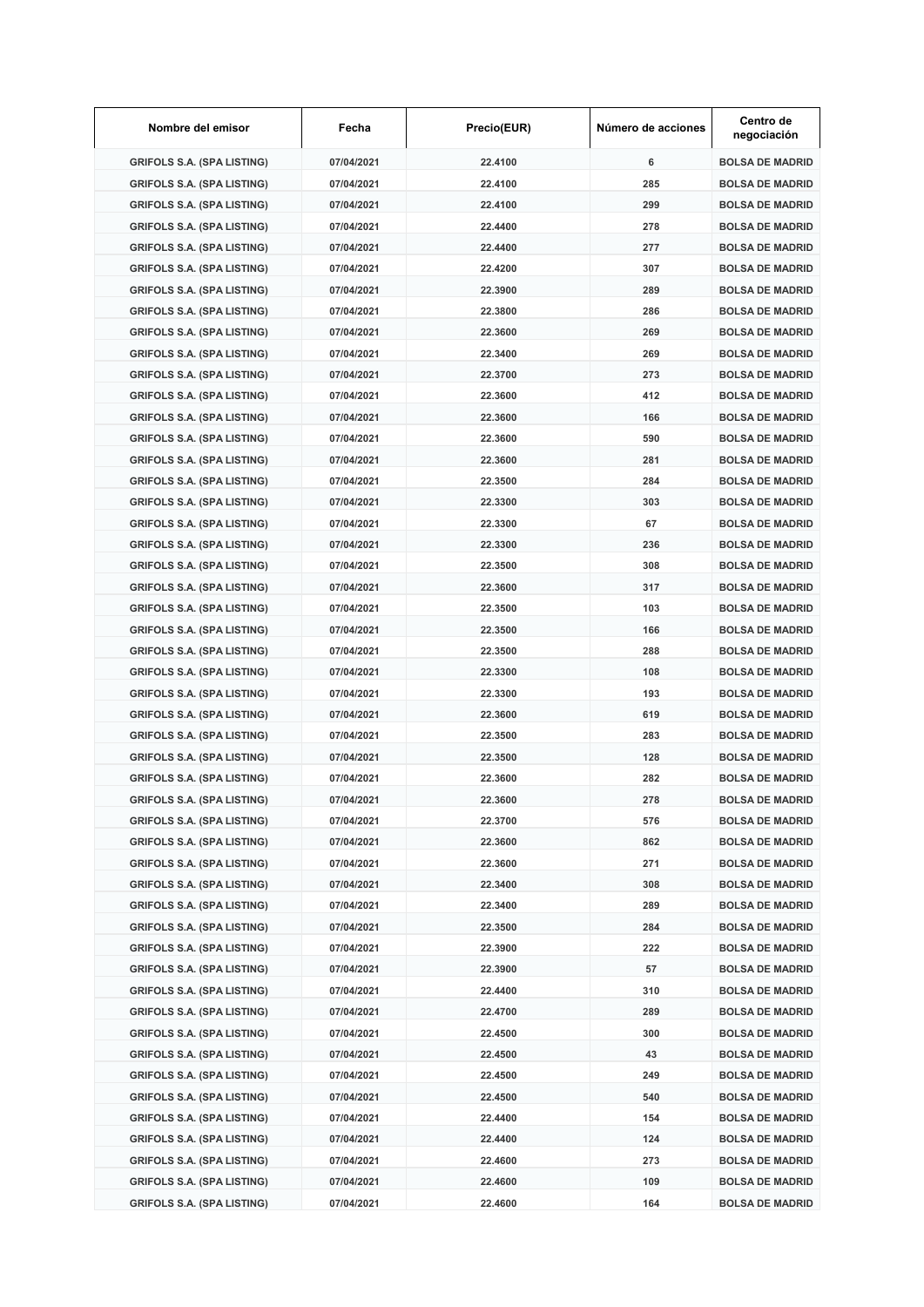| Nombre del emisor                                                      | Fecha                    | Precio(EUR)        | Número de acciones | Centro de<br>negociación                         |
|------------------------------------------------------------------------|--------------------------|--------------------|--------------------|--------------------------------------------------|
| <b>GRIFOLS S.A. (SPA LISTING)</b>                                      | 07/04/2021               | 22.4400            | 121                | <b>BOLSA DE MADRID</b>                           |
| <b>GRIFOLS S.A. (SPA LISTING)</b>                                      | 07/04/2021               | 22.4400            | 103                | <b>BOLSA DE MADRID</b>                           |
| <b>GRIFOLS S.A. (SPA LISTING)</b>                                      | 07/04/2021               | 22.4400            | 54                 | <b>BOLSA DE MADRID</b>                           |
| <b>GRIFOLS S.A. (SPA LISTING)</b>                                      | 07/04/2021               | 22.4700            | 572                | <b>BOLSA DE MADRID</b>                           |
| <b>GRIFOLS S.A. (SPA LISTING)</b>                                      | 07/04/2021               | 22.4900            | 288                | <b>BOLSA DE MADRID</b>                           |
| <b>GRIFOLS S.A. (SPA LISTING)</b>                                      | 07/04/2021               | 22.4900            | 410                | <b>BOLSA DE MADRID</b>                           |
| <b>GRIFOLS S.A. (SPA LISTING)</b>                                      | 07/04/2021               | 22.4900            | 202                | <b>BOLSA DE MADRID</b>                           |
| <b>GRIFOLS S.A. (SPA LISTING)</b>                                      | 07/04/2021               | 22.4800            | 8                  | <b>BOLSA DE MADRID</b>                           |
|                                                                        | 07/04/2021               | 22.4800            | 193                | <b>BOLSA DE MADRID</b>                           |
| <b>GRIFOLS S.A. (SPA LISTING)</b>                                      |                          |                    |                    |                                                  |
| <b>GRIFOLS S.A. (SPA LISTING)</b>                                      | 07/04/2021               | 22.4800            | 108                | <b>BOLSA DE MADRID</b>                           |
| <b>GRIFOLS S.A. (SPA LISTING)</b>                                      | 07/04/2021               | 22.4800            | 270                | <b>BOLSA DE MADRID</b>                           |
| <b>GRIFOLS S.A. (SPA LISTING)</b>                                      | 07/04/2021               | 22.4800            | 320                | <b>BOLSA DE MADRID</b>                           |
| <b>GRIFOLS S.A. (SPA LISTING)</b>                                      | 07/04/2021               | 22.4700            | 42                 | <b>BOLSA DE MADRID</b>                           |
| <b>GRIFOLS S.A. (SPA LISTING)</b>                                      | 07/04/2021               | 22.4700            | 261                | <b>BOLSA DE MADRID</b>                           |
| <b>GRIFOLS S.A. (SPA LISTING)</b>                                      | 07/04/2021               | 22.4400            | 180                | <b>BOLSA DE MADRID</b>                           |
| <b>GRIFOLS S.A. (SPA LISTING)</b>                                      | 07/04/2021               | 22.4400            | 116                | <b>BOLSA DE MADRID</b>                           |
| <b>GRIFOLS S.A. (SPA LISTING)</b>                                      | 07/04/2021               | 22.4400            | 11                 | <b>BOLSA DE MADRID</b>                           |
| <b>GRIFOLS S.A. (SPA LISTING)</b>                                      | 07/04/2021               | 22.5000            | 455                | <b>BOLSA DE MADRID</b>                           |
| <b>GRIFOLS S.A. (SPA LISTING)</b>                                      | 07/04/2021               | 22.5000            | 630                | <b>BOLSA DE MADRID</b>                           |
| <b>GRIFOLS S.A. (SPA LISTING)</b>                                      | 07/04/2021               | 22.4900            | 274                | <b>BOLSA DE MADRID</b>                           |
| <b>GRIFOLS S.A. (SPA LISTING)</b>                                      | 07/04/2021               | 22.4900            | 274                | <b>BOLSA DE MADRID</b>                           |
| <b>GRIFOLS S.A. (SPA LISTING)</b>                                      | 07/04/2021               | 22.4900            | 212                | <b>BOLSA DE MADRID</b>                           |
|                                                                        | 07/04/2021               | 22.4900            | 57                 |                                                  |
| <b>GRIFOLS S.A. (SPA LISTING)</b>                                      |                          |                    |                    | <b>BOLSA DE MADRID</b>                           |
| <b>GRIFOLS S.A. (SPA LISTING)</b>                                      | 07/04/2021               | 22.4800            | 279                | <b>BOLSA DE MADRID</b>                           |
| <b>GRIFOLS S.A. (SPA LISTING)</b>                                      | 07/04/2021               | 22.4700            | 11                 | <b>BOLSA DE MADRID</b>                           |
| <b>GRIFOLS S.A. (SPA LISTING)</b>                                      | 07/04/2021               | 22.4700            | 112                | <b>BOLSA DE MADRID</b>                           |
| <b>GRIFOLS S.A. (SPA LISTING)</b>                                      | 07/04/2021               | 22.4700            | 153                | <b>BOLSA DE MADRID</b>                           |
| <b>GRIFOLS S.A. (SPA LISTING)</b><br><b>GRIFOLS S.A. (SPA LISTING)</b> | 08/04/2021<br>08/04/2021 | 22.8500<br>22.8500 | 268<br>286         | <b>BOLSA DE MADRID</b><br><b>BOLSA DE MADRID</b> |
| <b>GRIFOLS S.A. (SPA LISTING)</b>                                      | 08/04/2021               | 22.9600            | 237                | <b>BOLSA DE MADRID</b>                           |
| <b>GRIFOLS S.A. (SPA LISTING)</b>                                      | 08/04/2021               | 22.9600            | 100                | <b>BOLSA DE MADRID</b>                           |
| <b>GRIFOLS S.A. (SPA LISTING)</b>                                      | 08/04/2021               | 22.9600            | 337                | <b>BOLSA DE MADRID</b>                           |
| <b>GRIFOLS S.A. (SPA LISTING)</b>                                      | 08/04/2021               | 22.8500            | 297                | <b>BOLSA DE MADRID</b>                           |
| <b>GRIFOLS S.A. (SPA LISTING)</b>                                      | 08/04/2021               | 22.8300            | 276                | <b>BOLSA DE MADRID</b>                           |
| <b>GRIFOLS S.A. (SPA LISTING)</b><br><b>GRIFOLS S.A. (SPA LISTING)</b> | 08/04/2021<br>08/04/2021 | 22.7700<br>22.7700 | 295<br>286         | <b>BOLSA DE MADRID</b><br><b>BOLSA DE MADRID</b> |
| <b>GRIFOLS S.A. (SPA LISTING)</b>                                      | 08/04/2021               | 22.7600            | 298                | <b>BOLSA DE MADRID</b>                           |
| <b>GRIFOLS S.A. (SPA LISTING)</b>                                      | 08/04/2021               | 22.7500            | 271                | <b>BOLSA DE MADRID</b>                           |
| <b>GRIFOLS S.A. (SPA LISTING)</b>                                      | 08/04/2021               | 22.7400            | 317                | <b>BOLSA DE MADRID</b>                           |
| <b>GRIFOLS S.A. (SPA LISTING)</b>                                      | 08/04/2021               | 22.8100            | 290                | <b>BOLSA DE MADRID</b>                           |
| <b>GRIFOLS S.A. (SPA LISTING)</b>                                      | 08/04/2021               | 22.8100            | 303                | <b>BOLSA DE MADRID</b>                           |
| <b>GRIFOLS S.A. (SPA LISTING)</b><br><b>GRIFOLS S.A. (SPA LISTING)</b> | 08/04/2021               | 22.8100            | 301                | <b>BOLSA DE MADRID</b>                           |
| <b>GRIFOLS S.A. (SPA LISTING)</b>                                      | 08/04/2021<br>08/04/2021 | 22.7800<br>22.7800 | 253<br>322         | <b>BOLSA DE MADRID</b><br><b>BOLSA DE MADRID</b> |
| <b>GRIFOLS S.A. (SPA LISTING)</b>                                      | 08/04/2021               | 22.8500            | 305                | <b>BOLSA DE MADRID</b>                           |
| <b>GRIFOLS S.A. (SPA LISTING)</b>                                      | 08/04/2021               | 22.8500            | 64                 | <b>BOLSA DE MADRID</b>                           |
| <b>GRIFOLS S.A. (SPA LISTING)</b>                                      | 08/04/2021               | 22.8500            | 2                  | <b>BOLSA DE MADRID</b>                           |
| <b>GRIFOLS S.A. (SPA LISTING)</b>                                      | 08/04/2021               | 22.8500            | 252                | <b>BOLSA DE MADRID</b>                           |
| <b>GRIFOLS S.A. (SPA LISTING)</b>                                      | 08/04/2021               | 22.8400            | 905                | <b>BOLSA DE MADRID</b>                           |
| <b>GRIFOLS S.A. (SPA LISTING)</b><br><b>GRIFOLS S.A. (SPA LISTING)</b> | 08/04/2021<br>08/04/2021 | 22.8500<br>22.8500 | 294<br>286         | <b>BOLSA DE MADRID</b><br><b>BOLSA DE MADRID</b> |
| <b>GRIFOLS S.A. (SPA LISTING)</b>                                      | 08/04/2021               | 22.8800            | 319                | <b>BOLSA DE MADRID</b>                           |
| <b>GRIFOLS S.A. (SPA LISTING)</b>                                      | 08/04/2021               | 22.8600            | 579                | <b>BOLSA DE MADRID</b>                           |
| <b>GRIFOLS S.A. (SPA LISTING)</b>                                      | 08/04/2021               | 22.9100            | 283                | <b>BOLSA DE MADRID</b>                           |
| <b>GRIFOLS S.A. (SPA LISTING)</b>                                      | 08/04/2021               | 22.9100            | 292                | <b>BOLSA DE MADRID</b>                           |
| <b>GRIFOLS S.A. (SPA LISTING)</b>                                      | 08/04/2021               | 22.9200            | 2                  | <b>BOLSA DE MADRID</b>                           |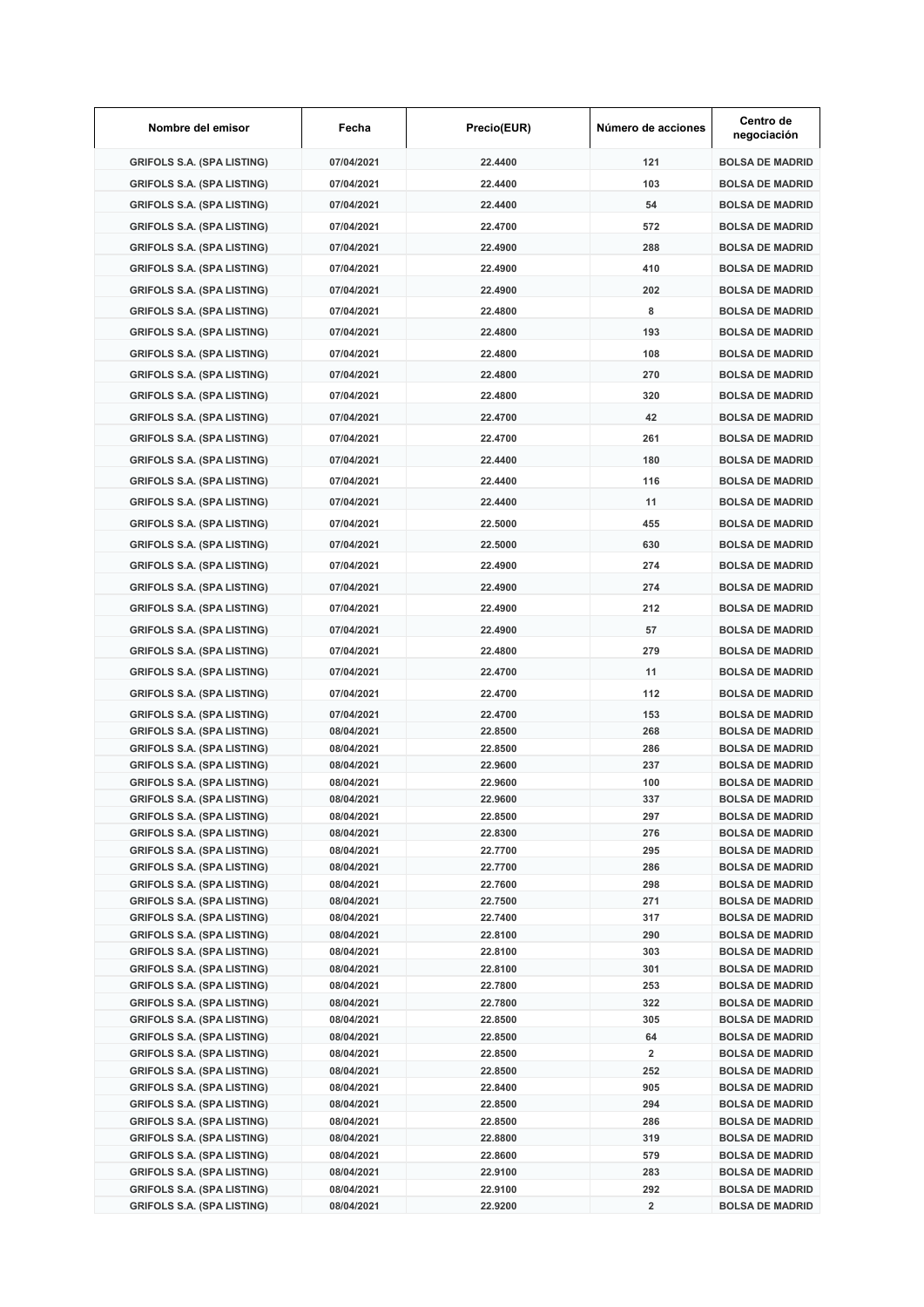| Nombre del emisor                                                      | Fecha                    | Precio(EUR)        | Número de acciones | Centro de<br>negociación                         |
|------------------------------------------------------------------------|--------------------------|--------------------|--------------------|--------------------------------------------------|
| <b>GRIFOLS S.A. (SPA LISTING)</b>                                      | 08/04/2021               | 22.9200            | 280                | <b>BOLSA DE MADRID</b>                           |
| <b>GRIFOLS S.A. (SPA LISTING)</b>                                      | 08/04/2021               | 22.9700            | 556                | <b>BOLSA DE MADRID</b>                           |
| <b>GRIFOLS S.A. (SPA LISTING)</b>                                      | 08/04/2021               | 22.9900            | 146                | <b>BOLSA DE MADRID</b>                           |
| <b>GRIFOLS S.A. (SPA LISTING)</b>                                      | 08/04/2021               | 22.9900            | 146                | <b>BOLSA DE MADRID</b>                           |
| <b>GRIFOLS S.A. (SPA LISTING)</b>                                      | 08/04/2021               | 22.9900            | 301                | <b>BOLSA DE MADRID</b>                           |
| <b>GRIFOLS S.A. (SPA LISTING)</b>                                      | 08/04/2021               | 23.1700            | 81                 | <b>BOLSA DE MADRID</b>                           |
| <b>GRIFOLS S.A. (SPA LISTING)</b>                                      | 08/04/2021               | 23.1700            | 108                | <b>BOLSA DE MADRID</b>                           |
| <b>GRIFOLS S.A. (SPA LISTING)</b>                                      | 08/04/2021               | 23.1700            | 38                 | <b>BOLSA DE MADRID</b>                           |
| <b>GRIFOLS S.A. (SPA LISTING)</b>                                      | 08/04/2021               | 23.1700            | 55                 | <b>BOLSA DE MADRID</b>                           |
| <b>GRIFOLS S.A. (SPA LISTING)</b>                                      | 08/04/2021               | 23.0900            | 286                | <b>BOLSA DE MADRID</b>                           |
| <b>GRIFOLS S.A. (SPA LISTING)</b>                                      | 08/04/2021               | 23.0900            | 276                | <b>BOLSA DE MADRID</b>                           |
| <b>GRIFOLS S.A. (SPA LISTING)</b>                                      | 08/04/2021               | 23.1300            | 319                | <b>BOLSA DE MADRID</b>                           |
| <b>GRIFOLS S.A. (SPA LISTING)</b>                                      | 08/04/2021               | 23.1500            | 288                | <b>BOLSA DE MADRID</b>                           |
| <b>GRIFOLS S.A. (SPA LISTING)</b>                                      | 08/04/2021               | 23.2000            | 60                 | <b>BOLSA DE MADRID</b>                           |
| <b>GRIFOLS S.A. (SPA LISTING)</b>                                      | 08/04/2021               | 23.1900            | 108                | <b>BOLSA DE MADRID</b>                           |
| <b>GRIFOLS S.A. (SPA LISTING)</b>                                      | 08/04/2021               | 23.1800            | 116                | <b>BOLSA DE MADRID</b>                           |
| <b>GRIFOLS S.A. (SPA LISTING)</b>                                      | 08/04/2021               | 23.1600            | 349                | <b>BOLSA DE MADRID</b>                           |
| <b>GRIFOLS S.A. (SPA LISTING)</b>                                      | 08/04/2021               | 23.1400            | 276                | <b>BOLSA DE MADRID</b>                           |
| <b>GRIFOLS S.A. (SPA LISTING)</b>                                      | 08/04/2021               | 23.1400            | 290                | <b>BOLSA DE MADRID</b>                           |
| <b>GRIFOLS S.A. (SPA LISTING)</b>                                      | 08/04/2021               | 23.1200            | 136                | <b>BOLSA DE MADRID</b>                           |
| <b>GRIFOLS S.A. (SPA LISTING)</b>                                      | 08/04/2021               | 23.1200            | 164                | <b>BOLSA DE MADRID</b>                           |
| <b>GRIFOLS S.A. (SPA LISTING)</b>                                      | 08/04/2021               | 23.1100            | 286                | <b>BOLSA DE MADRID</b>                           |
| <b>GRIFOLS S.A. (SPA LISTING)</b>                                      | 08/04/2021               | 23.1100            | $\overline{7}$     | <b>BOLSA DE MADRID</b>                           |
| <b>GRIFOLS S.A. (SPA LISTING)</b>                                      | 08/04/2021               | 23.2600            | 307                | <b>BOLSA DE MADRID</b>                           |
| <b>GRIFOLS S.A. (SPA LISTING)</b>                                      | 08/04/2021               | 23.2600            | 346                | <b>BOLSA DE MADRID</b>                           |
| <b>GRIFOLS S.A. (SPA LISTING)</b>                                      | 08/04/2021<br>08/04/2021 | 23.2600<br>23.2600 | 129<br>18          | <b>BOLSA DE MADRID</b><br><b>BOLSA DE MADRID</b> |
| <b>GRIFOLS S.A. (SPA LISTING)</b>                                      | 08/04/2021               | 23.2600            | 143                | <b>BOLSA DE MADRID</b>                           |
| <b>GRIFOLS S.A. (SPA LISTING)</b><br><b>GRIFOLS S.A. (SPA LISTING)</b> | 08/04/2021               | 23.3000            | 305                | <b>BOLSA DE MADRID</b>                           |
| <b>GRIFOLS S.A. (SPA LISTING)</b>                                      | 08/04/2021               | 23.3000            | 285                | <b>BOLSA DE MADRID</b>                           |
| <b>GRIFOLS S.A. (SPA LISTING)</b>                                      | 08/04/2021               | 23.3000            | 287                | <b>BOLSA DE MADRID</b>                           |
| <b>GRIFOLS S.A. (SPA LISTING)</b>                                      | 08/04/2021               | 23.2900            | 232                | <b>BOLSA DE MADRID</b>                           |
| <b>GRIFOLS S.A. (SPA LISTING)</b>                                      | 08/04/2021               | 23.2600            | 284                | <b>BOLSA DE MADRID</b>                           |
| <b>GRIFOLS S.A. (SPA LISTING)</b>                                      | 08/04/2021               | 23.2400            | 287                | <b>BOLSA DE MADRID</b>                           |
| <b>GRIFOLS S.A. (SPA LISTING)</b>                                      | 08/04/2021               | 23.2300            | 278                | <b>BOLSA DE MADRID</b>                           |
| <b>GRIFOLS S.A. (SPA LISTING)</b>                                      | 08/04/2021               | 23.2300            | 70                 | <b>BOLSA DE MADRID</b>                           |
| <b>GRIFOLS S.A. (SPA LISTING)</b>                                      | 08/04/2021               | 23.2300            | 219                | <b>BOLSA DE MADRID</b>                           |
| <b>GRIFOLS S.A. (SPA LISTING)</b>                                      | 08/04/2021               | 23.3000            | 297                | <b>BOLSA DE MADRID</b>                           |
| <b>GRIFOLS S.A. (SPA LISTING)</b>                                      | 08/04/2021               | 23.3000            | 50                 | <b>BOLSA DE MADRID</b>                           |
| <b>GRIFOLS S.A. (SPA LISTING)</b>                                      | 08/04/2021               | 23.3000            | 224                | <b>BOLSA DE MADRID</b>                           |
| <b>GRIFOLS S.A. (SPA LISTING)</b>                                      | 08/04/2021               | 23.3000            | 198                | <b>BOLSA DE MADRID</b>                           |
| <b>GRIFOLS S.A. (SPA LISTING)</b>                                      | 08/04/2021               | 23.3000            | 81                 | <b>BOLSA DE MADRID</b>                           |
| <b>GRIFOLS S.A. (SPA LISTING)</b>                                      | 08/04/2021               | 23.3200            | 279                | <b>BOLSA DE MADRID</b>                           |
| <b>GRIFOLS S.A. (SPA LISTING)</b>                                      | 08/04/2021               | 23.3200            | 286                | <b>BOLSA DE MADRID</b>                           |
| <b>GRIFOLS S.A. (SPA LISTING)</b>                                      | 08/04/2021               | 23.3100            | 286                | <b>BOLSA DE MADRID</b>                           |
| <b>GRIFOLS S.A. (SPA LISTING)</b>                                      | 08/04/2021               | 23.2400            | 286                | <b>BOLSA DE MADRID</b>                           |
| <b>GRIFOLS S.A. (SPA LISTING)</b>                                      | 08/04/2021               | 23.2200            | 274                | <b>BOLSA DE MADRID</b>                           |
| <b>GRIFOLS S.A. (SPA LISTING)</b>                                      | 08/04/2021               | 23.2000            | 295                | <b>BOLSA DE MADRID</b>                           |
| <b>GRIFOLS S.A. (SPA LISTING)</b>                                      | 08/04/2021               | 23.2700            | 177                | <b>BOLSA DE MADRID</b>                           |
| <b>GRIFOLS S.A. (SPA LISTING)</b>                                      | 08/04/2021               | 23.2700            | 98                 | <b>BOLSA DE MADRID</b>                           |
| <b>GRIFOLS S.A. (SPA LISTING)</b>                                      | 08/04/2021               | 23.2600            | 293                | <b>BOLSA DE MADRID</b>                           |
| <b>GRIFOLS S.A. (SPA LISTING)</b>                                      | 08/04/2021               | 23.4100            | 282                | <b>BOLSA DE MADRID</b>                           |
| <b>GRIFOLS S.A. (SPA LISTING)</b>                                      | 08/04/2021               | 23.4300            | 277                | <b>BOLSA DE MADRID</b>                           |
| <b>GRIFOLS S.A. (SPA LISTING)</b>                                      | 08/04/2021               | 23.4200            | 271                | <b>BOLSA DE MADRID</b>                           |
| <b>GRIFOLS S.A. (SPA LISTING)</b>                                      | 08/04/2021               | 23.4200            | 294                | <b>BOLSA DE MADRID</b>                           |
| <b>GRIFOLS S.A. (SPA LISTING)</b>                                      | 08/04/2021               | 23.4000            | 312                | <b>BOLSA DE MADRID</b>                           |
| <b>GRIFOLS S.A. (SPA LISTING)</b>                                      | 08/04/2021               | 23.4300            | 303                | <b>BOLSA DE MADRID</b>                           |
| <b>GRIFOLS S.A. (SPA LISTING)</b>                                      | 08/04/2021               | 23.4400            | 295                | <b>BOLSA DE MADRID</b>                           |
| <b>GRIFOLS S.A. (SPA LISTING)</b>                                      | 08/04/2021               | 23.4400            | 1                  | <b>BOLSA DE MADRID</b>                           |
| <b>GRIFOLS S.A. (SPA LISTING)</b>                                      | 08/04/2021               | 23.4000            | 281                | <b>BOLSA DE MADRID</b>                           |
| <b>GRIFOLS S.A. (SPA LISTING)</b>                                      | 08/04/2021               | 23.4000            | 19                 | <b>BOLSA DE MADRID</b>                           |
| <b>GRIFOLS S.A. (SPA LISTING)</b>                                      | 08/04/2021               | 23.4000            | 1                  | <b>BOLSA DE MADRID</b>                           |
| <b>GRIFOLS S.A. (SPA LISTING)</b>                                      | 08/04/2021               | 23.4000            | 18                 | <b>BOLSA DE MADRID</b>                           |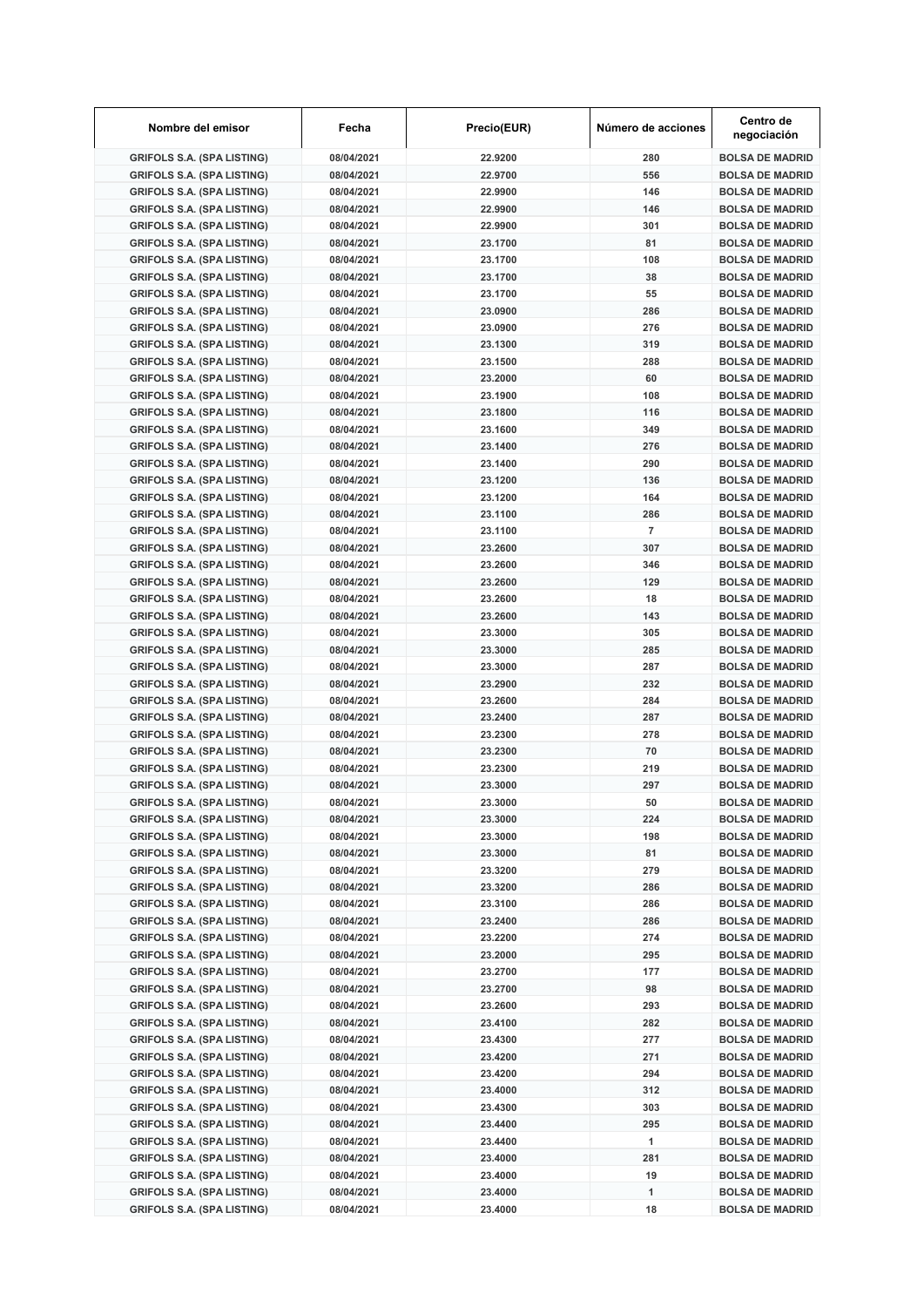| Nombre del emisor                                                      | Fecha                    | Precio(EUR)        | Número de acciones | Centro de<br>negociación                         |
|------------------------------------------------------------------------|--------------------------|--------------------|--------------------|--------------------------------------------------|
| <b>GRIFOLS S.A. (SPA LISTING)</b>                                      | 08/04/2021               | 23.4000            | 252                | <b>BOLSA DE MADRID</b>                           |
| <b>GRIFOLS S.A. (SPA LISTING)</b>                                      | 08/04/2021               | 23.3900            | 285                | <b>BOLSA DE MADRID</b>                           |
| <b>GRIFOLS S.A. (SPA LISTING)</b>                                      | 08/04/2021               | 23.3900            | 281                | <b>BOLSA DE MADRID</b>                           |
| <b>GRIFOLS S.A. (SPA LISTING)</b>                                      | 08/04/2021               | 23.4300            | 61                 | <b>BOLSA DE MADRID</b>                           |
| <b>GRIFOLS S.A. (SPA LISTING)</b>                                      | 08/04/2021               | 23.4300            | 200                | <b>BOLSA DE MADRID</b>                           |
| <b>GRIFOLS S.A. (SPA LISTING)</b><br><b>GRIFOLS S.A. (SPA LISTING)</b> | 08/04/2021<br>08/04/2021 | 23.4300<br>23.3900 | 47<br>589          | <b>BOLSA DE MADRID</b><br><b>BOLSA DE MADRID</b> |
| <b>GRIFOLS S.A. (SPA LISTING)</b>                                      | 08/04/2021               | 23.3900            | 292                | <b>BOLSA DE MADRID</b>                           |
| <b>GRIFOLS S.A. (SPA LISTING)</b>                                      | 08/04/2021               | 23.4200            | 9                  | <b>BOLSA DE MADRID</b>                           |
| <b>GRIFOLS S.A. (SPA LISTING)</b>                                      | 08/04/2021               | 23.4300            | 277                | <b>BOLSA DE MADRID</b>                           |
| <b>GRIFOLS S.A. (SPA LISTING)</b>                                      | 08/04/2021               | 23.4000            | 536                | <b>BOLSA DE MADRID</b>                           |
| <b>GRIFOLS S.A. (SPA LISTING)</b>                                      | 08/04/2021               | 23.4100            | 342                | <b>BOLSA DE MADRID</b>                           |
| <b>GRIFOLS S.A. (SPA LISTING)</b>                                      | 08/04/2021               | 23.4200            | 338                | <b>BOLSA DE MADRID</b>                           |
| <b>GRIFOLS S.A. (SPA LISTING)</b>                                      | 09/04/2021               | 23.4500            | 147                | <b>BOLSA DE MADRID</b>                           |
| <b>GRIFOLS S.A. (SPA LISTING)</b>                                      | 09/04/2021               | 23.4500            | 125                | <b>BOLSA DE MADRID</b>                           |
| <b>GRIFOLS S.A. (SPA LISTING)</b>                                      | 09/04/2021               | 23.4500            | 279                | <b>BOLSA DE MADRID</b>                           |
| <b>GRIFOLS S.A. (SPA LISTING)</b>                                      | 09/04/2021               | 23.4500            | 311                | <b>BOLSA DE MADRID</b>                           |
| <b>GRIFOLS S.A. (SPA LISTING)</b>                                      | 09/04/2021               | 23.4500            | 304                | <b>BOLSA DE MADRID</b>                           |
| <b>GRIFOLS S.A. (SPA LISTING)</b>                                      | 09/04/2021               | 23.2400            | 303                | <b>BOLSA DE MADRID</b>                           |
| <b>GRIFOLS S.A. (SPA LISTING)</b>                                      | 09/04/2021               | 23.2400            | 493                | <b>BOLSA DE MADRID</b>                           |
|                                                                        |                          |                    |                    |                                                  |
| <b>GRIFOLS S.A. (SPA LISTING)</b>                                      | 09/04/2021               | 23.2400            | 103                | <b>BOLSA DE MADRID</b>                           |
| <b>GRIFOLS S.A. (SPA LISTING)</b>                                      | 09/04/2021               | 23.2400            | 223                | <b>BOLSA DE MADRID</b>                           |
| <b>GRIFOLS S.A. (SPA LISTING)</b>                                      | 09/04/2021               | 23.2400            | 62                 | <b>BOLSA DE MADRID</b>                           |
| <b>GRIFOLS S.A. (SPA LISTING)</b>                                      | 09/04/2021               | 23.2300            | 833                | <b>BOLSA DE MADRID</b>                           |
| <b>GRIFOLS S.A. (SPA LISTING)</b>                                      | 09/04/2021               | 23.2400            | 278                | <b>BOLSA DE MADRID</b>                           |
| <b>GRIFOLS S.A. (SPA LISTING)</b>                                      | 09/04/2021               | 23.3000            | 357                | <b>BOLSA DE MADRID</b>                           |
| <b>GRIFOLS S.A. (SPA LISTING)</b>                                      | 09/04/2021               | 23.3000            | 340                | <b>BOLSA DE MADRID</b>                           |
| <b>GRIFOLS S.A. (SPA LISTING)</b>                                      | 09/04/2021               | 23.3000            | 17                 | <b>BOLSA DE MADRID</b>                           |
| <b>GRIFOLS S.A. (SPA LISTING)</b>                                      | 09/04/2021               | 23.3000            | 17                 | <b>BOLSA DE MADRID</b>                           |
|                                                                        |                          |                    | 161                | <b>BOLSA DE MADRID</b>                           |
| <b>GRIFOLS S.A. (SPA LISTING)</b>                                      | 09/04/2021               | 23.3000            |                    |                                                  |
| <b>GRIFOLS S.A. (SPA LISTING)</b>                                      | 09/04/2021               | 23.3100            | 792                | <b>BOLSA DE MADRID</b>                           |
| <b>GRIFOLS S.A. (SPA LISTING)</b>                                      | 09/04/2021               | 23.3100            | 263                | <b>BOLSA DE MADRID</b>                           |
| <b>GRIFOLS S.A. (SPA LISTING)</b>                                      | 09/04/2021               | 23.3100            | 79                 | <b>BOLSA DE MADRID</b>                           |
| <b>GRIFOLS S.A. (SPA LISTING)</b>                                      | 09/04/2021               | 23.3500            | 853                | <b>BOLSA DE MADRID</b>                           |
| <b>GRIFOLS S.A. (SPA LISTING)</b>                                      | 09/04/2021               | 23.3500            | 2                  | <b>BOLSA DE MADRID</b>                           |
| <b>GRIFOLS S.A. (SPA LISTING)</b>                                      | 09/04/2021               | 23.3400            | 38                 | <b>BOLSA DE MADRID</b>                           |
| <b>GRIFOLS S.A. (SPA LISTING)</b>                                      | 09/04/2021               | 23.3400            | 270                | <b>BOLSA DE MADRID</b>                           |
| <b>GRIFOLS S.A. (SPA LISTING)</b>                                      | 09/04/2021               | 23.3900            | 1,142              | <b>BOLSA DE MADRID</b>                           |
| <b>GRIFOLS S.A. (SPA LISTING)</b>                                      | 09/04/2021               | 23.3800            | 285                | <b>BOLSA DE MADRID</b>                           |
| <b>GRIFOLS S.A. (SPA LISTING)</b>                                      | 09/04/2021               | 23.3800            | 300                | <b>BOLSA DE MADRID</b>                           |
| <b>GRIFOLS S.A. (SPA LISTING)</b>                                      | 09/04/2021               | 23.3700            | 308                | <b>BOLSA DE MADRID</b>                           |
|                                                                        |                          |                    |                    |                                                  |
| <b>GRIFOLS S.A. (SPA LISTING)</b>                                      | 09/04/2021               | 23.3900            | 160                | <b>BOLSA DE MADRID</b>                           |
| <b>GRIFOLS S.A. (SPA LISTING)</b>                                      | 09/04/2021               | 23.3900            | 128                | <b>BOLSA DE MADRID</b>                           |
| <b>GRIFOLS S.A. (SPA LISTING)</b>                                      | 09/04/2021               | 23.3900            | 10                 | <b>BOLSA DE MADRID</b>                           |
| <b>GRIFOLS S.A. (SPA LISTING)</b>                                      | 09/04/2021               | 23.4100            | 274                | <b>BOLSA DE MADRID</b>                           |
| <b>GRIFOLS S.A. (SPA LISTING)</b>                                      | 09/04/2021               | 23.4000            | 317                | <b>BOLSA DE MADRID</b>                           |
| <b>GRIFOLS S.A. (SPA LISTING)</b>                                      | 09/04/2021               | 23.4200            | 321                | <b>BOLSA DE MADRID</b>                           |
| <b>GRIFOLS S.A. (SPA LISTING)</b>                                      | 09/04/2021               | 23.4300            | 269                | <b>BOLSA DE MADRID</b>                           |
| <b>GRIFOLS S.A. (SPA LISTING)</b>                                      | 09/04/2021               | 23.4300            | 284                | <b>BOLSA DE MADRID</b>                           |
| <b>GRIFOLS S.A. (SPA LISTING)</b>                                      | 09/04/2021               | 23.4400            | 91                 | <b>BOLSA DE MADRID</b>                           |
| <b>GRIFOLS S.A. (SPA LISTING)</b>                                      | 09/04/2021               | 23.4400            | 26                 | <b>BOLSA DE MADRID</b>                           |
|                                                                        |                          |                    |                    |                                                  |
| <b>GRIFOLS S.A. (SPA LISTING)</b>                                      | 09/04/2021               | 23.4400            | 165                | <b>BOLSA DE MADRID</b>                           |
| <b>GRIFOLS S.A. (SPA LISTING)</b>                                      | 09/04/2021               | 23.4400            | 140                | <b>BOLSA DE MADRID</b>                           |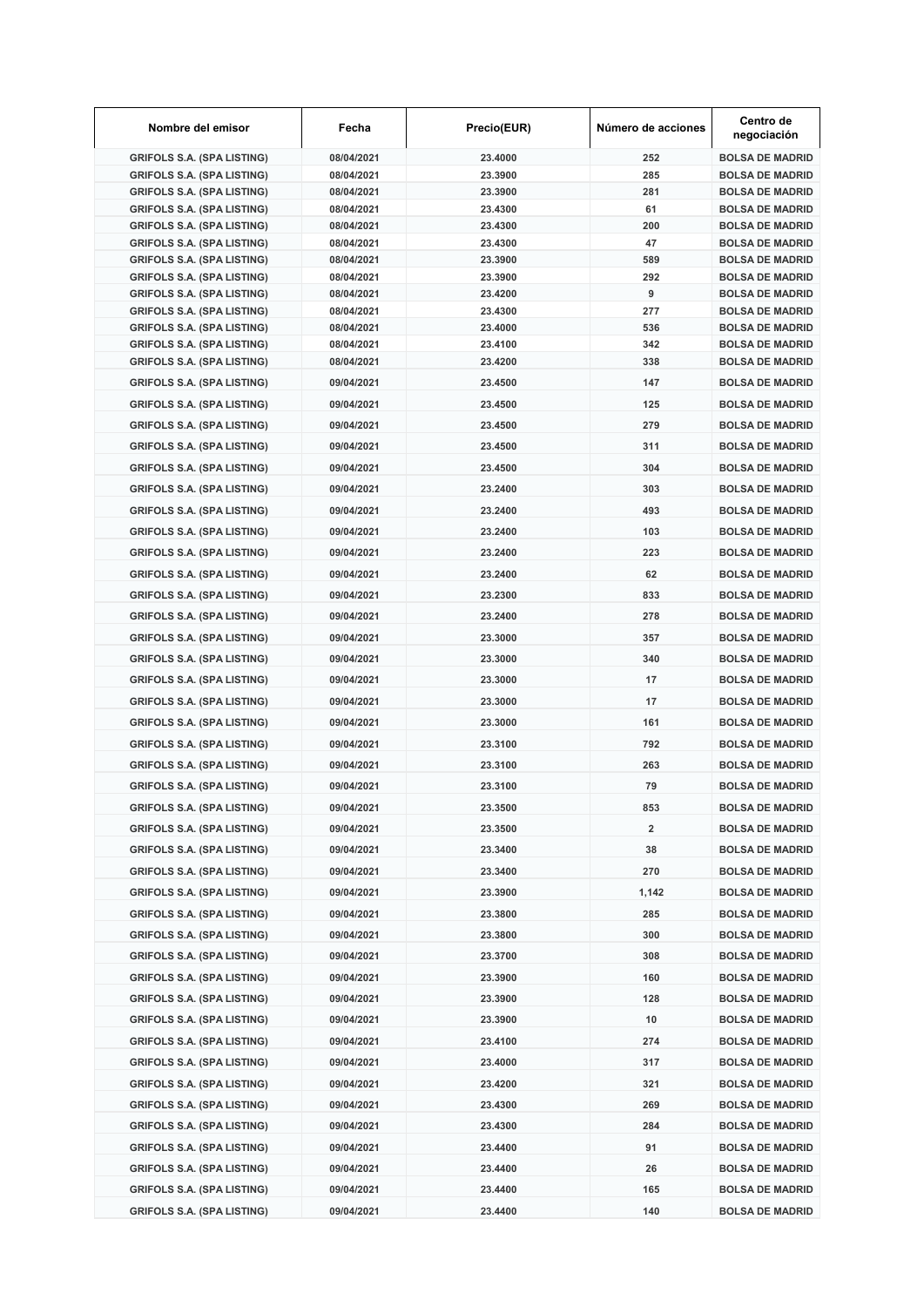| Nombre del emisor                 | Fecha      | Precio(EUR) | Número de acciones | Centro de<br>negociación |
|-----------------------------------|------------|-------------|--------------------|--------------------------|
| <b>GRIFOLS S.A. (SPA LISTING)</b> | 09/04/2021 | 23.4400     | 154                | <b>BOLSA DE MADRID</b>   |
| <b>GRIFOLS S.A. (SPA LISTING)</b> | 09/04/2021 | 23.4400     | 289                | <b>BOLSA DE MADRID</b>   |
| <b>GRIFOLS S.A. (SPA LISTING)</b> | 09/04/2021 | 23.4400     | 100                | <b>BOLSA DE MADRID</b>   |
| <b>GRIFOLS S.A. (SPA LISTING)</b> | 09/04/2021 | 23.4400     | 171                | <b>BOLSA DE MADRID</b>   |
| <b>GRIFOLS S.A. (SPA LISTING)</b> | 09/04/2021 | 23.4400     | 24                 | <b>BOLSA DE MADRID</b>   |
| <b>GRIFOLS S.A. (SPA LISTING)</b> | 09/04/2021 | 23.4200     | 311                | <b>BOLSA DE MADRID</b>   |
| <b>GRIFOLS S.A. (SPA LISTING)</b> | 09/04/2021 | 23.4200     | 299                | <b>BOLSA DE MADRID</b>   |
| <b>GRIFOLS S.A. (SPA LISTING)</b> | 09/04/2021 | 23.4200     | 343                | <b>BOLSA DE MADRID</b>   |
| <b>GRIFOLS S.A. (SPA LISTING)</b> | 09/04/2021 | 23.4200     | 278                | <b>BOLSA DE MADRID</b>   |
| <b>GRIFOLS S.A. (SPA LISTING)</b> | 09/04/2021 | 23.4100     | 115                | <b>BOLSA DE MADRID</b>   |
| <b>GRIFOLS S.A. (SPA LISTING)</b> | 09/04/2021 | 23.4100     | 159                | <b>BOLSA DE MADRID</b>   |
| <b>GRIFOLS S.A. (SPA LISTING)</b> | 09/04/2021 | 23.4100     | 271                | <b>BOLSA DE MADRID</b>   |
| <b>GRIFOLS S.A. (SPA LISTING)</b> | 09/04/2021 | 23.4200     | 281                | <b>BOLSA DE MADRID</b>   |
| <b>GRIFOLS S.A. (SPA LISTING)</b> | 09/04/2021 | 23.4100     | 583                | <b>BOLSA DE MADRID</b>   |
| <b>GRIFOLS S.A. (SPA LISTING)</b> | 09/04/2021 | 23.4300     | 324                | <b>BOLSA DE MADRID</b>   |
| <b>GRIFOLS S.A. (SPA LISTING)</b> | 09/04/2021 | 23.4400     | 297                | <b>BOLSA DE MADRID</b>   |
| <b>GRIFOLS S.A. (SPA LISTING)</b> | 09/04/2021 | 23.4200     | 596                | <b>BOLSA DE MADRID</b>   |
| <b>GRIFOLS S.A. (SPA LISTING)</b> | 09/04/2021 | 23.3900     | 93                 | <b>BOLSA DE MADRID</b>   |
| <b>GRIFOLS S.A. (SPA LISTING)</b> | 09/04/2021 | 23.3900     | 182                | <b>BOLSA DE MADRID</b>   |
| <b>GRIFOLS S.A. (SPA LISTING)</b> | 09/04/2021 | 23.4100     | 328                | <b>BOLSA DE MADRID</b>   |
| <b>GRIFOLS S.A. (SPA LISTING)</b> | 09/04/2021 | 23.3700     | 276                | <b>BOLSA DE MADRID</b>   |
| <b>GRIFOLS S.A. (SPA LISTING)</b> | 09/04/2021 | 23.3700     | 71                 | <b>BOLSA DE MADRID</b>   |
| <b>GRIFOLS S.A. (SPA LISTING)</b> | 09/04/2021 | 23.3700     | 204                | <b>BOLSA DE MADRID</b>   |
| <b>GRIFOLS S.A. (SPA LISTING)</b> | 09/04/2021 | 23.3500     | 593                | <b>BOLSA DE MADRID</b>   |
| <b>GRIFOLS S.A. (SPA LISTING)</b> | 09/04/2021 | 23.3400     | 319                | <b>BOLSA DE MADRID</b>   |
| <b>GRIFOLS S.A. (SPA LISTING)</b> | 09/04/2021 | 23.3700     | 297                | <b>BOLSA DE MADRID</b>   |
| <b>GRIFOLS S.A. (SPA LISTING)</b> | 09/04/2021 | 23.3700     | 289                | <b>BOLSA DE MADRID</b>   |
| <b>GRIFOLS S.A. (SPA LISTING)</b> | 09/04/2021 | 23.3700     | 8                  | <b>BOLSA DE MADRID</b>   |
| <b>GRIFOLS S.A. (SPA LISTING)</b> | 09/04/2021 | 23.3700     | 592                | <b>BOLSA DE MADRID</b>   |
| <b>GRIFOLS S.A. (SPA LISTING)</b> | 09/04/2021 | 23.3800     | 292                | <b>BOLSA DE MADRID</b>   |
|                                   | 09/04/2021 | 23.3700     | 191                |                          |
| <b>GRIFOLS S.A. (SPA LISTING)</b> |            |             |                    | <b>BOLSA DE MADRID</b>   |
| <b>GRIFOLS S.A. (SPA LISTING)</b> | 09/04/2021 | 23.3700     | 105                | <b>BOLSA DE MADRID</b>   |
| <b>GRIFOLS S.A. (SPA LISTING)</b> | 09/04/2021 | 23.3700     | 275                | <b>BOLSA DE MADRID</b>   |
| <b>GRIFOLS S.A. (SPA LISTING)</b> | 09/04/2021 | 23.3600     | 267                | <b>BOLSA DE MADRID</b>   |
| <b>GRIFOLS S.A. (SPA LISTING)</b> | 09/04/2021 | 23.3400     | 107                | <b>BOLSA DE MADRID</b>   |
| <b>GRIFOLS S.A. (SPA LISTING)</b> | 09/04/2021 | 23.3400     | 162                | <b>BOLSA DE MADRID</b>   |
| <b>GRIFOLS S.A. (SPA LISTING)</b> | 09/04/2021 | 23.4000     | 305                | <b>BOLSA DE MADRID</b>   |
| <b>GRIFOLS S.A. (SPA LISTING)</b> | 09/04/2021 | 23.4000     | 301                | <b>BOLSA DE MADRID</b>   |
| <b>GRIFOLS S.A. (SPA LISTING)</b> | 09/04/2021 | 23.4100     | 293                | <b>BOLSA DE MADRID</b>   |
| <b>GRIFOLS S.A. (SPA LISTING)</b> | 09/04/2021 | 23.4100     | 4                  | <b>BOLSA DE MADRID</b>   |
| <b>GRIFOLS S.A. (SPA LISTING)</b> | 09/04/2021 | 23.4000     | 278                | <b>BOLSA DE MADRID</b>   |
| <b>GRIFOLS S.A. (SPA LISTING)</b> | 09/04/2021 | 23.3900     | 549                | <b>BOLSA DE MADRID</b>   |
| <b>GRIFOLS S.A. (SPA LISTING)</b> | 09/04/2021 | 23.3800     | 166                | <b>BOLSA DE MADRID</b>   |
| <b>GRIFOLS S.A. (SPA LISTING)</b> | 09/04/2021 | 23.3800     | 181                | <b>BOLSA DE MADRID</b>   |
| <b>GRIFOLS S.A. (SPA LISTING)</b> | 09/04/2021 | 23.3700     | 307                | <b>BOLSA DE MADRID</b>   |
| <b>GRIFOLS S.A. (SPA LISTING)</b> | 09/04/2021 | 23.3700     | 238                | <b>BOLSA DE MADRID</b>   |
| <b>GRIFOLS S.A. (SPA LISTING)</b> | 09/04/2021 | 23.3800     | 326                | <b>BOLSA DE MADRID</b>   |
| <b>GRIFOLS S.A. (SPA LISTING)</b> | 09/04/2021 | 23.4400     | 565                | <b>BOLSA DE MADRID</b>   |
| <b>GRIFOLS S.A. (SPA LISTING)</b> | 09/04/2021 | 23.4300     | 278                | <b>BOLSA DE MADRID</b>   |
| <b>GRIFOLS S.A. (SPA LISTING)</b> | 09/04/2021 | 23.4200     | 240                | <b>BOLSA DE MADRID</b>   |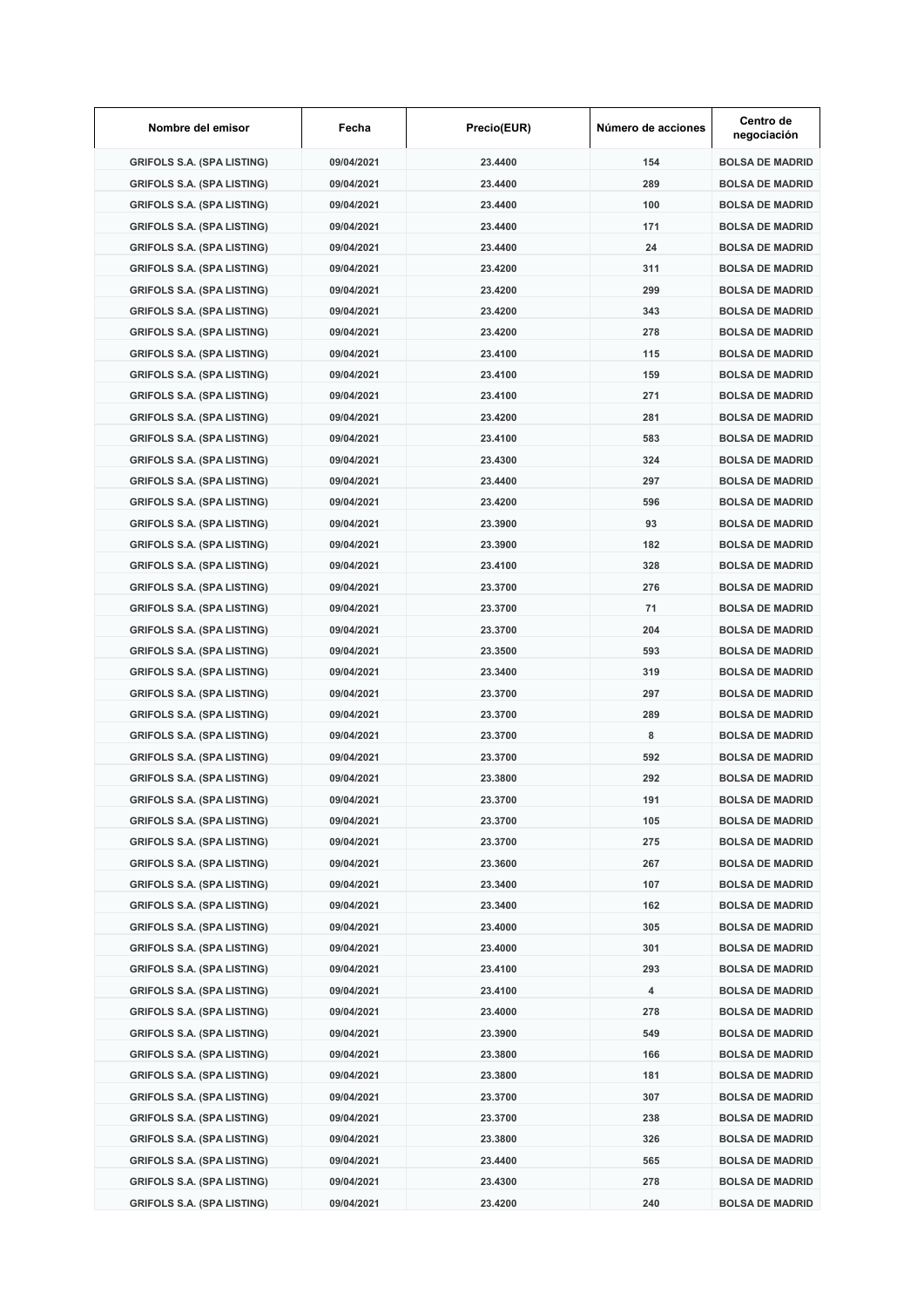| Nombre del emisor                 | Fecha      | Precio(EUR) | Número de acciones | Centro de<br>negociación |
|-----------------------------------|------------|-------------|--------------------|--------------------------|
| <b>GRIFOLS S.A. (SPA LISTING)</b> | 09/04/2021 | 23.4100     | 264                | <b>BOLSA DE MADRID</b>   |
| <b>GRIFOLS S.A. (SPA LISTING)</b> | 09/04/2021 | 23.4100     | 35                 | <b>BOLSA DE MADRID</b>   |
| <b>GRIFOLS S.A. (SPA LISTING)</b> | 09/04/2021 | 23.4100     | 292                | <b>BOLSA DE MADRID</b>   |
| <b>GRIFOLS S.A. (SPA LISTING)</b> | 09/04/2021 | 23.4100     | 181                | <b>BOLSA DE MADRID</b>   |
| <b>GRIFOLS S.A. (SPA LISTING)</b> | 09/04/2021 | 23.4300     | 115                | <b>BOLSA DE MADRID</b>   |
| <b>GRIFOLS S.A. (SPA LISTING)</b> | 09/04/2021 | 23.4300     | 194                | <b>BOLSA DE MADRID</b>   |
| <b>GRIFOLS S.A. (SPA LISTING)</b> | 09/04/2021 | 23.4100     | 442                | <b>BOLSA DE MADRID</b>   |
| <b>GRIFOLS S.A. (SPA LISTING)</b> | 09/04/2021 | 23.4100     | 213                | <b>BOLSA DE MADRID</b>   |
| <b>GRIFOLS S.A. (SPA LISTING)</b> | 09/04/2021 | 23.4200     | 267                | <b>BOLSA DE MADRID</b>   |
| <b>GRIFOLS S.A. (SPA LISTING)</b> | 09/04/2021 | 23.4400     | 217                | <b>BOLSA DE MADRID</b>   |
| <b>GRIFOLS S.A. (SPA LISTING)</b> | 09/04/2021 | 23.4400     | 334                | <b>BOLSA DE MADRID</b>   |
| <b>GRIFOLS S.A. (SPA LISTING)</b> | 09/04/2021 | 23.4500     | 277                | <b>BOLSA DE MADRID</b>   |
| <b>GRIFOLS S.A. (SPA LISTING)</b> | 09/04/2021 | 23,5000     | 540                | <b>BOLSA DE MADRID</b>   |
| <b>GRIFOLS S.A. (SPA LISTING)</b> | 09/04/2021 | 23.4900     | 267                | <b>BOLSA DE MADRID</b>   |
| <b>GRIFOLS S.A. (SPA LISTING)</b> | 09/04/2021 | 23.4900     | 61                 | <b>BOLSA DE MADRID</b>   |
| <b>GRIFOLS S.A. (SPA LISTING)</b> | 09/04/2021 | 23.4900     | 221                | <b>BOLSA DE MADRID</b>   |
| <b>GRIFOLS S.A. (SPA LISTING)</b> | 09/04/2021 | 23.4900     | 281                | <b>BOLSA DE MADRID</b>   |
| <b>GRIFOLS S.A. (SPA LISTING)</b> |            |             |                    |                          |
|                                   | 09/04/2021 | 23.4700     | 274                | <b>BOLSA DE MADRID</b>   |
| <b>GRIFOLS S.A. (SPA LISTING)</b> | 09/04/2021 | 23.4700     | 278                | <b>BOLSA DE MADRID</b>   |
| <b>GRIFOLS S.A. (SPA LISTING)</b> | 09/04/2021 | 23.4600     | 288                | <b>BOLSA DE MADRID</b>   |
| <b>GRIFOLS S.A. (SPA LISTING)</b> | 09/04/2021 | 23.4600     | 291                | <b>BOLSA DE MADRID</b>   |
| <b>GRIFOLS S.A. (SPA LISTING)</b> | 09/04/2021 | 23.4600     | 302                | <b>BOLSA DE MADRID</b>   |
| <b>GRIFOLS S.A. (SPA LISTING)</b> | 09/04/2021 | 23.4600     | 291                | <b>BOLSA DE MADRID</b>   |
| <b>GRIFOLS S.A. (SPA LISTING)</b> | 09/04/2021 | 23.4400     | 349                | <b>BOLSA DE MADRID</b>   |
| <b>GRIFOLS S.A. (SPA LISTING)</b> | 09/04/2021 | 23.4400     | 269                | <b>BOLSA DE MADRID</b>   |
| <b>GRIFOLS S.A. (SPA LISTING)</b> | 09/04/2021 | 23.4500     | 23                 | <b>BOLSA DE MADRID</b>   |
| <b>GRIFOLS S.A. (SPA LISTING)</b> | 09/04/2021 | 23.4700     | 482                | <b>BOLSA DE MADRID</b>   |
| <b>GRIFOLS S.A. (SPA LISTING)</b> | 09/04/2021 | 23.4700     | 114                | <b>BOLSA DE MADRID</b>   |
| <b>GRIFOLS S.A. (SPA LISTING)</b> | 09/04/2021 | 23.4600     | 51                 | <b>BOLSA DE MADRID</b>   |
| <b>GRIFOLS S.A. (SPA LISTING)</b> | 09/04/2021 | 23.4600     | 224                | <b>BOLSA DE MADRID</b>   |
| <b>GRIFOLS S.A. (SPA LISTING)</b> | 09/04/2021 | 23.4600     | 262                | <b>BOLSA DE MADRID</b>   |
| <b>GRIFOLS S.A. (SPA LISTING)</b> | 09/04/2021 | 23.4600     | 35                 | <b>BOLSA DE MADRID</b>   |
| <b>GRIFOLS S.A. (SPA LISTING)</b> | 09/04/2021 | 23.4600     | 304                | <b>BOLSA DE MADRID</b>   |
| <b>GRIFOLS S.A. (SPA LISTING)</b> | 09/04/2021 | 23.4600     | 286                | <b>BOLSA DE MADRID</b>   |
| <b>GRIFOLS S.A. (SPA LISTING)</b> | 09/04/2021 | 23.4400     | 206                | <b>BOLSA DE MADRID</b>   |
| <b>GRIFOLS S.A. (SPA LISTING)</b> | 09/04/2021 | 23.4400     | 65                 | <b>BOLSA DE MADRID</b>   |
| <b>GRIFOLS S.A. (SPA LISTING)</b> | 09/04/2021 | 23.4300     | 287                | <b>BOLSA DE MADRID</b>   |
| <b>GRIFOLS S.A. (SPA LISTING)</b> | 09/04/2021 | 23.4200     | 294                | <b>BOLSA DE MADRID</b>   |
| <b>GRIFOLS S.A. (SPA LISTING)</b> | 09/04/2021 | 23.4200     | 301                | <b>BOLSA DE MADRID</b>   |
| <b>GRIFOLS S.A. (SPA LISTING)</b> | 09/04/2021 | 23.4200     | 26                 | <b>BOLSA DE MADRID</b>   |
| <b>GRIFOLS S.A. (SPA LISTING)</b> | 09/04/2021 | 23.4300     | 260                | <b>BOLSA DE MADRID</b>   |
| <b>GRIFOLS S.A. (SPA LISTING)</b> | 09/04/2021 | 23.4300     | 601                | <b>BOLSA DE MADRID</b>   |
| <b>GRIFOLS S.A. (SPA LISTING)</b> | 09/04/2021 | 23.4400     | 285                | <b>BOLSA DE MADRID</b>   |
|                                   |            |             |                    |                          |
| <b>GRIFOLS S.A. (SPA LISTING)</b> | 09/04/2021 | 23.4400     | 288                | <b>BOLSA DE MADRID</b>   |
| <b>GRIFOLS S.A. (SPA LISTING)</b> | 09/04/2021 | 23.3700     | 269                | <b>BOLSA DE MADRID</b>   |
| <b>GRIFOLS S.A. (SPA LISTING)</b> | 09/04/2021 | 23.3700     | 303                | <b>BOLSA DE MADRID</b>   |
| <b>GRIFOLS S.A. (SPA LISTING)</b> | 09/04/2021 | 23.4300     | 285                | <b>BOLSA DE MADRID</b>   |
| <b>GRIFOLS S.A. (SPA LISTING)</b> | 09/04/2021 | 23.4500     | 295                | <b>BOLSA DE MADRID</b>   |
| <b>GRIFOLS S.A. (SPA LISTING)</b> | 09/04/2021 | 23.4900     | 288                | <b>BOLSA DE MADRID</b>   |
| <b>GRIFOLS S.A. (SPA LISTING)</b> | 09/04/2021 | 23.5000     | 55                 | <b>BOLSA DE MADRID</b>   |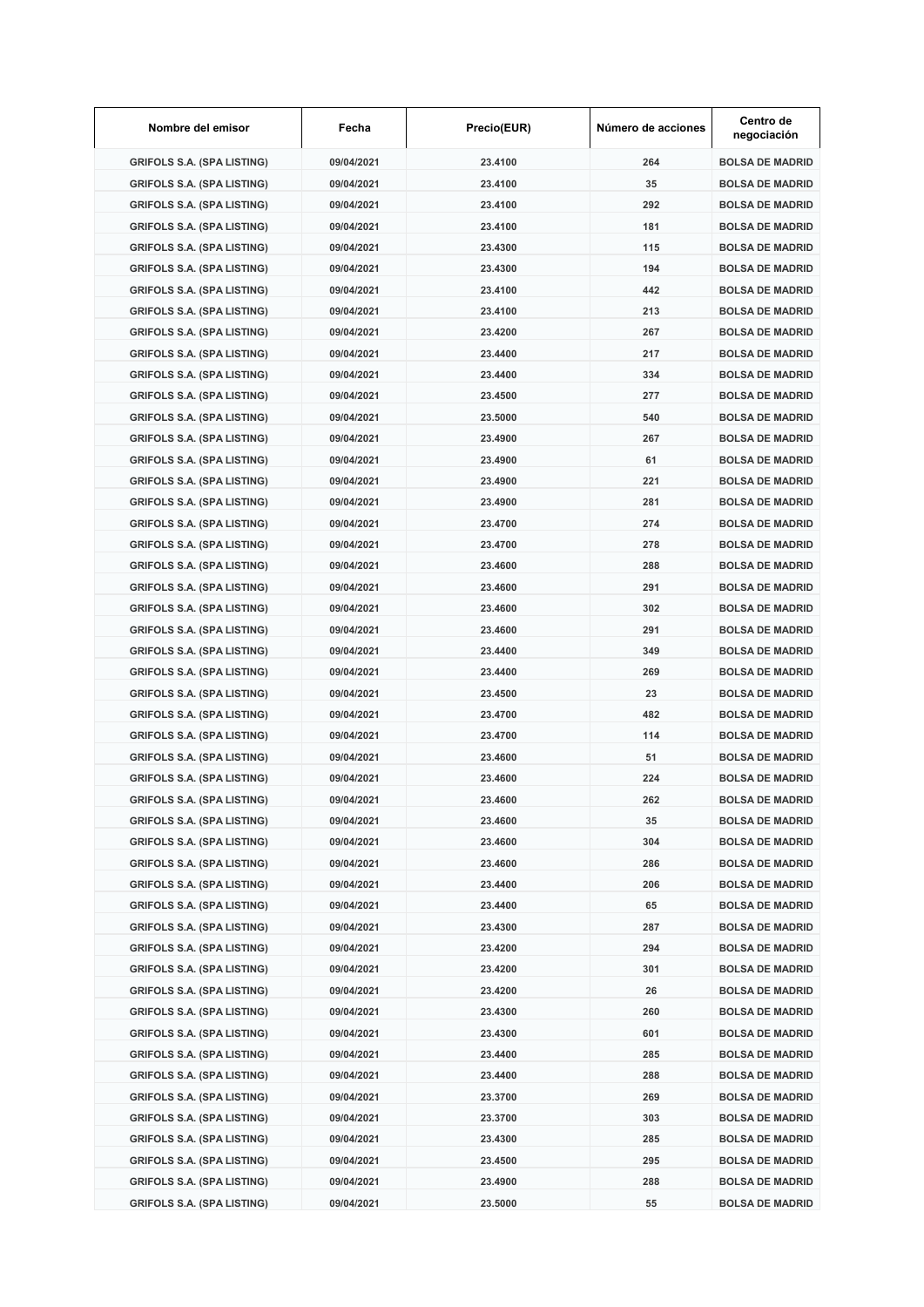| Nombre del emisor                 | Fecha      | Precio(EUR) | Número de acciones | Centro de<br>negociación |
|-----------------------------------|------------|-------------|--------------------|--------------------------|
| <b>GRIFOLS S.A. (SPA LISTING)</b> | 09/04/2021 | 23.5000     | 259                | <b>BOLSA DE MADRID</b>   |
| <b>GRIFOLS S.A. (SPA LISTING)</b> | 09/04/2021 | 23.4800     | 299                | <b>BOLSA DE MADRID</b>   |
| <b>GRIFOLS S.A. (SPA LISTING)</b> | 09/04/2021 | 23.4500     | 319                | <b>BOLSA DE MADRID</b>   |
| <b>GRIFOLS S.A. (SPA LISTING)</b> | 09/04/2021 | 23.4500     | 296                | <b>BOLSA DE MADRID</b>   |
| <b>GRIFOLS S.A. (SPA LISTING)</b> | 09/04/2021 | 23.4700     | 579                | <b>BOLSA DE MADRID</b>   |
| <b>GRIFOLS S.A. (SPA LISTING)</b> | 09/04/2021 | 23.4800     | 89                 | <b>BOLSA DE MADRID</b>   |
| <b>GRIFOLS S.A. (SPA LISTING)</b> | 09/04/2021 | 23.4800     | 62                 | <b>BOLSA DE MADRID</b>   |
| <b>GRIFOLS S.A. (SPA LISTING)</b> | 09/04/2021 | 23.4800     | 409                | <b>BOLSA DE MADRID</b>   |
| <b>GRIFOLS S.A. (SPA LISTING)</b> | 09/04/2021 | 23.4700     | 275                | <b>BOLSA DE MADRID</b>   |
| <b>GRIFOLS S.A. (SPA LISTING)</b> | 09/04/2021 | 23.4700     | 284                | <b>BOLSA DE MADRID</b>   |
| <b>GRIFOLS S.A. (SPA LISTING)</b> | 09/04/2021 | 23.4700     | 5                  | <b>BOLSA DE MADRID</b>   |
| <b>GRIFOLS S.A. (SPA LISTING)</b> | 09/04/2021 | 23.4700     | 284                | <b>BOLSA DE MADRID</b>   |
| <b>GRIFOLS S.A. (SPA LISTING)</b> | 09/04/2021 | 23.4700     | 270                | <b>BOLSA DE MADRID</b>   |
| <b>GRIFOLS S.A. (SPA LISTING)</b> | 09/04/2021 | 23.4400     | 196                | <b>BOLSA DE MADRID</b>   |
| <b>GRIFOLS S.A. (SPA LISTING)</b> | 09/04/2021 | 23.4400     | 101                | <b>BOLSA DE MADRID</b>   |
| <b>GRIFOLS S.A. (SPA LISTING)</b> | 09/04/2021 | 23.4400     | 298                | <b>BOLSA DE MADRID</b>   |
| <b>GRIFOLS S.A. (SPA LISTING)</b> | 09/04/2021 | 23.4300     | 246                | <b>BOLSA DE MADRID</b>   |
| <b>GRIFOLS S.A. (SPA LISTING)</b> | 09/04/2021 | 23.4300     | 52                 | <b>BOLSA DE MADRID</b>   |
| <b>GRIFOLS S.A. (SPA LISTING)</b> | 09/04/2021 | 23.5000     | 545                | <b>BOLSA DE MADRID</b>   |
| <b>GRIFOLS S.A. (SPA LISTING)</b> | 09/04/2021 | 23.5000     | 76                 | <b>BOLSA DE MADRID</b>   |
| <b>GRIFOLS S.A. (SPA LISTING)</b> | 09/04/2021 | 23.4800     | 276                | <b>BOLSA DE MADRID</b>   |
| <b>GRIFOLS S.A. (SPA LISTING)</b> | 09/04/2021 | 23.5000     | 397                | <b>BOLSA DE MADRID</b>   |
| <b>GRIFOLS S.A. (SPA LISTING)</b> | 09/04/2021 | 23.5000     | 236                | <b>BOLSA DE MADRID</b>   |
| <b>GRIFOLS S.A. (SPA LISTING)</b> | 09/04/2021 | 23.4600     | 253                | <b>BOLSA DE MADRID</b>   |
| <b>GRIFOLS S.A. (SPA LISTING)</b> | 09/04/2021 | 23.4600     | 40                 | <b>BOLSA DE MADRID</b>   |
| <b>GRIFOLS S.A. (SPA LISTING)</b> | 09/04/2021 | 23.4500     | 574                | <b>BOLSA DE MADRID</b>   |
| <b>GRIFOLS S.A. (SPA LISTING)</b> | 09/04/2021 | 23.4300     | 306                | <b>BOLSA DE MADRID</b>   |
| <b>GRIFOLS S.A. (SPA LISTING)</b> | 09/04/2021 | 23.4300     | 192                | <b>BOLSA DE MADRID</b>   |
| <b>GRIFOLS S.A. (SPA LISTING)</b> | 09/04/2021 | 23.4300     | 100                | <b>BOLSA DE MADRID</b>   |
| <b>GRIFOLS S.A. (SPA LISTING)</b> | 09/04/2021 | 23.4300     | 275                | <b>BOLSA DE MADRID</b>   |
|                                   | 09/04/2021 | 23.4800     | 289                | <b>BOLSA DE MADRID</b>   |
| <b>GRIFOLS S.A. (SPA LISTING)</b> |            |             |                    | <b>BOLSA DE MADRID</b>   |
| <b>GRIFOLS S.A. (SPA LISTING)</b> | 09/04/2021 | 23.5500     | 152                |                          |
| <b>GRIFOLS S.A. (SPA LISTING)</b> | 09/04/2021 | 23.5500     | 121                | <b>BOLSA DE MADRID</b>   |
| <b>GRIFOLS S.A. (SPA LISTING)</b> | 09/04/2021 | 23.5400     | 338                | <b>BOLSA DE MADRID</b>   |
| <b>GRIFOLS S.A. (SPA LISTING)</b> | 09/04/2021 | 23.5200     | 284                | <b>BOLSA DE MADRID</b>   |
| <b>GRIFOLS S.A. (SPA LISTING)</b> | 09/04/2021 | 23.5700     | 278                | <b>BOLSA DE MADRID</b>   |
| <b>GRIFOLS S.A. (SPA LISTING)</b> | 09/04/2021 | 23.5400     | 299                | <b>BOLSA DE MADRID</b>   |
| <b>GRIFOLS S.A. (SPA LISTING)</b> | 09/04/2021 | 23.4500     | 92                 | <b>BOLSA DE MADRID</b>   |
| <b>GRIFOLS S.A. (SPA LISTING)</b> | 09/04/2021 | 23.4500     | 927                | <b>BOLSA DE MADRID</b>   |
| <b>GRIFOLS S.A. (SPA LISTING)</b> | 09/04/2021 | 23.4500     | 254                | <b>BOLSA DE MADRID</b>   |
| <b>GRIFOLS S.A. (SPA LISTING)</b> | 09/04/2021 | 23.4500     | 585                | <b>BOLSA DE MADRID</b>   |
| <b>GRIFOLS S.A. (SPA LISTING)</b> | 09/04/2021 | 23.4500     | 18                 | <b>BOLSA DE MADRID</b>   |
| <b>GRIFOLS S.A. (SPA LISTING)</b> | 09/04/2021 | 23.4600     | 315                | <b>BOLSA DE MADRID</b>   |
| <b>GRIFOLS S.A. (SPA LISTING)</b> | 09/04/2021 | 23.4600     | 82                 | <b>BOLSA DE MADRID</b>   |
| <b>GRIFOLS S.A. (SPA LISTING)</b> | 09/04/2021 | 23.4600     | 284                | <b>BOLSA DE MADRID</b>   |
| <b>GRIFOLS S.A. (SPA LISTING)</b> | 09/04/2021 | 23.4600     | 809                | <b>BOLSA DE MADRID</b>   |
| <b>GRIFOLS S.A. (SPA LISTING)</b> | 09/04/2021 | 23.4500     | 310                | <b>BOLSA DE MADRID</b>   |
| <b>GRIFOLS S.A. (SPA LISTING)</b> | 09/04/2021 | 23.4900     | 298                | <b>BOLSA DE MADRID</b>   |
| <b>GRIFOLS S.A. (SPA LISTING)</b> | 09/04/2021 | 23.4700     | 292                | <b>BOLSA DE MADRID</b>   |
| <b>GRIFOLS S.A. (SPA LISTING)</b> | 09/04/2021 | 23.4800     | 631                | <b>BOLSA DE MADRID</b>   |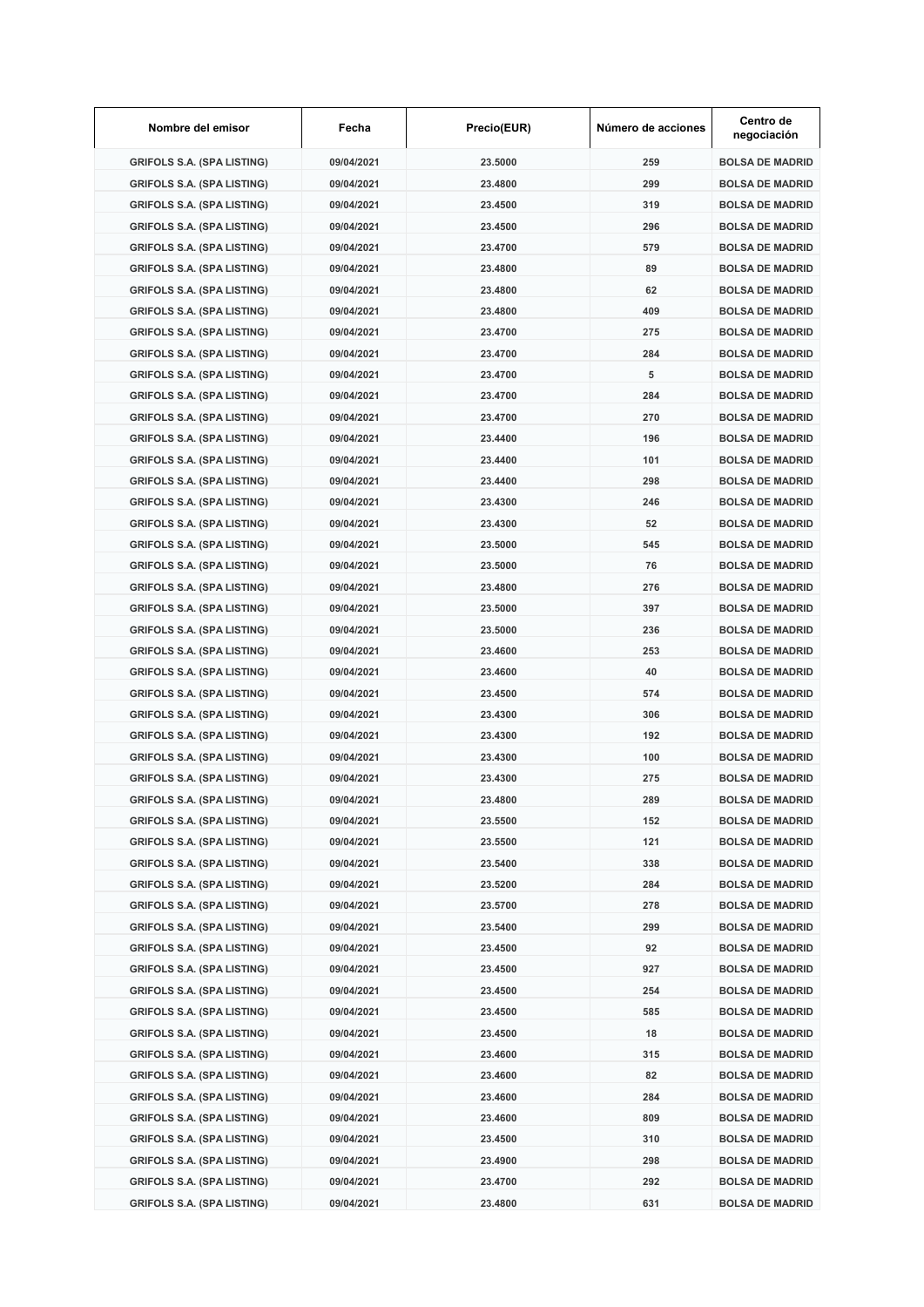| Nombre del emisor                 | Fecha      | Precio(EUR) | Número de acciones | Centro de<br>negociación |
|-----------------------------------|------------|-------------|--------------------|--------------------------|
| <b>GRIFOLS S.A. (SPA LISTING)</b> | 09/04/2021 | 23.4700     | 301                | <b>BOLSA DE MADRID</b>   |
| <b>GRIFOLS S.A. (SPA LISTING)</b> | 09/04/2021 | 23.5400     | 417                | <b>BOLSA DE MADRID</b>   |
| <b>GRIFOLS S.A. (SPA LISTING)</b> | 12/04/2021 | 23.4300     | 200                | <b>BOLSA DE MADRID</b>   |
| <b>GRIFOLS S.A. (SPA LISTING)</b> | 12/04/2021 | 23.4300     | 153                | <b>BOLSA DE MADRID</b>   |
| <b>GRIFOLS S.A. (SPA LISTING)</b> | 12/04/2021 | 23.4100     | 417                | <b>BOLSA DE MADRID</b>   |
| <b>GRIFOLS S.A. (SPA LISTING)</b> | 12/04/2021 | 23.4100     | 417                | <b>BOLSA DE MADRID</b>   |
| <b>GRIFOLS S.A. (SPA LISTING)</b> | 12/04/2021 | 23.4100     | 77                 | <b>BOLSA DE MADRID</b>   |
| <b>GRIFOLS S.A. (SPA LISTING)</b> | 12/04/2021 | 23.3500     | 279                | <b>BOLSA DE MADRID</b>   |
| <b>GRIFOLS S.A. (SPA LISTING)</b> | 12/04/2021 | 23.4400     | 200                | <b>BOLSA DE MADRID</b>   |
| <b>GRIFOLS S.A. (SPA LISTING)</b> | 12/04/2021 | 23.4400     | 14                 | <b>BOLSA DE MADRID</b>   |
| <b>GRIFOLS S.A. (SPA LISTING)</b> | 12/04/2021 | 23.4400     | 200                | <b>BOLSA DE MADRID</b>   |
| <b>GRIFOLS S.A. (SPA LISTING)</b> | 12/04/2021 | 23.4400     | 200                | <b>BOLSA DE MADRID</b>   |
| <b>GRIFOLS S.A. (SPA LISTING)</b> | 12/04/2021 | 23.4400     | 793                | <b>BOLSA DE MADRID</b>   |
| <b>GRIFOLS S.A. (SPA LISTING)</b> | 12/04/2021 | 23.4300     | 537                | <b>BOLSA DE MADRID</b>   |
| <b>GRIFOLS S.A. (SPA LISTING)</b> | 12/04/2021 | 23.4700     | 374                | <b>BOLSA DE MADRID</b>   |
| <b>GRIFOLS S.A. (SPA LISTING)</b> | 12/04/2021 | 23.4700     | 109                | <b>BOLSA DE MADRID</b>   |
| <b>GRIFOLS S.A. (SPA LISTING)</b> | 12/04/2021 | 23.4700     | 173                | <b>BOLSA DE MADRID</b>   |
|                                   |            |             |                    | <b>BOLSA DE MADRID</b>   |
| <b>GRIFOLS S.A. (SPA LISTING)</b> | 12/04/2021 | 23.4700     | 286                |                          |
| <b>GRIFOLS S.A. (SPA LISTING)</b> | 12/04/2021 | 23.4700     | 137                | <b>BOLSA DE MADRID</b>   |
| <b>GRIFOLS S.A. (SPA LISTING)</b> | 12/04/2021 | 23.4100     | 289                | <b>BOLSA DE MADRID</b>   |
| <b>GRIFOLS S.A. (SPA LISTING)</b> | 12/04/2021 | 23.3700     | 29                 | <b>BOLSA DE MADRID</b>   |
| <b>GRIFOLS S.A. (SPA LISTING)</b> | 12/04/2021 | 23.3700     | 222                | <b>BOLSA DE MADRID</b>   |
| <b>GRIFOLS S.A. (SPA LISTING)</b> | 12/04/2021 | 23.3700     | 82                 | <b>BOLSA DE MADRID</b>   |
| <b>GRIFOLS S.A. (SPA LISTING)</b> | 12/04/2021 | 23.3700     | 292                | <b>BOLSA DE MADRID</b>   |
| <b>GRIFOLS S.A. (SPA LISTING)</b> | 12/04/2021 | 23.3600     | 324                | <b>BOLSA DE MADRID</b>   |
| <b>GRIFOLS S.A. (SPA LISTING)</b> | 12/04/2021 | 23.3800     | 62                 | <b>BOLSA DE MADRID</b>   |
| <b>GRIFOLS S.A. (SPA LISTING)</b> | 12/04/2021 | 23.3800     | 113                | <b>BOLSA DE MADRID</b>   |
| <b>GRIFOLS S.A. (SPA LISTING)</b> | 12/04/2021 | 23.3800     | 128                | <b>BOLSA DE MADRID</b>   |
| <b>GRIFOLS S.A. (SPA LISTING)</b> | 12/04/2021 | 23.3800     | 294                | <b>BOLSA DE MADRID</b>   |
| <b>GRIFOLS S.A. (SPA LISTING)</b> | 12/04/2021 | 23.3800     | 13                 | <b>BOLSA DE MADRID</b>   |
| <b>GRIFOLS S.A. (SPA LISTING)</b> | 12/04/2021 | 23.3800     | 297                | <b>BOLSA DE MADRID</b>   |
| <b>GRIFOLS S.A. (SPA LISTING)</b> | 12/04/2021 | 23.3800     | 581                | <b>BOLSA DE MADRID</b>   |
| <b>GRIFOLS S.A. (SPA LISTING)</b> | 12/04/2021 | 23.3800     | 297                | <b>BOLSA DE MADRID</b>   |
| <b>GRIFOLS S.A. (SPA LISTING)</b> | 12/04/2021 | 23.3800     | 104                | <b>BOLSA DE MADRID</b>   |
| <b>GRIFOLS S.A. (SPA LISTING)</b> | 12/04/2021 | 23.3300     | 280                | <b>BOLSA DE MADRID</b>   |
| <b>GRIFOLS S.A. (SPA LISTING)</b> | 12/04/2021 | 23.3300     | 193                | <b>BOLSA DE MADRID</b>   |
| <b>GRIFOLS S.A. (SPA LISTING)</b> | 12/04/2021 | 23.3000     | 283                | <b>BOLSA DE MADRID</b>   |
| <b>GRIFOLS S.A. (SPA LISTING)</b> | 12/04/2021 | 23.2900     | 132                | <b>BOLSA DE MADRID</b>   |
| <b>GRIFOLS S.A. (SPA LISTING)</b> | 12/04/2021 | 23.2900     | 152                | <b>BOLSA DE MADRID</b>   |
| <b>GRIFOLS S.A. (SPA LISTING)</b> | 12/04/2021 | 23.3700     | 275                | <b>BOLSA DE MADRID</b>   |
| <b>GRIFOLS S.A. (SPA LISTING)</b> | 12/04/2021 | 23.3700     | 47                 | <b>BOLSA DE MADRID</b>   |
| <b>GRIFOLS S.A. (SPA LISTING)</b> | 12/04/2021 | 23.3500     | 200                | <b>BOLSA DE MADRID</b>   |
| <b>GRIFOLS S.A. (SPA LISTING)</b> | 12/04/2021 | 23.3500     | 88                 | <b>BOLSA DE MADRID</b>   |
|                                   |            |             |                    |                          |
| <b>GRIFOLS S.A. (SPA LISTING)</b> | 12/04/2021 | 23.3500     | 200                | <b>BOLSA DE MADRID</b>   |
| <b>GRIFOLS S.A. (SPA LISTING)</b> | 12/04/2021 | 23.3500     | 70                 | <b>BOLSA DE MADRID</b>   |
| <b>GRIFOLS S.A. (SPA LISTING)</b> | 12/04/2021 | 23.3300     | 410                | <b>BOLSA DE MADRID</b>   |
| <b>GRIFOLS S.A. (SPA LISTING)</b> | 12/04/2021 | 23.3300     | 355                | <b>BOLSA DE MADRID</b>   |
| <b>GRIFOLS S.A. (SPA LISTING)</b> | 12/04/2021 | 23.3300     | 146                | <b>BOLSA DE MADRID</b>   |
| <b>GRIFOLS S.A. (SPA LISTING)</b> | 12/04/2021 | 23.3200     | 285                | <b>BOLSA DE MADRID</b>   |
| <b>GRIFOLS S.A. (SPA LISTING)</b> | 12/04/2021 | 23.2800     | 104                | <b>BOLSA DE MADRID</b>   |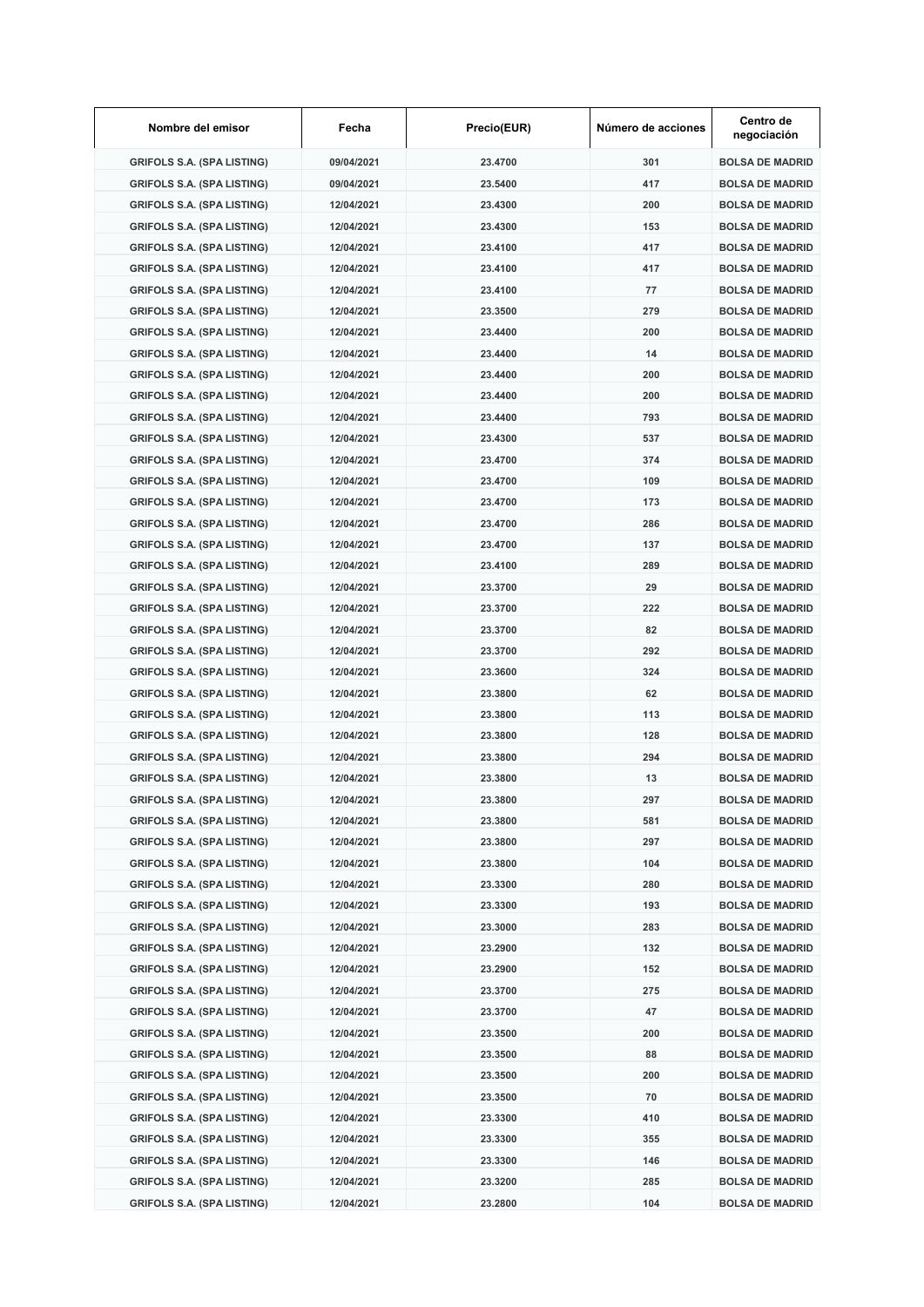| Nombre del emisor                 | Fecha      | Precio(EUR) | Número de acciones      | Centro de<br>negociación |
|-----------------------------------|------------|-------------|-------------------------|--------------------------|
| <b>GRIFOLS S.A. (SPA LISTING)</b> | 12/04/2021 | 23.2800     | 195                     | <b>BOLSA DE MADRID</b>   |
| <b>GRIFOLS S.A. (SPA LISTING)</b> | 12/04/2021 | 23.2700     | 287                     | <b>BOLSA DE MADRID</b>   |
| <b>GRIFOLS S.A. (SPA LISTING)</b> | 12/04/2021 | 23.2700     | 130                     | <b>BOLSA DE MADRID</b>   |
| <b>GRIFOLS S.A. (SPA LISTING)</b> | 12/04/2021 | 23.2700     | 232                     | <b>BOLSA DE MADRID</b>   |
| <b>GRIFOLS S.A. (SPA LISTING)</b> | 12/04/2021 | 23.2700     | 161                     | <b>BOLSA DE MADRID</b>   |
| <b>GRIFOLS S.A. (SPA LISTING)</b> | 12/04/2021 | 23.2700     | 200                     | <b>BOLSA DE MADRID</b>   |
| <b>GRIFOLS S.A. (SPA LISTING)</b> | 12/04/2021 | 23.2700     | 55                      | <b>BOLSA DE MADRID</b>   |
| <b>GRIFOLS S.A. (SPA LISTING)</b> | 12/04/2021 | 23.2600     | 178                     | <b>BOLSA DE MADRID</b>   |
| <b>GRIFOLS S.A. (SPA LISTING)</b> | 12/04/2021 | 23.2700     | 1,104                   | <b>BOLSA DE MADRID</b>   |
| <b>GRIFOLS S.A. (SPA LISTING)</b> | 12/04/2021 | 23.2600     | 95                      | <b>BOLSA DE MADRID</b>   |
| <b>GRIFOLS S.A. (SPA LISTING)</b> | 12/04/2021 | 23.2500     | 282                     | <b>BOLSA DE MADRID</b>   |
| <b>GRIFOLS S.A. (SPA LISTING)</b> | 12/04/2021 | 23.2500     | 299                     | <b>BOLSA DE MADRID</b>   |
| <b>GRIFOLS S.A. (SPA LISTING)</b> | 12/04/2021 | 23.2400     | 316                     | <b>BOLSA DE MADRID</b>   |
| <b>GRIFOLS S.A. (SPA LISTING)</b> | 12/04/2021 | 23.2600     | 288                     | <b>BOLSA DE MADRID</b>   |
| <b>GRIFOLS S.A. (SPA LISTING)</b> | 12/04/2021 | 23.2600     | 580                     | <b>BOLSA DE MADRID</b>   |
| <b>GRIFOLS S.A. (SPA LISTING)</b> | 12/04/2021 | 23.2200     | 280                     | <b>BOLSA DE MADRID</b>   |
| <b>GRIFOLS S.A. (SPA LISTING)</b> | 12/04/2021 | 23.2200     | 268                     | <b>BOLSA DE MADRID</b>   |
| <b>GRIFOLS S.A. (SPA LISTING)</b> |            |             |                         | <b>BOLSA DE MADRID</b>   |
|                                   | 12/04/2021 | 23.2300     | 184                     |                          |
| <b>GRIFOLS S.A. (SPA LISTING)</b> | 12/04/2021 | 23.2500     | 325                     | <b>BOLSA DE MADRID</b>   |
| <b>GRIFOLS S.A. (SPA LISTING)</b> | 12/04/2021 | 23.2600     | 117                     | <b>BOLSA DE MADRID</b>   |
| <b>GRIFOLS S.A. (SPA LISTING)</b> | 12/04/2021 | 23.2600     | 1,095                   | <b>BOLSA DE MADRID</b>   |
| <b>GRIFOLS S.A. (SPA LISTING)</b> | 12/04/2021 | 23.3300     | 26                      | <b>BOLSA DE MADRID</b>   |
| <b>GRIFOLS S.A. (SPA LISTING)</b> | 12/04/2021 | 23.3300     | $\overline{2}$          | <b>BOLSA DE MADRID</b>   |
| <b>GRIFOLS S.A. (SPA LISTING)</b> | 12/04/2021 | 23.3300     | 200                     | <b>BOLSA DE MADRID</b>   |
| <b>GRIFOLS S.A. (SPA LISTING)</b> | 12/04/2021 | 23.3300     | 312                     | <b>BOLSA DE MADRID</b>   |
| <b>GRIFOLS S.A. (SPA LISTING)</b> | 12/04/2021 | 23.3200     | 289                     | <b>BOLSA DE MADRID</b>   |
| <b>GRIFOLS S.A. (SPA LISTING)</b> | 12/04/2021 | 23.3200     | 288                     | <b>BOLSA DE MADRID</b>   |
| <b>GRIFOLS S.A. (SPA LISTING)</b> | 12/04/2021 | 23.3300     | 293                     | <b>BOLSA DE MADRID</b>   |
| <b>GRIFOLS S.A. (SPA LISTING)</b> | 12/04/2021 | 23.3300     | $\overline{\mathbf{2}}$ | <b>BOLSA DE MADRID</b>   |
| <b>GRIFOLS S.A. (SPA LISTING)</b> | 12/04/2021 | 23.3100     | 1,086                   | <b>BOLSA DE MADRID</b>   |
| <b>GRIFOLS S.A. (SPA LISTING)</b> | 12/04/2021 | 23.2800     | 60                      | <b>BOLSA DE MADRID</b>   |
| <b>GRIFOLS S.A. (SPA LISTING)</b> | 12/04/2021 | 23.2700     | 179                     | <b>BOLSA DE MADRID</b>   |
| <b>GRIFOLS S.A. (SPA LISTING)</b> | 12/04/2021 | 23.2700     | 151                     | <b>BOLSA DE MADRID</b>   |
| <b>GRIFOLS S.A. (SPA LISTING)</b> | 12/04/2021 | 23.2900     | 228                     | <b>BOLSA DE MADRID</b>   |
| <b>GRIFOLS S.A. (SPA LISTING)</b> | 12/04/2021 | 23.2900     | $\overline{2}$          | <b>BOLSA DE MADRID</b>   |
| <b>GRIFOLS S.A. (SPA LISTING)</b> | 12/04/2021 | 23.2900     | 94                      | <b>BOLSA DE MADRID</b>   |
| <b>GRIFOLS S.A. (SPA LISTING)</b> | 12/04/2021 | 23.3000     | 190                     | <b>BOLSA DE MADRID</b>   |
| <b>GRIFOLS S.A. (SPA LISTING)</b> | 12/04/2021 | 23.3000     | 113                     | <b>BOLSA DE MADRID</b>   |
| <b>GRIFOLS S.A. (SPA LISTING)</b> | 12/04/2021 | 23.3000     | 292                     | <b>BOLSA DE MADRID</b>   |
| <b>GRIFOLS S.A. (SPA LISTING)</b> | 12/04/2021 | 23.2900     | 466                     | <b>BOLSA DE MADRID</b>   |
| <b>GRIFOLS S.A. (SPA LISTING)</b> | 12/04/2021 | 23.2900     | 182                     | <b>BOLSA DE MADRID</b>   |
| <b>GRIFOLS S.A. (SPA LISTING)</b> | 12/04/2021 | 23.2900     | 200                     | <b>BOLSA DE MADRID</b>   |
| <b>GRIFOLS S.A. (SPA LISTING)</b> | 12/04/2021 | 23.2900     | 124                     | <b>BOLSA DE MADRID</b>   |
| <b>GRIFOLS S.A. (SPA LISTING)</b> | 12/04/2021 | 23.2900     | 134                     | <b>BOLSA DE MADRID</b>   |
| <b>GRIFOLS S.A. (SPA LISTING)</b> | 12/04/2021 | 23.2600     | 46                      | <b>BOLSA DE MADRID</b>   |
| <b>GRIFOLS S.A. (SPA LISTING)</b> | 12/04/2021 | 23.2600     | 87                      | <b>BOLSA DE MADRID</b>   |
| <b>GRIFOLS S.A. (SPA LISTING)</b> | 12/04/2021 | 23.2600     | 64                      | <b>BOLSA DE MADRID</b>   |
|                                   |            |             |                         |                          |
| <b>GRIFOLS S.A. (SPA LISTING)</b> | 12/04/2021 | 23.2600     | 94                      | <b>BOLSA DE MADRID</b>   |
| <b>GRIFOLS S.A. (SPA LISTING)</b> | 12/04/2021 | 23.2600     | 134                     | <b>BOLSA DE MADRID</b>   |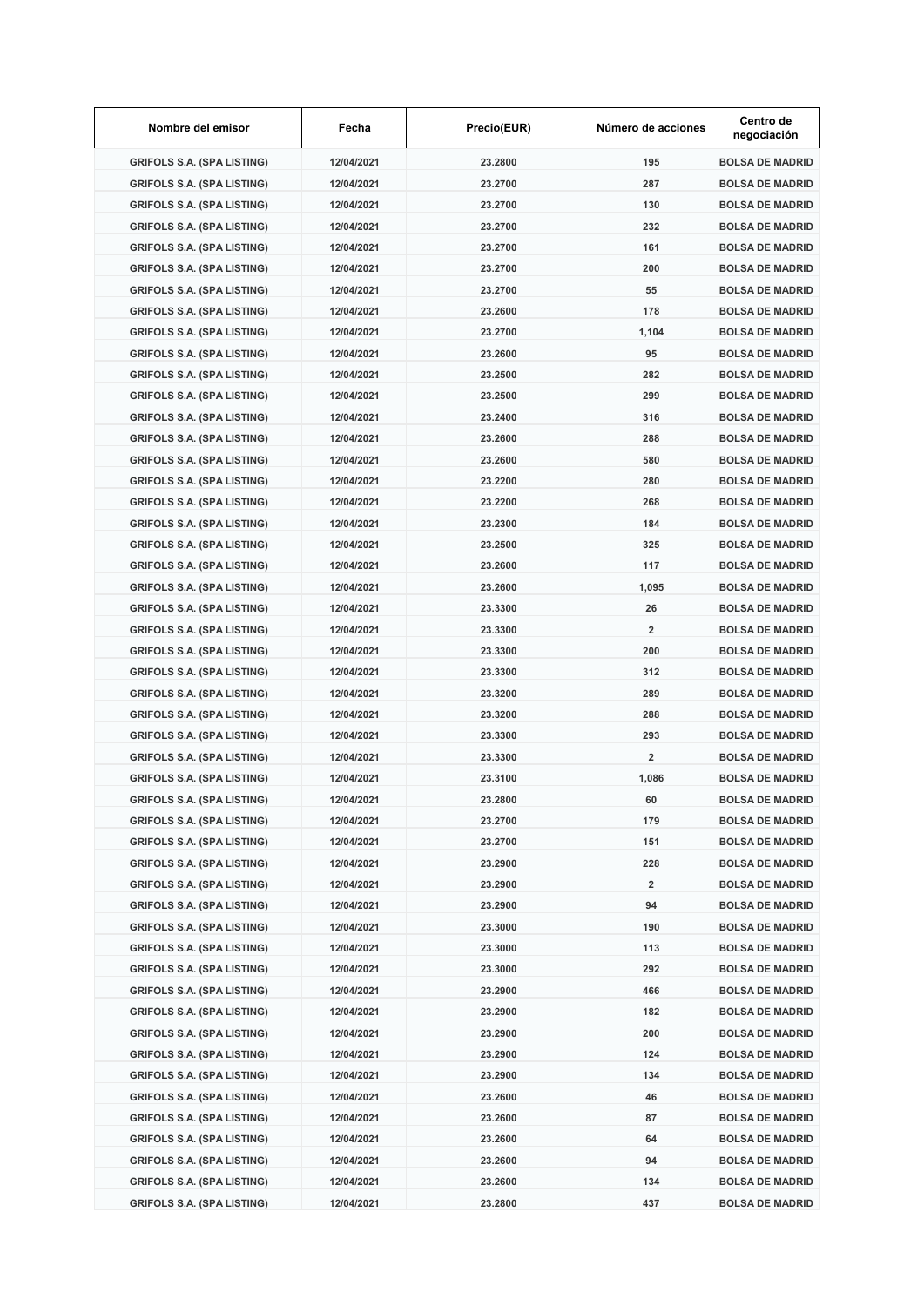| Nombre del emisor                 | Fecha      | Precio(EUR) | Número de acciones | Centro de<br>negociación |
|-----------------------------------|------------|-------------|--------------------|--------------------------|
| <b>GRIFOLS S.A. (SPA LISTING)</b> | 12/04/2021 | 23.2800     | 163                | <b>BOLSA DE MADRID</b>   |
| <b>GRIFOLS S.A. (SPA LISTING)</b> | 12/04/2021 | 23.2800     | 287                | <b>BOLSA DE MADRID</b>   |
| <b>GRIFOLS S.A. (SPA LISTING)</b> | 12/04/2021 | 23.2700     | 279                | <b>BOLSA DE MADRID</b>   |
| <b>GRIFOLS S.A. (SPA LISTING)</b> | 12/04/2021 | 23.2700     | 34                 | <b>BOLSA DE MADRID</b>   |
| <b>GRIFOLS S.A. (SPA LISTING)</b> | 12/04/2021 | 23.2800     | 873                | <b>BOLSA DE MADRID</b>   |
| <b>GRIFOLS S.A. (SPA LISTING)</b> | 12/04/2021 | 23.2700     | 301                | <b>BOLSA DE MADRID</b>   |
| <b>GRIFOLS S.A. (SPA LISTING)</b> | 12/04/2021 | 23.2500     | 107                | <b>BOLSA DE MADRID</b>   |
| <b>GRIFOLS S.A. (SPA LISTING)</b> | 12/04/2021 | 23.2500     | 176                | <b>BOLSA DE MADRID</b>   |
| <b>GRIFOLS S.A. (SPA LISTING)</b> | 12/04/2021 | 23.2500     | 86                 | <b>BOLSA DE MADRID</b>   |
| <b>GRIFOLS S.A. (SPA LISTING)</b> | 12/04/2021 | 23.2500     | 220                | <b>BOLSA DE MADRID</b>   |
| <b>GRIFOLS S.A. (SPA LISTING)</b> | 12/04/2021 | 23.2500     | 274                | <b>BOLSA DE MADRID</b>   |
| <b>GRIFOLS S.A. (SPA LISTING)</b> | 12/04/2021 | 23.2900     | 90                 | <b>BOLSA DE MADRID</b>   |
| <b>GRIFOLS S.A. (SPA LISTING)</b> | 12/04/2021 | 23.2900     | 200                | <b>BOLSA DE MADRID</b>   |
| <b>GRIFOLS S.A. (SPA LISTING)</b> | 12/04/2021 | 23.2800     | 336                | <b>BOLSA DE MADRID</b>   |
| <b>GRIFOLS S.A. (SPA LISTING)</b> | 12/04/2021 | 23.2800     | 504                | <b>BOLSA DE MADRID</b>   |
| <b>GRIFOLS S.A. (SPA LISTING)</b> | 12/04/2021 | 23.2800     | 271                | <b>BOLSA DE MADRID</b>   |
| <b>GRIFOLS S.A. (SPA LISTING)</b> | 12/04/2021 | 23.2700     | 551                | <b>BOLSA DE MADRID</b>   |
| <b>GRIFOLS S.A. (SPA LISTING)</b> | 12/04/2021 | 23.2500     | 72                 | <b>BOLSA DE MADRID</b>   |
|                                   |            |             |                    |                          |
| <b>GRIFOLS S.A. (SPA LISTING)</b> | 12/04/2021 | 23.2500     | 217                | <b>BOLSA DE MADRID</b>   |
| <b>GRIFOLS S.A. (SPA LISTING)</b> | 12/04/2021 | 23.2600     | 283                | <b>BOLSA DE MADRID</b>   |
| <b>GRIFOLS S.A. (SPA LISTING)</b> | 12/04/2021 | 23.2500     | 63                 | <b>BOLSA DE MADRID</b>   |
| <b>GRIFOLS S.A. (SPA LISTING)</b> | 12/04/2021 | 23.2500     | 247                | <b>BOLSA DE MADRID</b>   |
| <b>GRIFOLS S.A. (SPA LISTING)</b> | 12/04/2021 | 23.2300     | 329                | <b>BOLSA DE MADRID</b>   |
| <b>GRIFOLS S.A. (SPA LISTING)</b> | 12/04/2021 | 23.2400     | 156                | <b>BOLSA DE MADRID</b>   |
| <b>GRIFOLS S.A. (SPA LISTING)</b> | 12/04/2021 | 23.2400     | 500                | <b>BOLSA DE MADRID</b>   |
| <b>GRIFOLS S.A. (SPA LISTING)</b> | 12/04/2021 | 23.2400     | 361                | <b>BOLSA DE MADRID</b>   |
| <b>GRIFOLS S.A. (SPA LISTING)</b> | 12/04/2021 | 23.2400     | 621                | <b>BOLSA DE MADRID</b>   |
| <b>GRIFOLS S.A. (SPA LISTING)</b> | 12/04/2021 | 23.2400     | $\overline{7}$     | <b>BOLSA DE MADRID</b>   |
| <b>GRIFOLS S.A. (SPA LISTING)</b> | 12/04/2021 | 23.2200     | 247                | <b>BOLSA DE MADRID</b>   |
| <b>GRIFOLS S.A. (SPA LISTING)</b> | 12/04/2021 | 23.2200     | 30                 | <b>BOLSA DE MADRID</b>   |
| <b>GRIFOLS S.A. (SPA LISTING)</b> | 12/04/2021 | 23.2000     | 311                | <b>BOLSA DE MADRID</b>   |
| <b>GRIFOLS S.A. (SPA LISTING)</b> | 12/04/2021 | 23.2100     | 295                | <b>BOLSA DE MADRID</b>   |
| <b>GRIFOLS S.A. (SPA LISTING)</b> | 12/04/2021 | 23.2100     | 293                | <b>BOLSA DE MADRID</b>   |
| <b>GRIFOLS S.A. (SPA LISTING)</b> | 12/04/2021 | 23.1800     | 581                | <b>BOLSA DE MADRID</b>   |
| <b>GRIFOLS S.A. (SPA LISTING)</b> | 12/04/2021 | 23.2200     | 134                | <b>BOLSA DE MADRID</b>   |
| <b>GRIFOLS S.A. (SPA LISTING)</b> | 12/04/2021 | 23.2200     | 100                | <b>BOLSA DE MADRID</b>   |
| <b>GRIFOLS S.A. (SPA LISTING)</b> | 12/04/2021 | 23.2200     | 62                 | <b>BOLSA DE MADRID</b>   |
| <b>GRIFOLS S.A. (SPA LISTING)</b> | 12/04/2021 | 23.2300     | 278                | <b>BOLSA DE MADRID</b>   |
| <b>GRIFOLS S.A. (SPA LISTING)</b> | 12/04/2021 | 23.2400     | 318                | <b>BOLSA DE MADRID</b>   |
| <b>GRIFOLS S.A. (SPA LISTING)</b> | 12/04/2021 | 23.2300     | 103                | <b>BOLSA DE MADRID</b>   |
| <b>GRIFOLS S.A. (SPA LISTING)</b> | 12/04/2021 | 23.2600     | 116                | <b>BOLSA DE MADRID</b>   |
| <b>GRIFOLS S.A. (SPA LISTING)</b> | 12/04/2021 | 23.2600     | 183                | <b>BOLSA DE MADRID</b>   |
| <b>GRIFOLS S.A. (SPA LISTING)</b> | 12/04/2021 | 23.2500     | 317                | <b>BOLSA DE MADRID</b>   |
|                                   |            |             |                    | <b>BOLSA DE MADRID</b>   |
| <b>GRIFOLS S.A. (SPA LISTING)</b> | 12/04/2021 | 23.2500     | 318                |                          |
| <b>GRIFOLS S.A. (SPA LISTING)</b> | 12/04/2021 | 23.2500     | 196                | <b>BOLSA DE MADRID</b>   |
| <b>GRIFOLS S.A. (SPA LISTING)</b> | 12/04/2021 | 23.2400     | 639                | <b>BOLSA DE MADRID</b>   |
| <b>GRIFOLS S.A. (SPA LISTING)</b> | 12/04/2021 | 23.2100     | 148                | <b>BOLSA DE MADRID</b>   |
| <b>GRIFOLS S.A. (SPA LISTING)</b> | 12/04/2021 | 23.2400     | 284                | <b>BOLSA DE MADRID</b>   |
| <b>GRIFOLS S.A. (SPA LISTING)</b> | 12/04/2021 | 23.2400     | 182                | <b>BOLSA DE MADRID</b>   |
| <b>GRIFOLS S.A. (SPA LISTING)</b> | 12/04/2021 | 23.2400     | 724                | <b>BOLSA DE MADRID</b>   |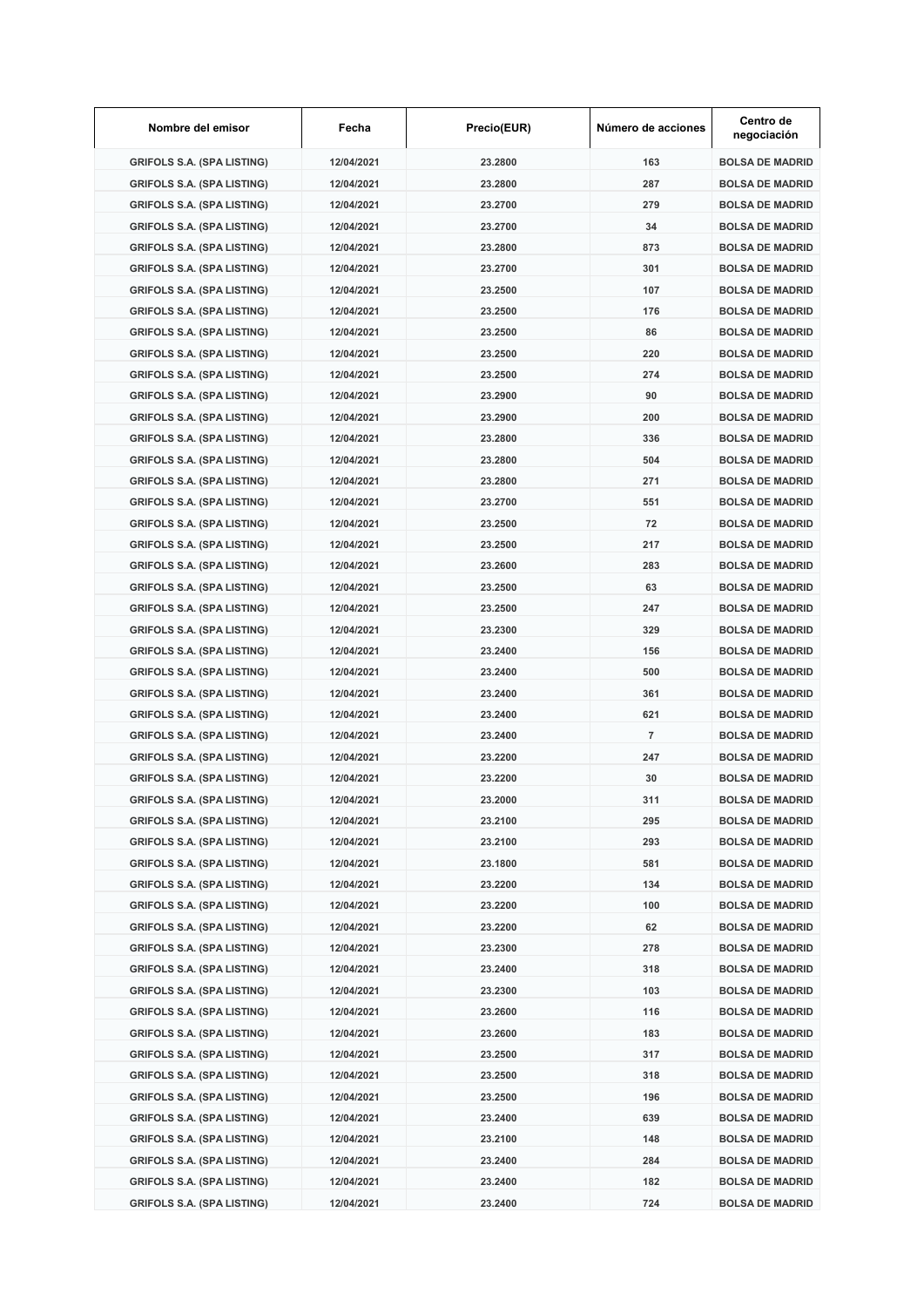| Nombre del emisor                 | Fecha      | Precio(EUR) | Número de acciones | Centro de<br>negociación |
|-----------------------------------|------------|-------------|--------------------|--------------------------|
| <b>GRIFOLS S.A. (SPA LISTING)</b> | 12/04/2021 | 23.2900     | 130                | <b>BOLSA DE MADRID</b>   |
| <b>GRIFOLS S.A. (SPA LISTING)</b> | 12/04/2021 | 23.2900     | 94                 | <b>BOLSA DE MADRID</b>   |
| <b>GRIFOLS S.A. (SPA LISTING)</b> | 12/04/2021 | 23.2900     | 75                 | <b>BOLSA DE MADRID</b>   |
| <b>GRIFOLS S.A. (SPA LISTING)</b> | 12/04/2021 | 23.2900     | 268                | <b>BOLSA DE MADRID</b>   |
| <b>GRIFOLS S.A. (SPA LISTING)</b> | 12/04/2021 | 23.2700     | 623                | <b>BOLSA DE MADRID</b>   |
| <b>GRIFOLS S.A. (SPA LISTING)</b> | 12/04/2021 | 23.2700     | 318                | <b>BOLSA DE MADRID</b>   |
| <b>GRIFOLS S.A. (SPA LISTING)</b> | 12/04/2021 | 23.2800     | 95                 | <b>BOLSA DE MADRID</b>   |
| <b>GRIFOLS S.A. (SPA LISTING)</b> | 12/04/2021 | 23.2800     | 183                | <b>BOLSA DE MADRID</b>   |
| <b>GRIFOLS S.A. (SPA LISTING)</b> | 12/04/2021 | 23.2800     | 281                | <b>BOLSA DE MADRID</b>   |
| <b>GRIFOLS S.A. (SPA LISTING)</b> | 12/04/2021 | 23.2800     | 559                | <b>BOLSA DE MADRID</b>   |
| <b>GRIFOLS S.A. (SPA LISTING)</b> | 12/04/2021 | 23.2800     | 317                | <b>BOLSA DE MADRID</b>   |
| <b>GRIFOLS S.A. (SPA LISTING)</b> | 12/04/2021 | 23.2500     | 76                 | <b>BOLSA DE MADRID</b>   |
| <b>GRIFOLS S.A. (SPA LISTING)</b> | 12/04/2021 | 23.2500     | 243                | <b>BOLSA DE MADRID</b>   |
| <b>GRIFOLS S.A. (SPA LISTING)</b> | 12/04/2021 | 23.2500     | 295                | <b>BOLSA DE MADRID</b>   |
| <b>GRIFOLS S.A. (SPA LISTING)</b> | 12/04/2021 | 23.2500     | 41                 | <b>BOLSA DE MADRID</b>   |
| <b>GRIFOLS S.A. (SPA LISTING)</b> | 12/04/2021 | 23.2600     | 525                | <b>BOLSA DE MADRID</b>   |
| <b>GRIFOLS S.A. (SPA LISTING)</b> | 12/04/2021 | 23.2600     | 273                | <b>BOLSA DE MADRID</b>   |
| <b>GRIFOLS S.A. (SPA LISTING)</b> | 12/04/2021 | 23.2700     | 272                | <b>BOLSA DE MADRID</b>   |
|                                   |            |             |                    |                          |
| <b>GRIFOLS S.A. (SPA LISTING)</b> | 12/04/2021 | 23.2700     | 283                | <b>BOLSA DE MADRID</b>   |
| <b>GRIFOLS S.A. (SPA LISTING)</b> | 12/04/2021 | 23.2800     | 315                | <b>BOLSA DE MADRID</b>   |
| <b>GRIFOLS S.A. (SPA LISTING)</b> | 12/04/2021 | 23.2700     | 320                | <b>BOLSA DE MADRID</b>   |
| <b>GRIFOLS S.A. (SPA LISTING)</b> | 12/04/2021 | 23.2700     | 270                | <b>BOLSA DE MADRID</b>   |
| <b>GRIFOLS S.A. (SPA LISTING)</b> | 12/04/2021 | 23.2700     | 294                | <b>BOLSA DE MADRID</b>   |
| <b>GRIFOLS S.A. (SPA LISTING)</b> | 12/04/2021 | 23.2700     | 267                | <b>BOLSA DE MADRID</b>   |
| <b>GRIFOLS S.A. (SPA LISTING)</b> | 12/04/2021 | 23.2600     | 305                | <b>BOLSA DE MADRID</b>   |
| <b>GRIFOLS S.A. (SPA LISTING)</b> | 12/04/2021 | 23.2600     | 104                | <b>BOLSA DE MADRID</b>   |
| <b>GRIFOLS S.A. (SPA LISTING)</b> | 12/04/2021 | 23.2600     | 195                | <b>BOLSA DE MADRID</b>   |
| <b>GRIFOLS S.A. (SPA LISTING)</b> | 12/04/2021 | 23.2700     | 364                | <b>BOLSA DE MADRID</b>   |
| <b>GRIFOLS S.A. (SPA LISTING)</b> | 12/04/2021 | 23.2700     | 234                | <b>BOLSA DE MADRID</b>   |
| <b>GRIFOLS S.A. (SPA LISTING)</b> | 12/04/2021 | 23.2700     | 292                | <b>BOLSA DE MADRID</b>   |
| <b>GRIFOLS S.A. (SPA LISTING)</b> | 12/04/2021 | 23.2700     | 47                 | <b>BOLSA DE MADRID</b>   |
| <b>GRIFOLS S.A. (SPA LISTING)</b> | 12/04/2021 | 23.2700     | 277                | <b>BOLSA DE MADRID</b>   |
| <b>GRIFOLS S.A. (SPA LISTING)</b> | 12/04/2021 | 23.2700     | 266                | <b>BOLSA DE MADRID</b>   |
| <b>GRIFOLS S.A. (SPA LISTING)</b> | 12/04/2021 | 23.2700     | 300                | <b>BOLSA DE MADRID</b>   |
| <b>GRIFOLS S.A. (SPA LISTING)</b> | 12/04/2021 | 23.3300     | 154                | <b>BOLSA DE MADRID</b>   |
| <b>GRIFOLS S.A. (SPA LISTING)</b> | 12/04/2021 | 23.3300     | 360                | <b>BOLSA DE MADRID</b>   |
| <b>GRIFOLS S.A. (SPA LISTING)</b> | 12/04/2021 | 23.3300     | 39                 | <b>BOLSA DE MADRID</b>   |
| <b>GRIFOLS S.A. (SPA LISTING)</b> | 12/04/2021 | 23.3300     | 167                | <b>BOLSA DE MADRID</b>   |
| <b>GRIFOLS S.A. (SPA LISTING)</b> | 12/04/2021 | 23.3300     | 200                | <b>BOLSA DE MADRID</b>   |
| <b>GRIFOLS S.A. (SPA LISTING)</b> | 12/04/2021 | 23.3300     | 52                 | <b>BOLSA DE MADRID</b>   |
| <b>GRIFOLS S.A. (SPA LISTING)</b> | 12/04/2021 | 23.3500     | 285                | <b>BOLSA DE MADRID</b>   |
| <b>GRIFOLS S.A. (SPA LISTING)</b> | 12/04/2021 | 23.3600     | 557                | <b>BOLSA DE MADRID</b>   |
| <b>GRIFOLS S.A. (SPA LISTING)</b> | 12/04/2021 | 23.3600     | 319                | <b>BOLSA DE MADRID</b>   |
|                                   |            |             |                    |                          |
| <b>GRIFOLS S.A. (SPA LISTING)</b> | 12/04/2021 | 23.3100     | 281                | <b>BOLSA DE MADRID</b>   |
| <b>GRIFOLS S.A. (SPA LISTING)</b> | 12/04/2021 | 23.3100     | 275                | <b>BOLSA DE MADRID</b>   |
| <b>GRIFOLS S.A. (SPA LISTING)</b> | 12/04/2021 | 23.3200     | 278                | <b>BOLSA DE MADRID</b>   |
| <b>GRIFOLS S.A. (SPA LISTING)</b> | 12/04/2021 | 23.3000     | 309                | <b>BOLSA DE MADRID</b>   |
| <b>GRIFOLS S.A. (SPA LISTING)</b> | 12/04/2021 | 23.2900     | 180                | <b>BOLSA DE MADRID</b>   |
| <b>GRIFOLS S.A. (SPA LISTING)</b> | 12/04/2021 | 23.2900     | 22                 | <b>BOLSA DE MADRID</b>   |
| <b>GRIFOLS S.A. (SPA LISTING)</b> | 12/04/2021 | 23.2900     | 65                 | <b>BOLSA DE MADRID</b>   |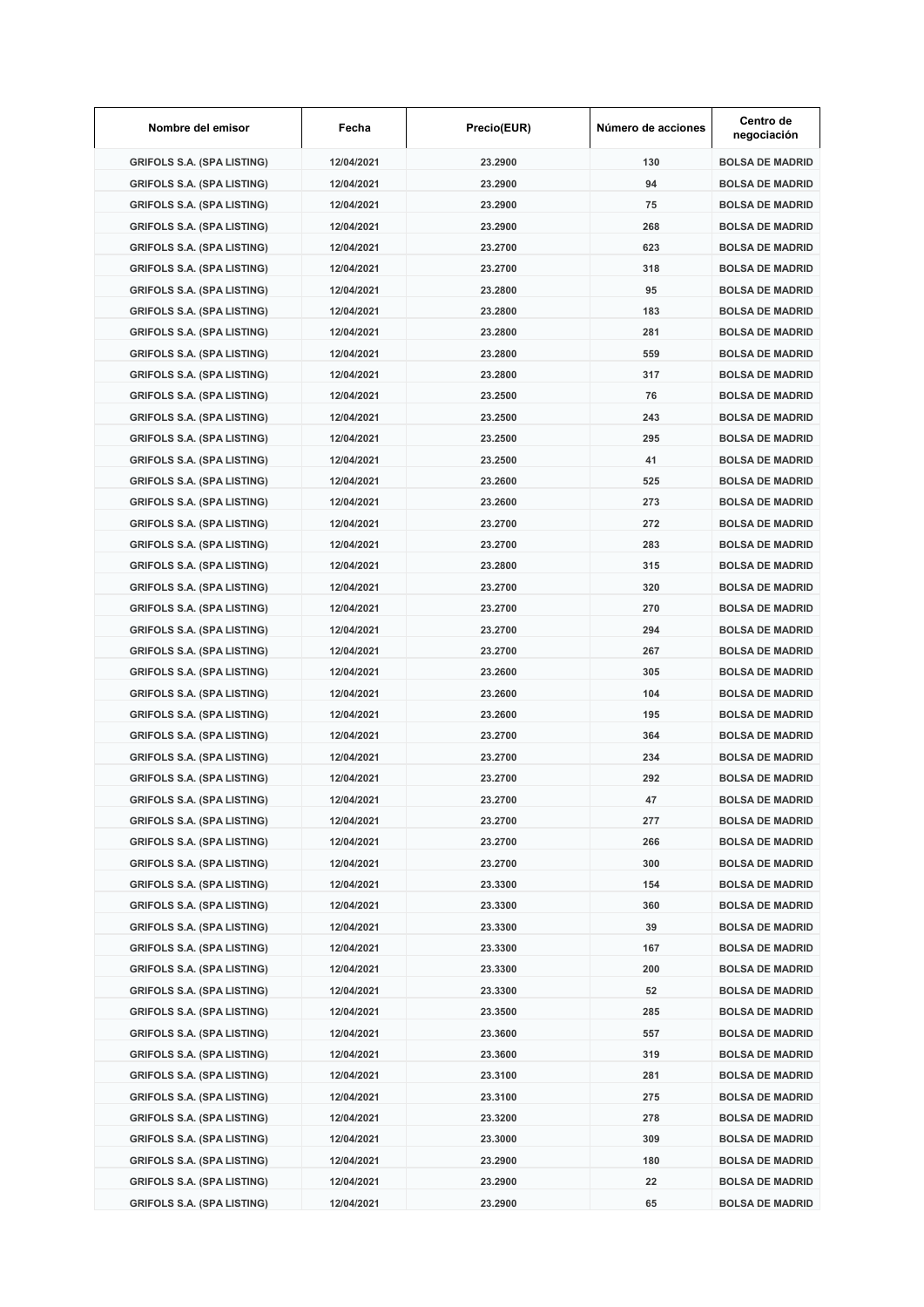| Nombre del emisor                 | Fecha      | Precio(EUR) | Número de acciones | Centro de<br>negociación |
|-----------------------------------|------------|-------------|--------------------|--------------------------|
| <b>GRIFOLS S.A. (SPA LISTING)</b> | 12/04/2021 | 23.2500     | 258                | <b>BOLSA DE MADRID</b>   |
| <b>GRIFOLS S.A. (SPA LISTING)</b> | 12/04/2021 | 23.2700     | 289                | <b>BOLSA DE MADRID</b>   |
| <b>GRIFOLS S.A. (SPA LISTING)</b> | 12/04/2021 | 23.2700     | 282                | <b>BOLSA DE MADRID</b>   |
| <b>GRIFOLS S.A. (SPA LISTING)</b> | 12/04/2021 | 23.3000     | 278                | <b>BOLSA DE MADRID</b>   |
| <b>GRIFOLS S.A. (SPA LISTING)</b> | 12/04/2021 | 23.2700     | 293                | <b>BOLSA DE MADRID</b>   |
| <b>GRIFOLS S.A. (SPA LISTING)</b> | 12/04/2021 | 23.2800     | 252                | <b>BOLSA DE MADRID</b>   |
| <b>GRIFOLS S.A. (SPA LISTING)</b> | 12/04/2021 | 23.2800     | 378                | <b>BOLSA DE MADRID</b>   |
| <b>GRIFOLS S.A. (SPA LISTING)</b> | 12/04/2021 | 23.2800     | 370                | <b>BOLSA DE MADRID</b>   |
| <b>GRIFOLS S.A. (SPA LISTING)</b> | 12/04/2021 | 23.2800     | 8                  | <b>BOLSA DE MADRID</b>   |
| <b>GRIFOLS S.A. (SPA LISTING)</b> | 12/04/2021 | 23.2900     | 199                | <b>BOLSA DE MADRID</b>   |
| <b>GRIFOLS S.A. (SPA LISTING)</b> | 12/04/2021 | 23.2900     | 87                 | <b>BOLSA DE MADRID</b>   |
| <b>GRIFOLS S.A. (SPA LISTING)</b> | 12/04/2021 | 23.3000     | 469                | <b>BOLSA DE MADRID</b>   |
| <b>GRIFOLS S.A. (SPA LISTING)</b> | 12/04/2021 | 23.3000     | 114                | <b>BOLSA DE MADRID</b>   |
| <b>GRIFOLS S.A. (SPA LISTING)</b> | 12/04/2021 | 23.3100     | 332                | <b>BOLSA DE MADRID</b>   |
| <b>GRIFOLS S.A. (SPA LISTING)</b> | 12/04/2021 | 23.3100     | 580                | <b>BOLSA DE MADRID</b>   |
| <b>GRIFOLS S.A. (SPA LISTING)</b> | 12/04/2021 | 23.3100     | 312                | <b>BOLSA DE MADRID</b>   |
| <b>GRIFOLS S.A. (SPA LISTING)</b> | 12/04/2021 | 23.2900     | 402                | <b>BOLSA DE MADRID</b>   |
| <b>GRIFOLS S.A. (SPA LISTING)</b> | 12/04/2021 | 23.2900     | 278                | <b>BOLSA DE MADRID</b>   |
| <b>GRIFOLS S.A. (SPA LISTING)</b> | 12/04/2021 | 23.2900     | 863                | <b>BOLSA DE MADRID</b>   |
| <b>GRIFOLS S.A. (SPA LISTING)</b> | 12/04/2021 | 23.3000     | 284                | <b>BOLSA DE MADRID</b>   |
| <b>GRIFOLS S.A. (SPA LISTING)</b> | 12/04/2021 | 23.3100     | 286                | <b>BOLSA DE MADRID</b>   |
| <b>GRIFOLS S.A. (SPA LISTING)</b> | 12/04/2021 | 23.3100     | 277                | <b>BOLSA DE MADRID</b>   |
| <b>GRIFOLS S.A. (SPA LISTING)</b> | 12/04/2021 | 23.3100     | 289                | <b>BOLSA DE MADRID</b>   |
| <b>GRIFOLS S.A. (SPA LISTING)</b> | 12/04/2021 | 23.3100     | 521                | <b>BOLSA DE MADRID</b>   |
| <b>GRIFOLS S.A. (SPA LISTING)</b> | 12/04/2021 | 23.3100     | 75                 | <b>BOLSA DE MADRID</b>   |
| <b>GRIFOLS S.A. (SPA LISTING)</b> | 12/04/2021 | 23.3100     | 37                 | <b>BOLSA DE MADRID</b>   |
| <b>GRIFOLS S.A. (SPA LISTING)</b> | 12/04/2021 | 23.3200     | 61                 | <b>BOLSA DE MADRID</b>   |
| <b>GRIFOLS S.A. (SPA LISTING)</b> | 12/04/2021 | 23.3200     | 240                | <b>BOLSA DE MADRID</b>   |
| <b>GRIFOLS S.A. (SPA LISTING)</b> | 12/04/2021 | 23.3200     | 200                | <b>BOLSA DE MADRID</b>   |
| <b>GRIFOLS S.A. (SPA LISTING)</b> | 12/04/2021 | 23.3200     | 180                | <b>BOLSA DE MADRID</b>   |
| <b>GRIFOLS S.A. (SPA LISTING)</b> | 12/04/2021 | 23.3200     | 222                | <b>BOLSA DE MADRID</b>   |
| <b>GRIFOLS S.A. (SPA LISTING)</b> | 12/04/2021 | 23.3200     | 9                  | <b>BOLSA DE MADRID</b>   |
| <b>GRIFOLS S.A. (SPA LISTING)</b> | 12/04/2021 | 23.3000     | 177                | <b>BOLSA DE MADRID</b>   |
| <b>GRIFOLS S.A. (SPA LISTING)</b> | 12/04/2021 | 23.3000     | 113                | <b>BOLSA DE MADRID</b>   |
| <b>GRIFOLS S.A. (SPA LISTING)</b> | 12/04/2021 | 23.3000     | 278                | <b>BOLSA DE MADRID</b>   |
| <b>GRIFOLS S.A. (SPA LISTING)</b> | 12/04/2021 | 23.2400     | 126                | <b>BOLSA DE MADRID</b>   |
| <b>GRIFOLS S.A. (SPA LISTING)</b> | 12/04/2021 | 23.2400     | 142                | <b>BOLSA DE MADRID</b>   |
| <b>GRIFOLS S.A. (SPA LISTING)</b> | 12/04/2021 | 23.3100     | 268                | <b>BOLSA DE MADRID</b>   |
| <b>GRIFOLS S.A. (SPA LISTING)</b> | 12/04/2021 | 23.3200     | 337                | <b>BOLSA DE MADRID</b>   |
| <b>GRIFOLS S.A. (SPA LISTING)</b> | 12/04/2021 | 23.3100     | 282                | <b>BOLSA DE MADRID</b>   |
|                                   |            |             | 128                |                          |
| <b>GRIFOLS S.A. (SPA LISTING)</b> | 12/04/2021 | 23.2500     |                    | <b>BOLSA DE MADRID</b>   |
| <b>GRIFOLS S.A. (SPA LISTING)</b> | 12/04/2021 | 23.2300     | 77                 | <b>BOLSA DE MADRID</b>   |
| <b>GRIFOLS S.A. (SPA LISTING)</b> | 12/04/2021 | 23.2300     | 51                 | <b>BOLSA DE MADRID</b>   |
| <b>GRIFOLS S.A. (SPA LISTING)</b> | 12/04/2021 | 23.2300     | 64                 | <b>BOLSA DE MADRID</b>   |
| <b>GRIFOLS S.A. (SPA LISTING)</b> | 12/04/2021 | 23.2300     | 77                 | <b>BOLSA DE MADRID</b>   |
| <b>GRIFOLS S.A. (SPA LISTING)</b> | 12/04/2021 | 23.2300     | 9                  | <b>BOLSA DE MADRID</b>   |
| <b>GRIFOLS S.A. (SPA LISTING)</b> | 12/04/2021 | 23.3000     | 17                 | <b>BOLSA DE MADRID</b>   |
| <b>GRIFOLS S.A. (SPA LISTING)</b> | 12/04/2021 | 23.3000     | 276                | <b>BOLSA DE MADRID</b>   |
| <b>GRIFOLS S.A. (SPA LISTING)</b> | 12/04/2021 | 23.2900     | 57                 | <b>BOLSA DE MADRID</b>   |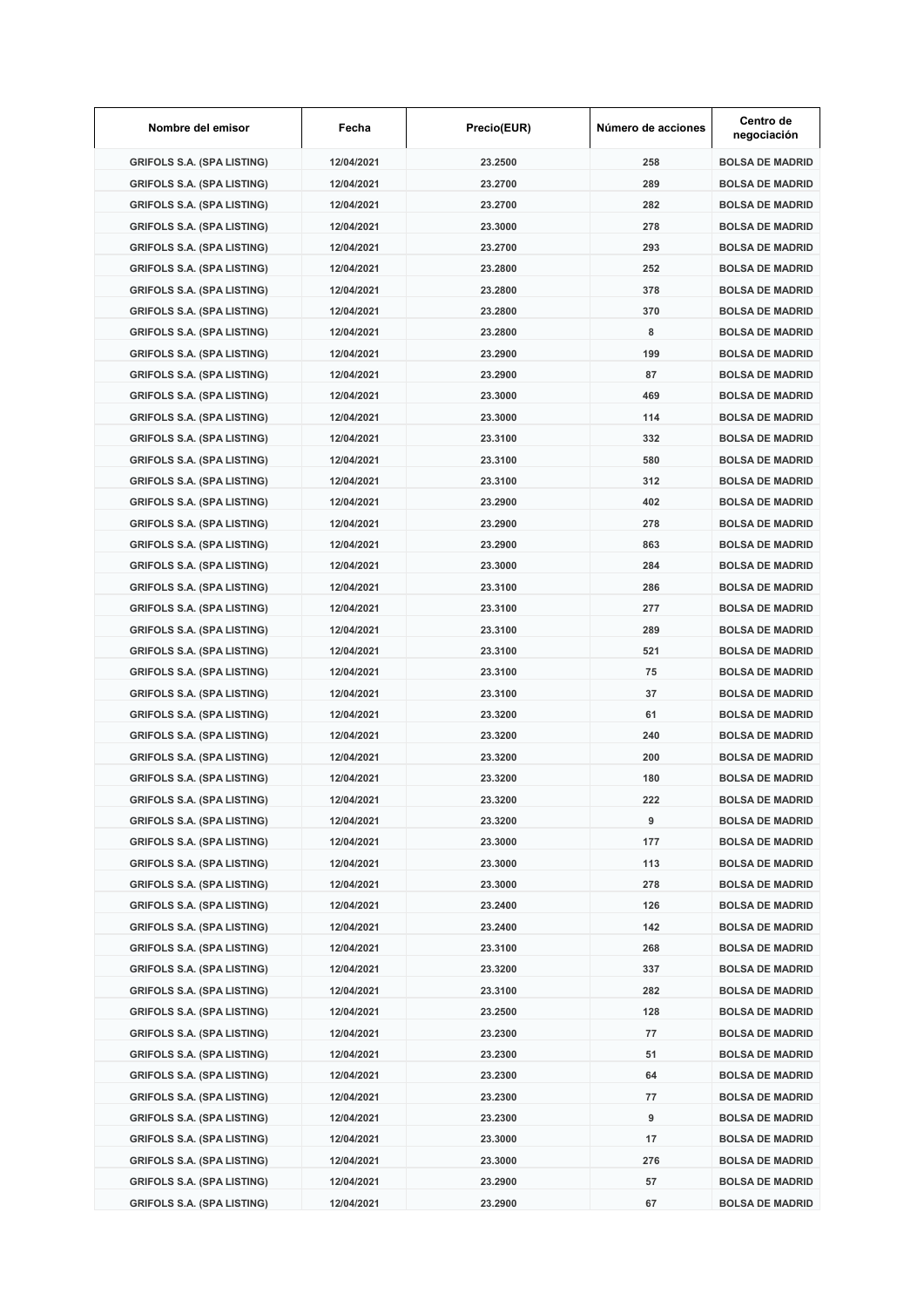| Nombre del emisor                 | Fecha      | Precio(EUR) | Número de acciones | Centro de<br>negociación |
|-----------------------------------|------------|-------------|--------------------|--------------------------|
| <b>GRIFOLS S.A. (SPA LISTING)</b> | 12/04/2021 | 23.2900     | 384                | <b>BOLSA DE MADRID</b>   |
| <b>GRIFOLS S.A. (SPA LISTING)</b> | 12/04/2021 | 23.2900     | 64                 | <b>BOLSA DE MADRID</b>   |
| <b>GRIFOLS S.A. (SPA LISTING)</b> | 12/04/2021 | 23.2900     | 445                | <b>BOLSA DE MADRID</b>   |
| <b>GRIFOLS S.A. (SPA LISTING)</b> | 12/04/2021 | 23.2900     | 77                 | <b>BOLSA DE MADRID</b>   |
| <b>GRIFOLS S.A. (SPA LISTING)</b> | 12/04/2021 | 23.2900     | 55                 | <b>BOLSA DE MADRID</b>   |
| <b>GRIFOLS S.A. (SPA LISTING)</b> | 12/04/2021 | 23.2900     | 64                 | <b>BOLSA DE MADRID</b>   |
| <b>GRIFOLS S.A. (SPA LISTING)</b> | 12/04/2021 | 23.2900     | 77                 | <b>BOLSA DE MADRID</b>   |
| <b>GRIFOLS S.A. (SPA LISTING)</b> | 12/04/2021 | 23.2900     | 64                 | <b>BOLSA DE MADRID</b>   |
| <b>GRIFOLS S.A. (SPA LISTING)</b> | 12/04/2021 | 23.2900     | 420                | <b>BOLSA DE MADRID</b>   |
| <b>GRIFOLS S.A. (SPA LISTING)</b> | 12/04/2021 | 23.3000     | 275                | <b>BOLSA DE MADRID</b>   |
| <b>GRIFOLS S.A. (SPA LISTING)</b> | 12/04/2021 | 23.2900     | 310                | <b>BOLSA DE MADRID</b>   |
| <b>GRIFOLS S.A. (SPA LISTING)</b> | 12/04/2021 | 23.2900     | 618                | <b>BOLSA DE MADRID</b>   |
| <b>GRIFOLS S.A. (SPA LISTING)</b> | 12/04/2021 | 23.2900     | 215                | <b>BOLSA DE MADRID</b>   |
| <b>GRIFOLS S.A. (SPA LISTING)</b> | 12/04/2021 | 23.2800     | 283                | <b>BOLSA DE MADRID</b>   |
| <b>GRIFOLS S.A. (SPA LISTING)</b> | 12/04/2021 | 23.2800     | 579                | <b>BOLSA DE MADRID</b>   |
| <b>GRIFOLS S.A. (SPA LISTING)</b> | 12/04/2021 | 23.2800     | 303                | <b>BOLSA DE MADRID</b>   |
| <b>GRIFOLS S.A. (SPA LISTING)</b> | 12/04/2021 | 23.2800     | 281                | <b>BOLSA DE MADRID</b>   |
| <b>GRIFOLS S.A. (SPA LISTING)</b> | 12/04/2021 | 23.2800     | 289                | <b>BOLSA DE MADRID</b>   |
| <b>GRIFOLS S.A. (SPA LISTING)</b> | 12/04/2021 | 23.2700     | 294                | <b>BOLSA DE MADRID</b>   |
| <b>GRIFOLS S.A. (SPA LISTING)</b> | 12/04/2021 | 23.2600     | 276                | <b>BOLSA DE MADRID</b>   |
| <b>GRIFOLS S.A. (SPA LISTING)</b> | 12/04/2021 | 23.2700     | 111                | <b>BOLSA DE MADRID</b>   |
| <b>GRIFOLS S.A. (SPA LISTING)</b> | 12/04/2021 | 23.2700     | 53                 | <b>BOLSA DE MADRID</b>   |
| <b>GRIFOLS S.A. (SPA LISTING)</b> | 12/04/2021 | 23.2700     | 200                | <b>BOLSA DE MADRID</b>   |
| <b>GRIFOLS S.A. (SPA LISTING)</b> | 12/04/2021 | 23.2700     | 1,705              | <b>BOLSA DE MADRID</b>   |
| <b>GRIFOLS S.A. (SPA LISTING)</b> | 12/04/2021 | 23.2700     | 274                | <b>BOLSA DE MADRID</b>   |
| <b>GRIFOLS S.A. (SPA LISTING)</b> | 12/04/2021 | 23.2900     | 1,396              | <b>BOLSA DE MADRID</b>   |
| <b>GRIFOLS S.A. (SPA LISTING)</b> | 12/04/2021 | 23.2900     | 307                | <b>BOLSA DE MADRID</b>   |
| <b>GRIFOLS S.A. (SPA LISTING)</b> | 12/04/2021 | 23.3100     | 289                | <b>BOLSA DE MADRID</b>   |
| <b>GRIFOLS S.A. (SPA LISTING)</b> | 12/04/2021 | 23.3100     | 554                | <b>BOLSA DE MADRID</b>   |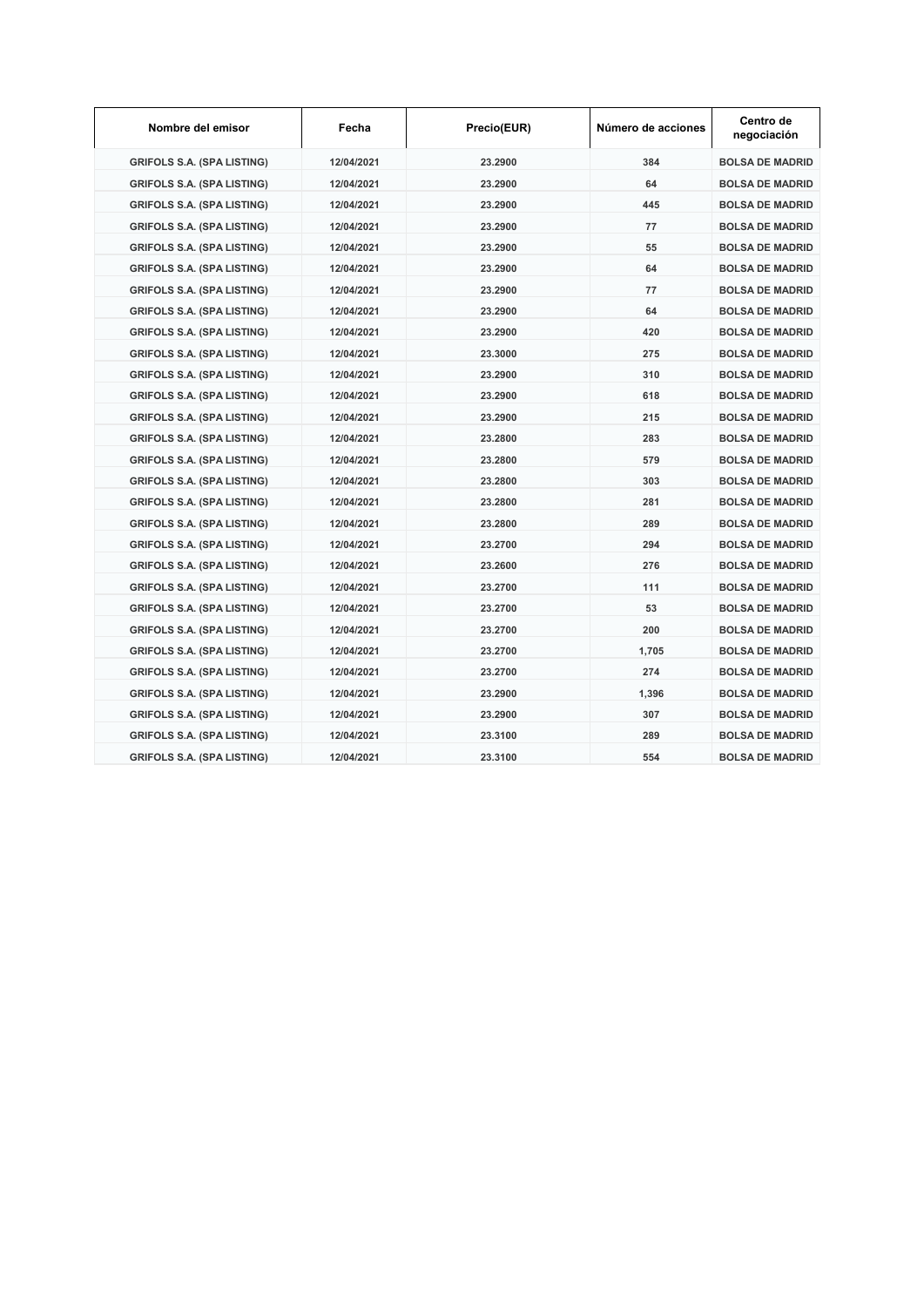# **GRIFOLS**

**ANNEX II**

#### **Individual trade details:**

| GRIFOLS S.A. CLASE B (SPA LISTING)<br>07/04/2021<br>14.4400<br>236<br><b>BOLSA DE MADRID</b><br>104<br>GRIFOLS S.A. CLASE B (SPA LISTING)<br>07/04/2021<br>14.4400<br><b>BOLSA DE MADRID</b><br>GRIFOLS S.A. CLASE B (SPA LISTING)<br>07/04/2021<br>14.3600<br>177<br><b>BOLSA DE MADRID</b><br>GRIFOLS S.A. CLASE B (SPA LISTING)<br>07/04/2021<br>14.3600<br>150<br><b>BOLSA DE MADRID</b><br>GRIFOLS S.A. CLASE B (SPA LISTING)<br>14.3600<br>100<br><b>BOLSA DE MADRID</b><br>07/04/2021<br>14.3600<br>105<br>GRIFOLS S.A. CLASE B (SPA LISTING)<br>07/04/2021<br><b>BOLSA DE MADRID</b><br>GRIFOLS S.A. CLASE B (SPA LISTING)<br>07/04/2021<br>14.3600<br>126<br><b>BOLSA DE MADRID</b><br>GRIFOLS S.A. CLASE B (SPA LISTING)<br>07/04/2021<br>14.4000<br>239<br><b>BOLSA DE MADRID</b><br>GRIFOLS S.A. CLASE B (SPA LISTING)<br>07/04/2021<br>14.4000<br>200<br><b>BOLSA DE MADRID</b><br>14.4000<br>345<br>GRIFOLS S.A. CLASE B (SPA LISTING)<br>07/04/2021<br><b>BOLSA DE MADRID</b><br>14.4000<br>GRIFOLS S.A. CLASE B (SPA LISTING)<br>07/04/2021<br>379<br><b>BOLSA DE MADRID</b><br>14.4000<br>GRIFOLS S.A. CLASE B (SPA LISTING)<br>07/04/2021<br>50<br><b>BOLSA DE MADRID</b><br>412<br>GRIFOLS S.A. CLASE B (SPA LISTING)<br>07/04/2021<br>14.5300<br><b>BOLSA DE MADRID</b><br>450<br>GRIFOLS S.A. CLASE B (SPA LISTING)<br>07/04/2021<br>14.5300<br><b>BOLSA DE MADRID</b><br>GRIFOLS S.A. CLASE B (SPA LISTING)<br>14.5300<br>114<br>07/04/2021<br><b>BOLSA DE MADRID</b><br>GRIFOLS S.A. CLASE B (SPA LISTING)<br>07/04/2021<br>14.5300<br>491<br><b>BOLSA DE MADRID</b><br>GRIFOLS S.A. CLASE B (SPA LISTING)<br>07/04/2021<br>14.5300<br>130<br><b>BOLSA DE MADRID</b><br>14.5300<br>361<br>GRIFOLS S.A. CLASE B (SPA LISTING)<br>07/04/2021<br><b>BOLSA DE MADRID</b><br>161<br>GRIFOLS S.A. CLASE B (SPA LISTING)<br>07/04/2021<br>14.5300<br><b>BOLSA DE MADRID</b><br>14.5300<br>357<br>GRIFOLS S.A. CLASE B (SPA LISTING)<br>07/04/2021<br><b>BOLSA DE MADRID</b><br>100<br>GRIFOLS S.A. CLASE B (SPA LISTING)<br>07/04/2021<br>14.5300<br><b>BOLSA DE MADRID</b><br>283<br>GRIFOLS S.A. CLASE B (SPA LISTING)<br>07/04/2021<br>14.5300<br><b>BOLSA DE MADRID</b><br>330<br>GRIFOLS S.A. CLASE B (SPA LISTING)<br>07/04/2021<br>14.5300<br><b>BOLSA DE MADRID</b><br>GRIFOLS S.A. CLASE B (SPA LISTING)<br>07/04/2021<br>14.5300<br>14<br><b>BOLSA DE MADRID</b><br>GRIFOLS S.A. CLASE B (SPA LISTING)<br>07/04/2021<br>14.5300<br>86<br><b>BOLSA DE MADRID</b><br>GRIFOLS S.A. CLASE B (SPA LISTING)<br>07/04/2021<br>14.5300<br>74<br><b>BOLSA DE MADRID</b><br>GRIFOLS S.A. CLASE B (SPA LISTING)<br>07/04/2021<br>14.5300<br>150<br><b>BOLSA DE MADRID</b><br>14.5300<br>109<br>07/04/2021<br>GRIFOLS S.A. CLASE B (SPA LISTING)<br><b>BOLSA DE MADRID</b><br>14.5300<br>319<br>GRIFOLS S.A. CLASE B (SPA LISTING)<br>07/04/2021<br><b>BOLSA DE MADRID</b><br>GRIFOLS S.A. CLASE B (SPA LISTING)<br>14.5300<br>47<br>07/04/2021<br><b>BOLSA DE MADRID</b><br>GRIFOLS S.A. CLASE B (SPA LISTING)<br>14.4800<br>373<br>07/04/2021<br>BOLSA DE MADRID<br>GRIFOLS S.A. CLASE B (SPA LISTING)<br>07/04/2021<br>14.4800<br>334<br><b>BOLSA DE MADRID</b><br>GRIFOLS S.A. CLASE B (SPA LISTING)<br>07/04/2021<br>14.4800<br>323<br><b>BOLSA DE MADRID</b><br>GRIFOLS S.A. CLASE B (SPA LISTING)<br>07/04/2021<br>14.5300<br>347<br><b>BOLSA DE MADRID</b><br>GRIFOLS S.A. CLASE B (SPA LISTING)<br>07/04/2021<br>14.5400<br>333<br><b>BOLSA DE MADRID</b><br>GRIFOLS S.A. CLASE B (SPA LISTING)<br>07/04/2021<br>14.5300<br>359<br><b>BOLSA DE MADRID</b><br>GRIFOLS S.A. CLASE B (SPA LISTING)<br>329<br>07/04/2021<br>14.5300<br><b>BOLSA DE MADRID</b><br>GRIFOLS S.A. CLASE B (SPA LISTING)<br>07/04/2021<br>14.5200<br>103<br><b>BOLSA DE MADRID</b><br>GRIFOLS S.A. CLASE B (SPA LISTING)<br>14.5200<br>220<br>07/04/2021<br><b>BOLSA DE MADRID</b><br>GRIFOLS S.A. CLASE B (SPA LISTING)<br>07/04/2021<br>14.5000<br>361<br><b>BOLSA DE MADRID</b><br>GRIFOLS S.A. CLASE B (SPA LISTING)<br>07/04/2021<br>14.4700<br>242<br><b>BOLSA DE MADRID</b><br>GRIFOLS S.A. CLASE B (SPA LISTING)<br>14.4700<br>07/04/2021<br>127<br><b>BOLSA DE MADRID</b><br>GRIFOLS S.A. CLASE B (SPA LISTING)<br>07/04/2021<br>14.4600<br>184<br><b>BOLSA DE MADRID</b> | Name of the Issuer                 | Date       | Price(EUR) | <b>Quantity bought</b> | <b>Exchange Venue</b>  |
|----------------------------------------------------------------------------------------------------------------------------------------------------------------------------------------------------------------------------------------------------------------------------------------------------------------------------------------------------------------------------------------------------------------------------------------------------------------------------------------------------------------------------------------------------------------------------------------------------------------------------------------------------------------------------------------------------------------------------------------------------------------------------------------------------------------------------------------------------------------------------------------------------------------------------------------------------------------------------------------------------------------------------------------------------------------------------------------------------------------------------------------------------------------------------------------------------------------------------------------------------------------------------------------------------------------------------------------------------------------------------------------------------------------------------------------------------------------------------------------------------------------------------------------------------------------------------------------------------------------------------------------------------------------------------------------------------------------------------------------------------------------------------------------------------------------------------------------------------------------------------------------------------------------------------------------------------------------------------------------------------------------------------------------------------------------------------------------------------------------------------------------------------------------------------------------------------------------------------------------------------------------------------------------------------------------------------------------------------------------------------------------------------------------------------------------------------------------------------------------------------------------------------------------------------------------------------------------------------------------------------------------------------------------------------------------------------------------------------------------------------------------------------------------------------------------------------------------------------------------------------------------------------------------------------------------------------------------------------------------------------------------------------------------------------------------------------------------------------------------------------------------------------------------------------------------------------------------------------------------------------------------------------------------------------------------------------------------------------------------------------------------------------------------------------------------------------------------------------------------------------------------------------------------------------------------------------------------------------------------------------------------------------------------------------------------------------------------------------------------------------------------------------------------------------------------------------------------------------------------------------------------------------------------------------------------------------------------------------------------------------------------------------------------------------------------------------------------------------------------------------------------------------------------------------------------------------------------------------------------------------------------------------------|------------------------------------|------------|------------|------------------------|------------------------|
|                                                                                                                                                                                                                                                                                                                                                                                                                                                                                                                                                                                                                                                                                                                                                                                                                                                                                                                                                                                                                                                                                                                                                                                                                                                                                                                                                                                                                                                                                                                                                                                                                                                                                                                                                                                                                                                                                                                                                                                                                                                                                                                                                                                                                                                                                                                                                                                                                                                                                                                                                                                                                                                                                                                                                                                                                                                                                                                                                                                                                                                                                                                                                                                                                                                                                                                                                                                                                                                                                                                                                                                                                                                                                                                                                                                                                                                                                                                                                                                                                                                                                                                                                                                                                                                                                  |                                    |            |            |                        |                        |
|                                                                                                                                                                                                                                                                                                                                                                                                                                                                                                                                                                                                                                                                                                                                                                                                                                                                                                                                                                                                                                                                                                                                                                                                                                                                                                                                                                                                                                                                                                                                                                                                                                                                                                                                                                                                                                                                                                                                                                                                                                                                                                                                                                                                                                                                                                                                                                                                                                                                                                                                                                                                                                                                                                                                                                                                                                                                                                                                                                                                                                                                                                                                                                                                                                                                                                                                                                                                                                                                                                                                                                                                                                                                                                                                                                                                                                                                                                                                                                                                                                                                                                                                                                                                                                                                                  |                                    |            |            |                        |                        |
|                                                                                                                                                                                                                                                                                                                                                                                                                                                                                                                                                                                                                                                                                                                                                                                                                                                                                                                                                                                                                                                                                                                                                                                                                                                                                                                                                                                                                                                                                                                                                                                                                                                                                                                                                                                                                                                                                                                                                                                                                                                                                                                                                                                                                                                                                                                                                                                                                                                                                                                                                                                                                                                                                                                                                                                                                                                                                                                                                                                                                                                                                                                                                                                                                                                                                                                                                                                                                                                                                                                                                                                                                                                                                                                                                                                                                                                                                                                                                                                                                                                                                                                                                                                                                                                                                  |                                    |            |            |                        |                        |
|                                                                                                                                                                                                                                                                                                                                                                                                                                                                                                                                                                                                                                                                                                                                                                                                                                                                                                                                                                                                                                                                                                                                                                                                                                                                                                                                                                                                                                                                                                                                                                                                                                                                                                                                                                                                                                                                                                                                                                                                                                                                                                                                                                                                                                                                                                                                                                                                                                                                                                                                                                                                                                                                                                                                                                                                                                                                                                                                                                                                                                                                                                                                                                                                                                                                                                                                                                                                                                                                                                                                                                                                                                                                                                                                                                                                                                                                                                                                                                                                                                                                                                                                                                                                                                                                                  |                                    |            |            |                        |                        |
|                                                                                                                                                                                                                                                                                                                                                                                                                                                                                                                                                                                                                                                                                                                                                                                                                                                                                                                                                                                                                                                                                                                                                                                                                                                                                                                                                                                                                                                                                                                                                                                                                                                                                                                                                                                                                                                                                                                                                                                                                                                                                                                                                                                                                                                                                                                                                                                                                                                                                                                                                                                                                                                                                                                                                                                                                                                                                                                                                                                                                                                                                                                                                                                                                                                                                                                                                                                                                                                                                                                                                                                                                                                                                                                                                                                                                                                                                                                                                                                                                                                                                                                                                                                                                                                                                  |                                    |            |            |                        |                        |
|                                                                                                                                                                                                                                                                                                                                                                                                                                                                                                                                                                                                                                                                                                                                                                                                                                                                                                                                                                                                                                                                                                                                                                                                                                                                                                                                                                                                                                                                                                                                                                                                                                                                                                                                                                                                                                                                                                                                                                                                                                                                                                                                                                                                                                                                                                                                                                                                                                                                                                                                                                                                                                                                                                                                                                                                                                                                                                                                                                                                                                                                                                                                                                                                                                                                                                                                                                                                                                                                                                                                                                                                                                                                                                                                                                                                                                                                                                                                                                                                                                                                                                                                                                                                                                                                                  |                                    |            |            |                        |                        |
|                                                                                                                                                                                                                                                                                                                                                                                                                                                                                                                                                                                                                                                                                                                                                                                                                                                                                                                                                                                                                                                                                                                                                                                                                                                                                                                                                                                                                                                                                                                                                                                                                                                                                                                                                                                                                                                                                                                                                                                                                                                                                                                                                                                                                                                                                                                                                                                                                                                                                                                                                                                                                                                                                                                                                                                                                                                                                                                                                                                                                                                                                                                                                                                                                                                                                                                                                                                                                                                                                                                                                                                                                                                                                                                                                                                                                                                                                                                                                                                                                                                                                                                                                                                                                                                                                  |                                    |            |            |                        |                        |
|                                                                                                                                                                                                                                                                                                                                                                                                                                                                                                                                                                                                                                                                                                                                                                                                                                                                                                                                                                                                                                                                                                                                                                                                                                                                                                                                                                                                                                                                                                                                                                                                                                                                                                                                                                                                                                                                                                                                                                                                                                                                                                                                                                                                                                                                                                                                                                                                                                                                                                                                                                                                                                                                                                                                                                                                                                                                                                                                                                                                                                                                                                                                                                                                                                                                                                                                                                                                                                                                                                                                                                                                                                                                                                                                                                                                                                                                                                                                                                                                                                                                                                                                                                                                                                                                                  |                                    |            |            |                        |                        |
|                                                                                                                                                                                                                                                                                                                                                                                                                                                                                                                                                                                                                                                                                                                                                                                                                                                                                                                                                                                                                                                                                                                                                                                                                                                                                                                                                                                                                                                                                                                                                                                                                                                                                                                                                                                                                                                                                                                                                                                                                                                                                                                                                                                                                                                                                                                                                                                                                                                                                                                                                                                                                                                                                                                                                                                                                                                                                                                                                                                                                                                                                                                                                                                                                                                                                                                                                                                                                                                                                                                                                                                                                                                                                                                                                                                                                                                                                                                                                                                                                                                                                                                                                                                                                                                                                  |                                    |            |            |                        |                        |
|                                                                                                                                                                                                                                                                                                                                                                                                                                                                                                                                                                                                                                                                                                                                                                                                                                                                                                                                                                                                                                                                                                                                                                                                                                                                                                                                                                                                                                                                                                                                                                                                                                                                                                                                                                                                                                                                                                                                                                                                                                                                                                                                                                                                                                                                                                                                                                                                                                                                                                                                                                                                                                                                                                                                                                                                                                                                                                                                                                                                                                                                                                                                                                                                                                                                                                                                                                                                                                                                                                                                                                                                                                                                                                                                                                                                                                                                                                                                                                                                                                                                                                                                                                                                                                                                                  |                                    |            |            |                        |                        |
|                                                                                                                                                                                                                                                                                                                                                                                                                                                                                                                                                                                                                                                                                                                                                                                                                                                                                                                                                                                                                                                                                                                                                                                                                                                                                                                                                                                                                                                                                                                                                                                                                                                                                                                                                                                                                                                                                                                                                                                                                                                                                                                                                                                                                                                                                                                                                                                                                                                                                                                                                                                                                                                                                                                                                                                                                                                                                                                                                                                                                                                                                                                                                                                                                                                                                                                                                                                                                                                                                                                                                                                                                                                                                                                                                                                                                                                                                                                                                                                                                                                                                                                                                                                                                                                                                  |                                    |            |            |                        |                        |
|                                                                                                                                                                                                                                                                                                                                                                                                                                                                                                                                                                                                                                                                                                                                                                                                                                                                                                                                                                                                                                                                                                                                                                                                                                                                                                                                                                                                                                                                                                                                                                                                                                                                                                                                                                                                                                                                                                                                                                                                                                                                                                                                                                                                                                                                                                                                                                                                                                                                                                                                                                                                                                                                                                                                                                                                                                                                                                                                                                                                                                                                                                                                                                                                                                                                                                                                                                                                                                                                                                                                                                                                                                                                                                                                                                                                                                                                                                                                                                                                                                                                                                                                                                                                                                                                                  |                                    |            |            |                        |                        |
|                                                                                                                                                                                                                                                                                                                                                                                                                                                                                                                                                                                                                                                                                                                                                                                                                                                                                                                                                                                                                                                                                                                                                                                                                                                                                                                                                                                                                                                                                                                                                                                                                                                                                                                                                                                                                                                                                                                                                                                                                                                                                                                                                                                                                                                                                                                                                                                                                                                                                                                                                                                                                                                                                                                                                                                                                                                                                                                                                                                                                                                                                                                                                                                                                                                                                                                                                                                                                                                                                                                                                                                                                                                                                                                                                                                                                                                                                                                                                                                                                                                                                                                                                                                                                                                                                  |                                    |            |            |                        |                        |
|                                                                                                                                                                                                                                                                                                                                                                                                                                                                                                                                                                                                                                                                                                                                                                                                                                                                                                                                                                                                                                                                                                                                                                                                                                                                                                                                                                                                                                                                                                                                                                                                                                                                                                                                                                                                                                                                                                                                                                                                                                                                                                                                                                                                                                                                                                                                                                                                                                                                                                                                                                                                                                                                                                                                                                                                                                                                                                                                                                                                                                                                                                                                                                                                                                                                                                                                                                                                                                                                                                                                                                                                                                                                                                                                                                                                                                                                                                                                                                                                                                                                                                                                                                                                                                                                                  |                                    |            |            |                        |                        |
|                                                                                                                                                                                                                                                                                                                                                                                                                                                                                                                                                                                                                                                                                                                                                                                                                                                                                                                                                                                                                                                                                                                                                                                                                                                                                                                                                                                                                                                                                                                                                                                                                                                                                                                                                                                                                                                                                                                                                                                                                                                                                                                                                                                                                                                                                                                                                                                                                                                                                                                                                                                                                                                                                                                                                                                                                                                                                                                                                                                                                                                                                                                                                                                                                                                                                                                                                                                                                                                                                                                                                                                                                                                                                                                                                                                                                                                                                                                                                                                                                                                                                                                                                                                                                                                                                  |                                    |            |            |                        |                        |
|                                                                                                                                                                                                                                                                                                                                                                                                                                                                                                                                                                                                                                                                                                                                                                                                                                                                                                                                                                                                                                                                                                                                                                                                                                                                                                                                                                                                                                                                                                                                                                                                                                                                                                                                                                                                                                                                                                                                                                                                                                                                                                                                                                                                                                                                                                                                                                                                                                                                                                                                                                                                                                                                                                                                                                                                                                                                                                                                                                                                                                                                                                                                                                                                                                                                                                                                                                                                                                                                                                                                                                                                                                                                                                                                                                                                                                                                                                                                                                                                                                                                                                                                                                                                                                                                                  |                                    |            |            |                        |                        |
|                                                                                                                                                                                                                                                                                                                                                                                                                                                                                                                                                                                                                                                                                                                                                                                                                                                                                                                                                                                                                                                                                                                                                                                                                                                                                                                                                                                                                                                                                                                                                                                                                                                                                                                                                                                                                                                                                                                                                                                                                                                                                                                                                                                                                                                                                                                                                                                                                                                                                                                                                                                                                                                                                                                                                                                                                                                                                                                                                                                                                                                                                                                                                                                                                                                                                                                                                                                                                                                                                                                                                                                                                                                                                                                                                                                                                                                                                                                                                                                                                                                                                                                                                                                                                                                                                  |                                    |            |            |                        |                        |
|                                                                                                                                                                                                                                                                                                                                                                                                                                                                                                                                                                                                                                                                                                                                                                                                                                                                                                                                                                                                                                                                                                                                                                                                                                                                                                                                                                                                                                                                                                                                                                                                                                                                                                                                                                                                                                                                                                                                                                                                                                                                                                                                                                                                                                                                                                                                                                                                                                                                                                                                                                                                                                                                                                                                                                                                                                                                                                                                                                                                                                                                                                                                                                                                                                                                                                                                                                                                                                                                                                                                                                                                                                                                                                                                                                                                                                                                                                                                                                                                                                                                                                                                                                                                                                                                                  |                                    |            |            |                        |                        |
|                                                                                                                                                                                                                                                                                                                                                                                                                                                                                                                                                                                                                                                                                                                                                                                                                                                                                                                                                                                                                                                                                                                                                                                                                                                                                                                                                                                                                                                                                                                                                                                                                                                                                                                                                                                                                                                                                                                                                                                                                                                                                                                                                                                                                                                                                                                                                                                                                                                                                                                                                                                                                                                                                                                                                                                                                                                                                                                                                                                                                                                                                                                                                                                                                                                                                                                                                                                                                                                                                                                                                                                                                                                                                                                                                                                                                                                                                                                                                                                                                                                                                                                                                                                                                                                                                  |                                    |            |            |                        |                        |
|                                                                                                                                                                                                                                                                                                                                                                                                                                                                                                                                                                                                                                                                                                                                                                                                                                                                                                                                                                                                                                                                                                                                                                                                                                                                                                                                                                                                                                                                                                                                                                                                                                                                                                                                                                                                                                                                                                                                                                                                                                                                                                                                                                                                                                                                                                                                                                                                                                                                                                                                                                                                                                                                                                                                                                                                                                                                                                                                                                                                                                                                                                                                                                                                                                                                                                                                                                                                                                                                                                                                                                                                                                                                                                                                                                                                                                                                                                                                                                                                                                                                                                                                                                                                                                                                                  |                                    |            |            |                        |                        |
|                                                                                                                                                                                                                                                                                                                                                                                                                                                                                                                                                                                                                                                                                                                                                                                                                                                                                                                                                                                                                                                                                                                                                                                                                                                                                                                                                                                                                                                                                                                                                                                                                                                                                                                                                                                                                                                                                                                                                                                                                                                                                                                                                                                                                                                                                                                                                                                                                                                                                                                                                                                                                                                                                                                                                                                                                                                                                                                                                                                                                                                                                                                                                                                                                                                                                                                                                                                                                                                                                                                                                                                                                                                                                                                                                                                                                                                                                                                                                                                                                                                                                                                                                                                                                                                                                  |                                    |            |            |                        |                        |
|                                                                                                                                                                                                                                                                                                                                                                                                                                                                                                                                                                                                                                                                                                                                                                                                                                                                                                                                                                                                                                                                                                                                                                                                                                                                                                                                                                                                                                                                                                                                                                                                                                                                                                                                                                                                                                                                                                                                                                                                                                                                                                                                                                                                                                                                                                                                                                                                                                                                                                                                                                                                                                                                                                                                                                                                                                                                                                                                                                                                                                                                                                                                                                                                                                                                                                                                                                                                                                                                                                                                                                                                                                                                                                                                                                                                                                                                                                                                                                                                                                                                                                                                                                                                                                                                                  |                                    |            |            |                        |                        |
|                                                                                                                                                                                                                                                                                                                                                                                                                                                                                                                                                                                                                                                                                                                                                                                                                                                                                                                                                                                                                                                                                                                                                                                                                                                                                                                                                                                                                                                                                                                                                                                                                                                                                                                                                                                                                                                                                                                                                                                                                                                                                                                                                                                                                                                                                                                                                                                                                                                                                                                                                                                                                                                                                                                                                                                                                                                                                                                                                                                                                                                                                                                                                                                                                                                                                                                                                                                                                                                                                                                                                                                                                                                                                                                                                                                                                                                                                                                                                                                                                                                                                                                                                                                                                                                                                  |                                    |            |            |                        |                        |
|                                                                                                                                                                                                                                                                                                                                                                                                                                                                                                                                                                                                                                                                                                                                                                                                                                                                                                                                                                                                                                                                                                                                                                                                                                                                                                                                                                                                                                                                                                                                                                                                                                                                                                                                                                                                                                                                                                                                                                                                                                                                                                                                                                                                                                                                                                                                                                                                                                                                                                                                                                                                                                                                                                                                                                                                                                                                                                                                                                                                                                                                                                                                                                                                                                                                                                                                                                                                                                                                                                                                                                                                                                                                                                                                                                                                                                                                                                                                                                                                                                                                                                                                                                                                                                                                                  |                                    |            |            |                        |                        |
|                                                                                                                                                                                                                                                                                                                                                                                                                                                                                                                                                                                                                                                                                                                                                                                                                                                                                                                                                                                                                                                                                                                                                                                                                                                                                                                                                                                                                                                                                                                                                                                                                                                                                                                                                                                                                                                                                                                                                                                                                                                                                                                                                                                                                                                                                                                                                                                                                                                                                                                                                                                                                                                                                                                                                                                                                                                                                                                                                                                                                                                                                                                                                                                                                                                                                                                                                                                                                                                                                                                                                                                                                                                                                                                                                                                                                                                                                                                                                                                                                                                                                                                                                                                                                                                                                  |                                    |            |            |                        |                        |
|                                                                                                                                                                                                                                                                                                                                                                                                                                                                                                                                                                                                                                                                                                                                                                                                                                                                                                                                                                                                                                                                                                                                                                                                                                                                                                                                                                                                                                                                                                                                                                                                                                                                                                                                                                                                                                                                                                                                                                                                                                                                                                                                                                                                                                                                                                                                                                                                                                                                                                                                                                                                                                                                                                                                                                                                                                                                                                                                                                                                                                                                                                                                                                                                                                                                                                                                                                                                                                                                                                                                                                                                                                                                                                                                                                                                                                                                                                                                                                                                                                                                                                                                                                                                                                                                                  |                                    |            |            |                        |                        |
|                                                                                                                                                                                                                                                                                                                                                                                                                                                                                                                                                                                                                                                                                                                                                                                                                                                                                                                                                                                                                                                                                                                                                                                                                                                                                                                                                                                                                                                                                                                                                                                                                                                                                                                                                                                                                                                                                                                                                                                                                                                                                                                                                                                                                                                                                                                                                                                                                                                                                                                                                                                                                                                                                                                                                                                                                                                                                                                                                                                                                                                                                                                                                                                                                                                                                                                                                                                                                                                                                                                                                                                                                                                                                                                                                                                                                                                                                                                                                                                                                                                                                                                                                                                                                                                                                  |                                    |            |            |                        |                        |
|                                                                                                                                                                                                                                                                                                                                                                                                                                                                                                                                                                                                                                                                                                                                                                                                                                                                                                                                                                                                                                                                                                                                                                                                                                                                                                                                                                                                                                                                                                                                                                                                                                                                                                                                                                                                                                                                                                                                                                                                                                                                                                                                                                                                                                                                                                                                                                                                                                                                                                                                                                                                                                                                                                                                                                                                                                                                                                                                                                                                                                                                                                                                                                                                                                                                                                                                                                                                                                                                                                                                                                                                                                                                                                                                                                                                                                                                                                                                                                                                                                                                                                                                                                                                                                                                                  |                                    |            |            |                        |                        |
|                                                                                                                                                                                                                                                                                                                                                                                                                                                                                                                                                                                                                                                                                                                                                                                                                                                                                                                                                                                                                                                                                                                                                                                                                                                                                                                                                                                                                                                                                                                                                                                                                                                                                                                                                                                                                                                                                                                                                                                                                                                                                                                                                                                                                                                                                                                                                                                                                                                                                                                                                                                                                                                                                                                                                                                                                                                                                                                                                                                                                                                                                                                                                                                                                                                                                                                                                                                                                                                                                                                                                                                                                                                                                                                                                                                                                                                                                                                                                                                                                                                                                                                                                                                                                                                                                  |                                    |            |            |                        |                        |
|                                                                                                                                                                                                                                                                                                                                                                                                                                                                                                                                                                                                                                                                                                                                                                                                                                                                                                                                                                                                                                                                                                                                                                                                                                                                                                                                                                                                                                                                                                                                                                                                                                                                                                                                                                                                                                                                                                                                                                                                                                                                                                                                                                                                                                                                                                                                                                                                                                                                                                                                                                                                                                                                                                                                                                                                                                                                                                                                                                                                                                                                                                                                                                                                                                                                                                                                                                                                                                                                                                                                                                                                                                                                                                                                                                                                                                                                                                                                                                                                                                                                                                                                                                                                                                                                                  |                                    |            |            |                        |                        |
|                                                                                                                                                                                                                                                                                                                                                                                                                                                                                                                                                                                                                                                                                                                                                                                                                                                                                                                                                                                                                                                                                                                                                                                                                                                                                                                                                                                                                                                                                                                                                                                                                                                                                                                                                                                                                                                                                                                                                                                                                                                                                                                                                                                                                                                                                                                                                                                                                                                                                                                                                                                                                                                                                                                                                                                                                                                                                                                                                                                                                                                                                                                                                                                                                                                                                                                                                                                                                                                                                                                                                                                                                                                                                                                                                                                                                                                                                                                                                                                                                                                                                                                                                                                                                                                                                  |                                    |            |            |                        |                        |
|                                                                                                                                                                                                                                                                                                                                                                                                                                                                                                                                                                                                                                                                                                                                                                                                                                                                                                                                                                                                                                                                                                                                                                                                                                                                                                                                                                                                                                                                                                                                                                                                                                                                                                                                                                                                                                                                                                                                                                                                                                                                                                                                                                                                                                                                                                                                                                                                                                                                                                                                                                                                                                                                                                                                                                                                                                                                                                                                                                                                                                                                                                                                                                                                                                                                                                                                                                                                                                                                                                                                                                                                                                                                                                                                                                                                                                                                                                                                                                                                                                                                                                                                                                                                                                                                                  |                                    |            |            |                        |                        |
|                                                                                                                                                                                                                                                                                                                                                                                                                                                                                                                                                                                                                                                                                                                                                                                                                                                                                                                                                                                                                                                                                                                                                                                                                                                                                                                                                                                                                                                                                                                                                                                                                                                                                                                                                                                                                                                                                                                                                                                                                                                                                                                                                                                                                                                                                                                                                                                                                                                                                                                                                                                                                                                                                                                                                                                                                                                                                                                                                                                                                                                                                                                                                                                                                                                                                                                                                                                                                                                                                                                                                                                                                                                                                                                                                                                                                                                                                                                                                                                                                                                                                                                                                                                                                                                                                  |                                    |            |            |                        |                        |
|                                                                                                                                                                                                                                                                                                                                                                                                                                                                                                                                                                                                                                                                                                                                                                                                                                                                                                                                                                                                                                                                                                                                                                                                                                                                                                                                                                                                                                                                                                                                                                                                                                                                                                                                                                                                                                                                                                                                                                                                                                                                                                                                                                                                                                                                                                                                                                                                                                                                                                                                                                                                                                                                                                                                                                                                                                                                                                                                                                                                                                                                                                                                                                                                                                                                                                                                                                                                                                                                                                                                                                                                                                                                                                                                                                                                                                                                                                                                                                                                                                                                                                                                                                                                                                                                                  |                                    |            |            |                        |                        |
|                                                                                                                                                                                                                                                                                                                                                                                                                                                                                                                                                                                                                                                                                                                                                                                                                                                                                                                                                                                                                                                                                                                                                                                                                                                                                                                                                                                                                                                                                                                                                                                                                                                                                                                                                                                                                                                                                                                                                                                                                                                                                                                                                                                                                                                                                                                                                                                                                                                                                                                                                                                                                                                                                                                                                                                                                                                                                                                                                                                                                                                                                                                                                                                                                                                                                                                                                                                                                                                                                                                                                                                                                                                                                                                                                                                                                                                                                                                                                                                                                                                                                                                                                                                                                                                                                  |                                    |            |            |                        |                        |
|                                                                                                                                                                                                                                                                                                                                                                                                                                                                                                                                                                                                                                                                                                                                                                                                                                                                                                                                                                                                                                                                                                                                                                                                                                                                                                                                                                                                                                                                                                                                                                                                                                                                                                                                                                                                                                                                                                                                                                                                                                                                                                                                                                                                                                                                                                                                                                                                                                                                                                                                                                                                                                                                                                                                                                                                                                                                                                                                                                                                                                                                                                                                                                                                                                                                                                                                                                                                                                                                                                                                                                                                                                                                                                                                                                                                                                                                                                                                                                                                                                                                                                                                                                                                                                                                                  |                                    |            |            |                        |                        |
|                                                                                                                                                                                                                                                                                                                                                                                                                                                                                                                                                                                                                                                                                                                                                                                                                                                                                                                                                                                                                                                                                                                                                                                                                                                                                                                                                                                                                                                                                                                                                                                                                                                                                                                                                                                                                                                                                                                                                                                                                                                                                                                                                                                                                                                                                                                                                                                                                                                                                                                                                                                                                                                                                                                                                                                                                                                                                                                                                                                                                                                                                                                                                                                                                                                                                                                                                                                                                                                                                                                                                                                                                                                                                                                                                                                                                                                                                                                                                                                                                                                                                                                                                                                                                                                                                  |                                    |            |            |                        |                        |
|                                                                                                                                                                                                                                                                                                                                                                                                                                                                                                                                                                                                                                                                                                                                                                                                                                                                                                                                                                                                                                                                                                                                                                                                                                                                                                                                                                                                                                                                                                                                                                                                                                                                                                                                                                                                                                                                                                                                                                                                                                                                                                                                                                                                                                                                                                                                                                                                                                                                                                                                                                                                                                                                                                                                                                                                                                                                                                                                                                                                                                                                                                                                                                                                                                                                                                                                                                                                                                                                                                                                                                                                                                                                                                                                                                                                                                                                                                                                                                                                                                                                                                                                                                                                                                                                                  |                                    |            |            |                        |                        |
|                                                                                                                                                                                                                                                                                                                                                                                                                                                                                                                                                                                                                                                                                                                                                                                                                                                                                                                                                                                                                                                                                                                                                                                                                                                                                                                                                                                                                                                                                                                                                                                                                                                                                                                                                                                                                                                                                                                                                                                                                                                                                                                                                                                                                                                                                                                                                                                                                                                                                                                                                                                                                                                                                                                                                                                                                                                                                                                                                                                                                                                                                                                                                                                                                                                                                                                                                                                                                                                                                                                                                                                                                                                                                                                                                                                                                                                                                                                                                                                                                                                                                                                                                                                                                                                                                  |                                    |            |            |                        |                        |
|                                                                                                                                                                                                                                                                                                                                                                                                                                                                                                                                                                                                                                                                                                                                                                                                                                                                                                                                                                                                                                                                                                                                                                                                                                                                                                                                                                                                                                                                                                                                                                                                                                                                                                                                                                                                                                                                                                                                                                                                                                                                                                                                                                                                                                                                                                                                                                                                                                                                                                                                                                                                                                                                                                                                                                                                                                                                                                                                                                                                                                                                                                                                                                                                                                                                                                                                                                                                                                                                                                                                                                                                                                                                                                                                                                                                                                                                                                                                                                                                                                                                                                                                                                                                                                                                                  |                                    |            |            |                        |                        |
|                                                                                                                                                                                                                                                                                                                                                                                                                                                                                                                                                                                                                                                                                                                                                                                                                                                                                                                                                                                                                                                                                                                                                                                                                                                                                                                                                                                                                                                                                                                                                                                                                                                                                                                                                                                                                                                                                                                                                                                                                                                                                                                                                                                                                                                                                                                                                                                                                                                                                                                                                                                                                                                                                                                                                                                                                                                                                                                                                                                                                                                                                                                                                                                                                                                                                                                                                                                                                                                                                                                                                                                                                                                                                                                                                                                                                                                                                                                                                                                                                                                                                                                                                                                                                                                                                  |                                    |            |            |                        |                        |
|                                                                                                                                                                                                                                                                                                                                                                                                                                                                                                                                                                                                                                                                                                                                                                                                                                                                                                                                                                                                                                                                                                                                                                                                                                                                                                                                                                                                                                                                                                                                                                                                                                                                                                                                                                                                                                                                                                                                                                                                                                                                                                                                                                                                                                                                                                                                                                                                                                                                                                                                                                                                                                                                                                                                                                                                                                                                                                                                                                                                                                                                                                                                                                                                                                                                                                                                                                                                                                                                                                                                                                                                                                                                                                                                                                                                                                                                                                                                                                                                                                                                                                                                                                                                                                                                                  |                                    |            |            |                        |                        |
|                                                                                                                                                                                                                                                                                                                                                                                                                                                                                                                                                                                                                                                                                                                                                                                                                                                                                                                                                                                                                                                                                                                                                                                                                                                                                                                                                                                                                                                                                                                                                                                                                                                                                                                                                                                                                                                                                                                                                                                                                                                                                                                                                                                                                                                                                                                                                                                                                                                                                                                                                                                                                                                                                                                                                                                                                                                                                                                                                                                                                                                                                                                                                                                                                                                                                                                                                                                                                                                                                                                                                                                                                                                                                                                                                                                                                                                                                                                                                                                                                                                                                                                                                                                                                                                                                  |                                    |            |            |                        |                        |
|                                                                                                                                                                                                                                                                                                                                                                                                                                                                                                                                                                                                                                                                                                                                                                                                                                                                                                                                                                                                                                                                                                                                                                                                                                                                                                                                                                                                                                                                                                                                                                                                                                                                                                                                                                                                                                                                                                                                                                                                                                                                                                                                                                                                                                                                                                                                                                                                                                                                                                                                                                                                                                                                                                                                                                                                                                                                                                                                                                                                                                                                                                                                                                                                                                                                                                                                                                                                                                                                                                                                                                                                                                                                                                                                                                                                                                                                                                                                                                                                                                                                                                                                                                                                                                                                                  | GRIFOLS S.A. CLASE B (SPA LISTING) | 07/04/2021 | 14.4600    | 90                     | <b>BOLSA DE MADRID</b> |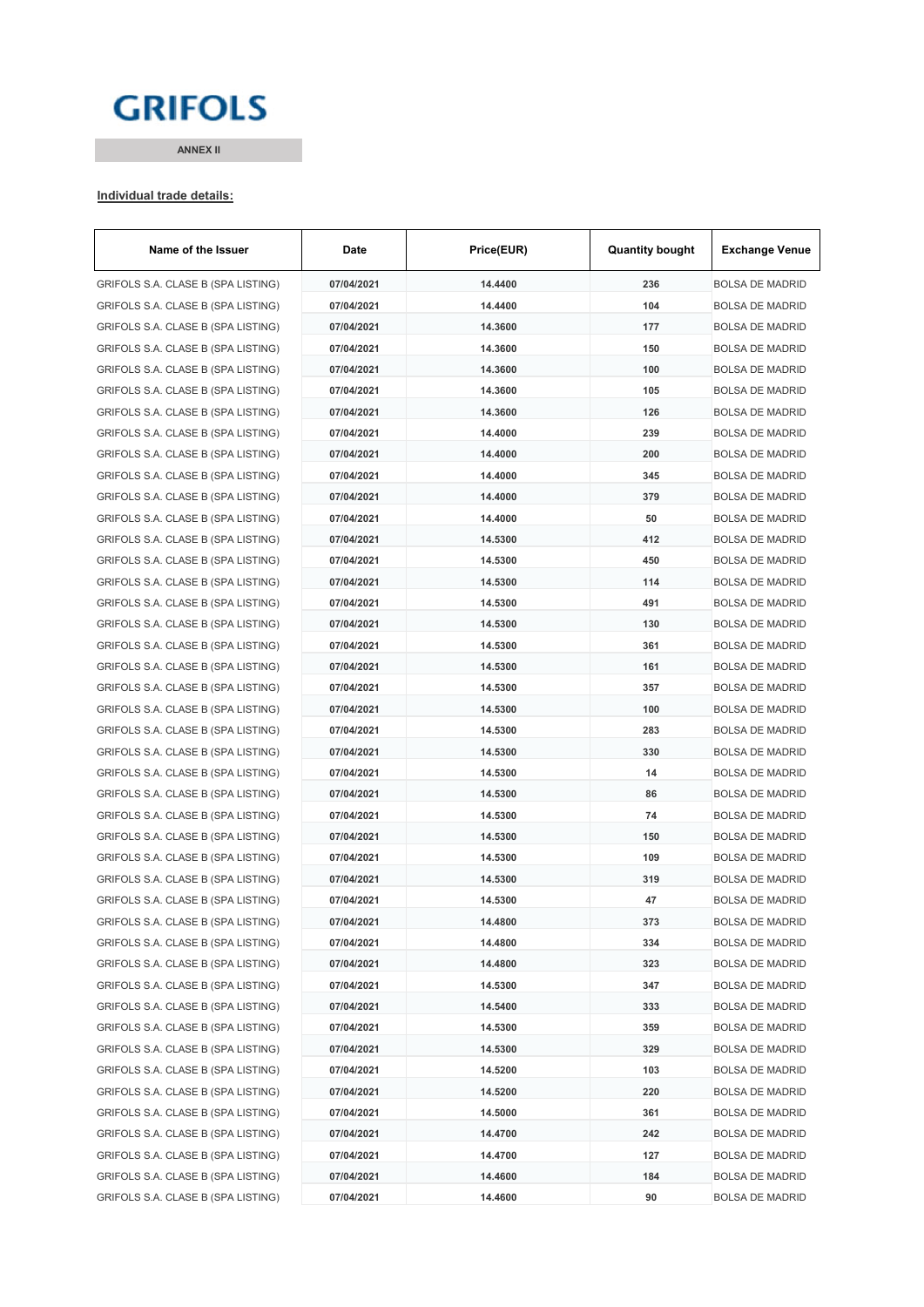| Name of the Issuer                 | Date       | Price(EUR) | <b>Quantity bought</b> | <b>Exchange Venue</b>  |
|------------------------------------|------------|------------|------------------------|------------------------|
| GRIFOLS S.A. CLASE B (SPA LISTING) | 07/04/2021 | 14.4800    | 100                    | <b>BOLSA DE MADRID</b> |
| GRIFOLS S.A. CLASE B (SPA LISTING) | 07/04/2021 | 14.4800    | 100                    | <b>BOLSA DE MADRID</b> |
| GRIFOLS S.A. CLASE B (SPA LISTING) | 07/04/2021 | 14.4800    | 212                    | <b>BOLSA DE MADRID</b> |
| GRIFOLS S.A. CLASE B (SPA LISTING) | 07/04/2021 | 14.4800    | 100                    | <b>BOLSA DE MADRID</b> |
| GRIFOLS S.A. CLASE B (SPA LISTING) | 07/04/2021 | 14.4800    | 100                    | <b>BOLSA DE MADRID</b> |
| GRIFOLS S.A. CLASE B (SPA LISTING) | 07/04/2021 | 14.4800    | 119                    | <b>BOLSA DE MADRID</b> |
| GRIFOLS S.A. CLASE B (SPA LISTING) | 07/04/2021 | 14.4800    | 100                    | <b>BOLSA DE MADRID</b> |
| GRIFOLS S.A. CLASE B (SPA LISTING) | 07/04/2021 | 14.4800    | 100                    | <b>BOLSA DE MADRID</b> |
| GRIFOLS S.A. CLASE B (SPA LISTING) | 07/04/2021 | 14.4800    | 100                    | <b>BOLSA DE MADRID</b> |
| GRIFOLS S.A. CLASE B (SPA LISTING) | 07/04/2021 | 14.4800    | 350                    | <b>BOLSA DE MADRID</b> |
| GRIFOLS S.A. CLASE B (SPA LISTING) | 07/04/2021 | 14.4800    | 251                    | <b>BOLSA DE MADRID</b> |
| GRIFOLS S.A. CLASE B (SPA LISTING) | 07/04/2021 | 14.4800    | 83                     | <b>BOLSA DE MADRID</b> |
| GRIFOLS S.A. CLASE B (SPA LISTING) | 07/04/2021 | 14.4800    | 8                      | <b>BOLSA DE MADRID</b> |
| GRIFOLS S.A. CLASE B (SPA LISTING) | 07/04/2021 | 14.4800    | 356                    | <b>BOLSA DE MADRID</b> |
| GRIFOLS S.A. CLASE B (SPA LISTING) | 07/04/2021 | 14.4800    | 270                    | <b>BOLSA DE MADRID</b> |
| GRIFOLS S.A. CLASE B (SPA LISTING) | 07/04/2021 | 14.4800    | 365                    | <b>BOLSA DE MADRID</b> |
| GRIFOLS S.A. CLASE B (SPA LISTING) | 07/04/2021 | 14.4700    | 413                    | <b>BOLSA DE MADRID</b> |
| GRIFOLS S.A. CLASE B (SPA LISTING) | 07/04/2021 | 14.4700    | 335                    | <b>BOLSA DE MADRID</b> |
| GRIFOLS S.A. CLASE B (SPA LISTING) | 07/04/2021 | 14.4700    | 324                    | <b>BOLSA DE MADRID</b> |
| GRIFOLS S.A. CLASE B (SPA LISTING) | 07/04/2021 | 14.4700    | 341                    | <b>BOLSA DE MADRID</b> |
|                                    | 07/04/2021 | 14.4700    | 10                     | <b>BOLSA DE MADRID</b> |
| GRIFOLS S.A. CLASE B (SPA LISTING) |            |            | 284                    | <b>BOLSA DE MADRID</b> |
| GRIFOLS S.A. CLASE B (SPA LISTING) | 07/04/2021 | 14.4600    |                        |                        |
| GRIFOLS S.A. CLASE B (SPA LISTING) | 07/04/2021 | 14.4600    | 1,101                  | <b>BOLSA DE MADRID</b> |
| GRIFOLS S.A. CLASE B (SPA LISTING) | 07/04/2021 | 14.4500    | 303                    | <b>BOLSA DE MADRID</b> |
| GRIFOLS S.A. CLASE B (SPA LISTING) | 07/04/2021 | 14.4500    | 42                     | <b>BOLSA DE MADRID</b> |
| GRIFOLS S.A. CLASE B (SPA LISTING) | 07/04/2021 | 14.4500    | 332                    | <b>BOLSA DE MADRID</b> |
| GRIFOLS S.A. CLASE B (SPA LISTING) | 07/04/2021 | 14.4400    | 381                    | <b>BOLSA DE MADRID</b> |
| GRIFOLS S.A. CLASE B (SPA LISTING) | 07/04/2021 | 14.4400    | 339                    | <b>BOLSA DE MADRID</b> |
| GRIFOLS S.A. CLASE B (SPA LISTING) | 07/04/2021 | 14.4400    | 379                    | <b>BOLSA DE MADRID</b> |
| GRIFOLS S.A. CLASE B (SPA LISTING) | 07/04/2021 | 14.4600    | 690                    | <b>BOLSA DE MADRID</b> |
| GRIFOLS S.A. CLASE B (SPA LISTING) | 07/04/2021 | 14.5400    | 47                     | <b>BOLSA DE MADRID</b> |
| GRIFOLS S.A. CLASE B (SPA LISTING) | 07/04/2021 | 14.5400    | 100                    | <b>BOLSA DE MADRID</b> |
| GRIFOLS S.A. CLASE B (SPA LISTING) | 07/04/2021 | 14.5400    | 101                    | <b>BOLSA DE MADRID</b> |
| GRIFOLS S.A. CLASE B (SPA LISTING) | 07/04/2021 | 14.5400    | 80                     | <b>BOLSA DE MADRID</b> |
| GRIFOLS S.A. CLASE B (SPA LISTING) | 07/04/2021 | 14.5400    | 8                      | <b>BOLSA DE MADRID</b> |
| GRIFOLS S.A. CLASE B (SPA LISTING) | 07/04/2021 | 14.5400    | 80                     | <b>BOLSA DE MADRID</b> |
| GRIFOLS S.A. CLASE B (SPA LISTING) | 07/04/2021 | 14.5200    | 817                    | <b>BOLSA DE MADRID</b> |
| GRIFOLS S.A. CLASE B (SPA LISTING) | 07/04/2021 | 14.5100    | 496                    | <b>BOLSA DE MADRID</b> |
| GRIFOLS S.A. CLASE B (SPA LISTING) | 07/04/2021 | 14.5100    | 242                    | <b>BOLSA DE MADRID</b> |
| GRIFOLS S.A. CLASE B (SPA LISTING) | 07/04/2021 | 14.5100    | 438                    | <b>BOLSA DE MADRID</b> |
| GRIFOLS S.A. CLASE B (SPA LISTING) | 07/04/2021 | 14.5000    | 64                     | <b>BOLSA DE MADRID</b> |
| GRIFOLS S.A. CLASE B (SPA LISTING) | 07/04/2021 | 14.5000    | 598                    | <b>BOLSA DE MADRID</b> |
| GRIFOLS S.A. CLASE B (SPA LISTING) | 07/04/2021 | 14.5200    | 459                    | BOLSA DE MADRID        |
| GRIFOLS S.A. CLASE B (SPA LISTING) | 07/04/2021 | 14.5200    | 459                    | <b>BOLSA DE MADRID</b> |
| GRIFOLS S.A. CLASE B (SPA LISTING) | 07/04/2021 | 14.5200    | 74                     | <b>BOLSA DE MADRID</b> |
| GRIFOLS S.A. CLASE B (SPA LISTING) | 07/04/2021 | 14.5000    | 118                    | <b>BOLSA DE MADRID</b> |
| GRIFOLS S.A. CLASE B (SPA LISTING) | 07/04/2021 | 14.5000    | 591                    | <b>BOLSA DE MADRID</b> |
| GRIFOLS S.A. CLASE B (SPA LISTING) | 07/04/2021 | 14.5300    | 107                    | <b>BOLSA DE MADRID</b> |
| GRIFOLS S.A. CLASE B (SPA LISTING) | 07/04/2021 | 14.5300    | 100                    | <b>BOLSA DE MADRID</b> |
| GRIFOLS S.A. CLASE B (SPA LISTING) | 07/04/2021 | 14.5300    | 351                    | <b>BOLSA DE MADRID</b> |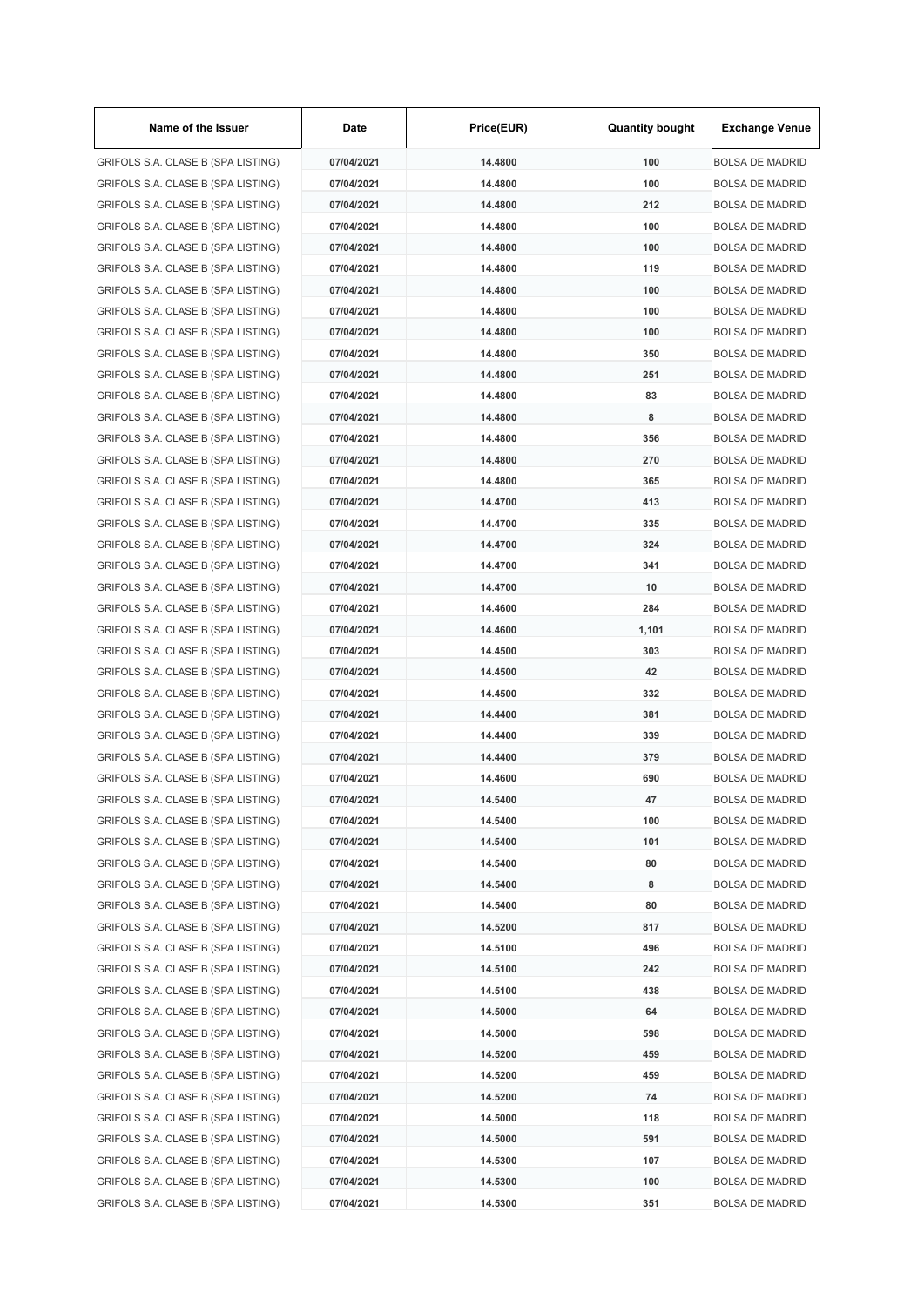| Name of the Issuer                 | Date       | Price(EUR) | <b>Quantity bought</b> | <b>Exchange Venue</b>  |
|------------------------------------|------------|------------|------------------------|------------------------|
| GRIFOLS S.A. CLASE B (SPA LISTING) | 07/04/2021 | 14.5200    | 678                    | <b>BOLSA DE MADRID</b> |
| GRIFOLS S.A. CLASE B (SPA LISTING) | 07/04/2021 | 14.5000    | 288                    | <b>BOLSA DE MADRID</b> |
| GRIFOLS S.A. CLASE B (SPA LISTING) | 07/04/2021 | 14.5000    | 346                    | <b>BOLSA DE MADRID</b> |
| GRIFOLS S.A. CLASE B (SPA LISTING) | 07/04/2021 | 14.5000    | 178                    | <b>BOLSA DE MADRID</b> |
| GRIFOLS S.A. CLASE B (SPA LISTING) | 07/04/2021 | 14.5000    | 155                    | <b>BOLSA DE MADRID</b> |
| GRIFOLS S.A. CLASE B (SPA LISTING) | 07/04/2021 | 14.5200    | 359                    | <b>BOLSA DE MADRID</b> |
| GRIFOLS S.A. CLASE B (SPA LISTING) | 07/04/2021 | 14.5400    | 377                    | <b>BOLSA DE MADRID</b> |
| GRIFOLS S.A. CLASE B (SPA LISTING) | 07/04/2021 | 14.5600    | 100                    | <b>BOLSA DE MADRID</b> |
| GRIFOLS S.A. CLASE B (SPA LISTING) | 07/04/2021 | 14.5600    | 200                    | <b>BOLSA DE MADRID</b> |
| GRIFOLS S.A. CLASE B (SPA LISTING) | 07/04/2021 | 14.5600    | 24                     | <b>BOLSA DE MADRID</b> |
| GRIFOLS S.A. CLASE B (SPA LISTING) | 07/04/2021 | 14.5600    | 275                    | <b>BOLSA DE MADRID</b> |
| GRIFOLS S.A. CLASE B (SPA LISTING) | 07/04/2021 | 14.5600    | 79                     | <b>BOLSA DE MADRID</b> |
| GRIFOLS S.A. CLASE B (SPA LISTING) | 07/04/2021 | 14.5600    | 248                    | <b>BOLSA DE MADRID</b> |
| GRIFOLS S.A. CLASE B (SPA LISTING) | 07/04/2021 | 14.5600    | 446                    | <b>BOLSA DE MADRID</b> |
| GRIFOLS S.A. CLASE B (SPA LISTING) | 07/04/2021 | 14.5600    | 207                    | <b>BOLSA DE MADRID</b> |
| GRIFOLS S.A. CLASE B (SPA LISTING) | 07/04/2021 | 14.5600    | 119                    | <b>BOLSA DE MADRID</b> |
| GRIFOLS S.A. CLASE B (SPA LISTING) | 07/04/2021 | 14.5100    | 335                    | <b>BOLSA DE MADRID</b> |
| GRIFOLS S.A. CLASE B (SPA LISTING) | 07/04/2021 | 14.4200    | 400                    | <b>BOLSA DE MADRID</b> |
| GRIFOLS S.A. CLASE B (SPA LISTING) | 07/04/2021 | 14.4000    | 332                    | <b>BOLSA DE MADRID</b> |
| GRIFOLS S.A. CLASE B (SPA LISTING) | 07/04/2021 | 14.3800    | 276                    | <b>BOLSA DE MADRID</b> |
|                                    | 07/04/2021 | 14.4500    | 99                     | <b>BOLSA DE MADRID</b> |
| GRIFOLS S.A. CLASE B (SPA LISTING) | 07/04/2021 | 14.4500    | 100                    |                        |
| GRIFOLS S.A. CLASE B (SPA LISTING) |            |            |                        | <b>BOLSA DE MADRID</b> |
| GRIFOLS S.A. CLASE B (SPA LISTING) | 07/04/2021 | 14.4500    | 100                    | <b>BOLSA DE MADRID</b> |
| GRIFOLS S.A. CLASE B (SPA LISTING) | 07/04/2021 | 14.4500    | 100                    | <b>BOLSA DE MADRID</b> |
| GRIFOLS S.A. CLASE B (SPA LISTING) | 07/04/2021 | 14.4500    | 100                    | <b>BOLSA DE MADRID</b> |
| GRIFOLS S.A. CLASE B (SPA LISTING) | 07/04/2021 | 14.4500    | 100                    | <b>BOLSA DE MADRID</b> |
| GRIFOLS S.A. CLASE B (SPA LISTING) | 07/04/2021 | 14.4500    | 54                     | <b>BOLSA DE MADRID</b> |
| GRIFOLS S.A. CLASE B (SPA LISTING) | 07/04/2021 | 14.4500    | 77                     | <b>BOLSA DE MADRID</b> |
| GRIFOLS S.A. CLASE B (SPA LISTING) | 07/04/2021 | 14.4500    | 291                    | <b>BOLSA DE MADRID</b> |
| GRIFOLS S.A. CLASE B (SPA LISTING) | 07/04/2021 | 14.4200    | 312                    | <b>BOLSA DE MADRID</b> |
| GRIFOLS S.A. CLASE B (SPA LISTING) | 07/04/2021 | 14.4200    | 100                    | <b>BOLSA DE MADRID</b> |
| GRIFOLS S.A. CLASE B (SPA LISTING) | 07/04/2021 | 14.4200    | 165                    | <b>BOLSA DE MADRID</b> |
| GRIFOLS S.A. CLASE B (SPA LISTING) | 07/04/2021 | 14.4200    | 100                    | <b>BOLSA DE MADRID</b> |
| GRIFOLS S.A. CLASE B (SPA LISTING) | 07/04/2021 | 14.4500    | 301                    | <b>BOLSA DE MADRID</b> |
| GRIFOLS S.A. CLASE B (SPA LISTING) | 07/04/2021 | 14.4400    | 141                    | <b>BOLSA DE MADRID</b> |
| GRIFOLS S.A. CLASE B (SPA LISTING) | 07/04/2021 | 14.4400    | 200                    | <b>BOLSA DE MADRID</b> |
| GRIFOLS S.A. CLASE B (SPA LISTING) | 07/04/2021 | 14.4400    | 382                    | <b>BOLSA DE MADRID</b> |
| GRIFOLS S.A. CLASE B (SPA LISTING) | 07/04/2021 | 14.4300    | 244                    | <b>BOLSA DE MADRID</b> |
| GRIFOLS S.A. CLASE B (SPA LISTING) | 07/04/2021 | 14.4300    | 77                     | <b>BOLSA DE MADRID</b> |
| GRIFOLS S.A. CLASE B (SPA LISTING) | 07/04/2021 | 14.4300    | 354                    | <b>BOLSA DE MADRID</b> |
| GRIFOLS S.A. CLASE B (SPA LISTING) | 07/04/2021 | 14.4400    | 355                    | <b>BOLSA DE MADRID</b> |
| GRIFOLS S.A. CLASE B (SPA LISTING) | 07/04/2021 | 14.4600    | 100                    | <b>BOLSA DE MADRID</b> |
| GRIFOLS S.A. CLASE B (SPA LISTING) | 07/04/2021 | 14.4600    | 100                    | <b>BOLSA DE MADRID</b> |
| GRIFOLS S.A. CLASE B (SPA LISTING) | 07/04/2021 | 14.4600    | 100                    | <b>BOLSA DE MADRID</b> |
| GRIFOLS S.A. CLASE B (SPA LISTING) | 07/04/2021 | 14.4600    | 100                    | <b>BOLSA DE MADRID</b> |
| GRIFOLS S.A. CLASE B (SPA LISTING) | 07/04/2021 | 14.4600    | 100                    | <b>BOLSA DE MADRID</b> |
| GRIFOLS S.A. CLASE B (SPA LISTING) | 07/04/2021 | 14.4600    | 245                    | <b>BOLSA DE MADRID</b> |
| GRIFOLS S.A. CLASE B (SPA LISTING) | 07/04/2021 | 14.4500    | 92                     | <b>BOLSA DE MADRID</b> |
| GRIFOLS S.A. CLASE B (SPA LISTING) | 07/04/2021 | 14.4500    | 100                    | <b>BOLSA DE MADRID</b> |
| GRIFOLS S.A. CLASE B (SPA LISTING) | 07/04/2021 | 14.4500    | 34                     | <b>BOLSA DE MADRID</b> |

 $\mathbf{r}$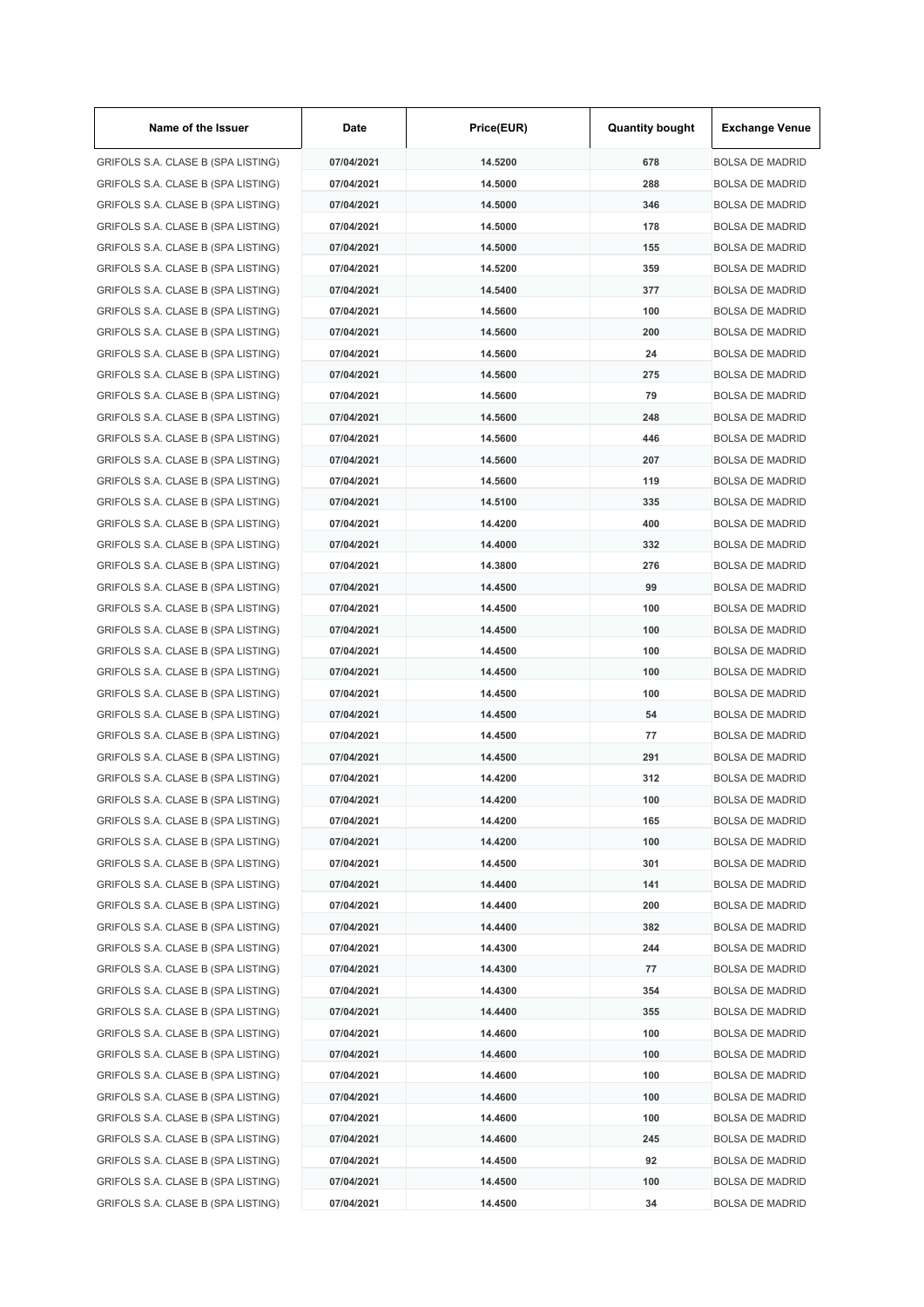| Name of the Issuer                 | Date       | Price(EUR) | <b>Quantity bought</b> | <b>Exchange Venue</b>  |
|------------------------------------|------------|------------|------------------------|------------------------|
| GRIFOLS S.A. CLASE B (SPA LISTING) | 07/04/2021 | 14.4500    | 200                    | <b>BOLSA DE MADRID</b> |
| GRIFOLS S.A. CLASE B (SPA LISTING) | 07/04/2021 | 14.4500    | 120                    | <b>BOLSA DE MADRID</b> |
| GRIFOLS S.A. CLASE B (SPA LISTING) | 07/04/2021 | 14.4400    | 10                     | <b>BOLSA DE MADRID</b> |
| GRIFOLS S.A. CLASE B (SPA LISTING) | 07/04/2021 | 14.4400    | 100                    | <b>BOLSA DE MADRID</b> |
| GRIFOLS S.A. CLASE B (SPA LISTING) | 07/04/2021 | 14.4400    | 81                     | <b>BOLSA DE MADRID</b> |
| GRIFOLS S.A. CLASE B (SPA LISTING) | 07/04/2021 | 14.4400    | 100                    | <b>BOLSA DE MADRID</b> |
| GRIFOLS S.A. CLASE B (SPA LISTING) | 07/04/2021 | 14.4400    | 100                    | <b>BOLSA DE MADRID</b> |
| GRIFOLS S.A. CLASE B (SPA LISTING) | 07/04/2021 | 14.4900    | 100                    | <b>BOLSA DE MADRID</b> |
| GRIFOLS S.A. CLASE B (SPA LISTING) | 07/04/2021 | 14.4900    | 100                    | <b>BOLSA DE MADRID</b> |
| GRIFOLS S.A. CLASE B (SPA LISTING) | 07/04/2021 | 14.4900    | 100                    | <b>BOLSA DE MADRID</b> |
| GRIFOLS S.A. CLASE B (SPA LISTING) | 07/04/2021 | 14.4900    | 36                     | <b>BOLSA DE MADRID</b> |
| GRIFOLS S.A. CLASE B (SPA LISTING) | 07/04/2021 | 14.4700    | 383                    | <b>BOLSA DE MADRID</b> |
| GRIFOLS S.A. CLASE B (SPA LISTING) | 07/04/2021 | 14.4700    | 28                     | <b>BOLSA DE MADRID</b> |
| GRIFOLS S.A. CLASE B (SPA LISTING) | 07/04/2021 | 14.4700    | 100                    | <b>BOLSA DE MADRID</b> |
| GRIFOLS S.A. CLASE B (SPA LISTING) | 07/04/2021 | 14.4700    | 100                    | <b>BOLSA DE MADRID</b> |
| GRIFOLS S.A. CLASE B (SPA LISTING) | 07/04/2021 | 14.4700    | 34                     | <b>BOLSA DE MADRID</b> |
| GRIFOLS S.A. CLASE B (SPA LISTING) | 07/04/2021 | 14.4700    | 322                    | <b>BOLSA DE MADRID</b> |
| GRIFOLS S.A. CLASE B (SPA LISTING) | 07/04/2021 | 14.4700    | 107                    | <b>BOLSA DE MADRID</b> |
| GRIFOLS S.A. CLASE B (SPA LISTING) | 07/04/2021 | 14.4700    | 100                    | <b>BOLSA DE MADRID</b> |
| GRIFOLS S.A. CLASE B (SPA LISTING) | 07/04/2021 | 14.4700    | 100                    | <b>BOLSA DE MADRID</b> |
| GRIFOLS S.A. CLASE B (SPA LISTING) | 07/04/2021 | 14.4700    | 21                     | <b>BOLSA DE MADRID</b> |
| GRIFOLS S.A. CLASE B (SPA LISTING) | 07/04/2021 | 14.4700    | 79                     | <b>BOLSA DE MADRID</b> |
| GRIFOLS S.A. CLASE B (SPA LISTING) | 07/04/2021 | 14.4700    | 246                    | <b>BOLSA DE MADRID</b> |
| GRIFOLS S.A. CLASE B (SPA LISTING) | 07/04/2021 | 14.4700    | 262                    | <b>BOLSA DE MADRID</b> |
| GRIFOLS S.A. CLASE B (SPA LISTING) | 07/04/2021 | 14.4700    | 253                    | <b>BOLSA DE MADRID</b> |
|                                    | 07/04/2021 | 14.4700    | 321                    | <b>BOLSA DE MADRID</b> |
| GRIFOLS S.A. CLASE B (SPA LISTING) |            |            | 412                    | <b>BOLSA DE MADRID</b> |
| GRIFOLS S.A. CLASE B (SPA LISTING) | 07/04/2021 | 14.6000    | 42                     |                        |
| GRIFOLS S.A. CLASE B (SPA LISTING) | 07/04/2021 | 14.6000    |                        | <b>BOLSA DE MADRID</b> |
| GRIFOLS S.A. CLASE B (SPA LISTING) | 08/04/2021 | 14.6300    | 336                    | <b>BOLSA DE MADRID</b> |
| GRIFOLS S.A. CLASE B (SPA LISTING) | 08/04/2021 | 14.6600    | 344                    | <b>BOLSA DE MADRID</b> |
| GRIFOLS S.A. CLASE B (SPA LISTING) | 08/04/2021 | 14.7000    | 350                    | <b>BOLSA DE MADRID</b> |
| GRIFOLS S.A. CLASE B (SPA LISTING) | 08/04/2021 | 14.6800    | 374                    | <b>BOLSA DE MADRID</b> |
| GRIFOLS S.A. CLASE B (SPA LISTING) | 08/04/2021 | 14.6800    | 322                    | <b>BOLSA DE MADRID</b> |
| GRIFOLS S.A. CLASE B (SPA LISTING) | 08/04/2021 | 14.6800    | 74                     | <b>BOLSA DE MADRID</b> |
| GRIFOLS S.A. CLASE B (SPA LISTING) | 08/04/2021 | 14.6800    | 431                    | <b>BOLSA DE MADRID</b> |
| GRIFOLS S.A. CLASE B (SPA LISTING) | 08/04/2021 | 14.6800    | 105                    | <b>BOLSA DE MADRID</b> |
| GRIFOLS S.A. CLASE B (SPA LISTING) | 08/04/2021 | 14.6800    | 105                    | <b>BOLSA DE MADRID</b> |
| GRIFOLS S.A. CLASE B (SPA LISTING) | 08/04/2021 | 14.6800    | 274                    | <b>BOLSA DE MADRID</b> |
| GRIFOLS S.A. CLASE B (SPA LISTING) | 08/04/2021 | 14.6800    | 430                    | <b>BOLSA DE MADRID</b> |
| GRIFOLS S.A. CLASE B (SPA LISTING) | 08/04/2021 | 14.6800    | 668                    | <b>BOLSA DE MADRID</b> |
| GRIFOLS S.A. CLASE B (SPA LISTING) | 08/04/2021 | 14.7300    | 5                      | <b>BOLSA DE MADRID</b> |
| GRIFOLS S.A. CLASE B (SPA LISTING) | 08/04/2021 | 14.7300    | 352                    | <b>BOLSA DE MADRID</b> |
| GRIFOLS S.A. CLASE B (SPA LISTING) | 08/04/2021 | 14.8000    | 135                    | <b>BOLSA DE MADRID</b> |
| GRIFOLS S.A. CLASE B (SPA LISTING) | 08/04/2021 | 14.8000    | 166                    | <b>BOLSA DE MADRID</b> |
| GRIFOLS S.A. CLASE B (SPA LISTING) | 08/04/2021 | 14.8000    | 360                    | <b>BOLSA DE MADRID</b> |
| GRIFOLS S.A. CLASE B (SPA LISTING) | 08/04/2021 | 14.8000    | 323                    | <b>BOLSA DE MADRID</b> |
| GRIFOLS S.A. CLASE B (SPA LISTING) | 08/04/2021 | 14.8500    | 300                    | <b>BOLSA DE MADRID</b> |
| GRIFOLS S.A. CLASE B (SPA LISTING) | 08/04/2021 | 14.8500    | 97                     | <b>BOLSA DE MADRID</b> |
| GRIFOLS S.A. CLASE B (SPA LISTING) | 08/04/2021 | 14.8600    | 81                     | <b>BOLSA DE MADRID</b> |
| GRIFOLS S.A. CLASE B (SPA LISTING) | 08/04/2021 | 14.9000    | 200                    | <b>BOLSA DE MADRID</b> |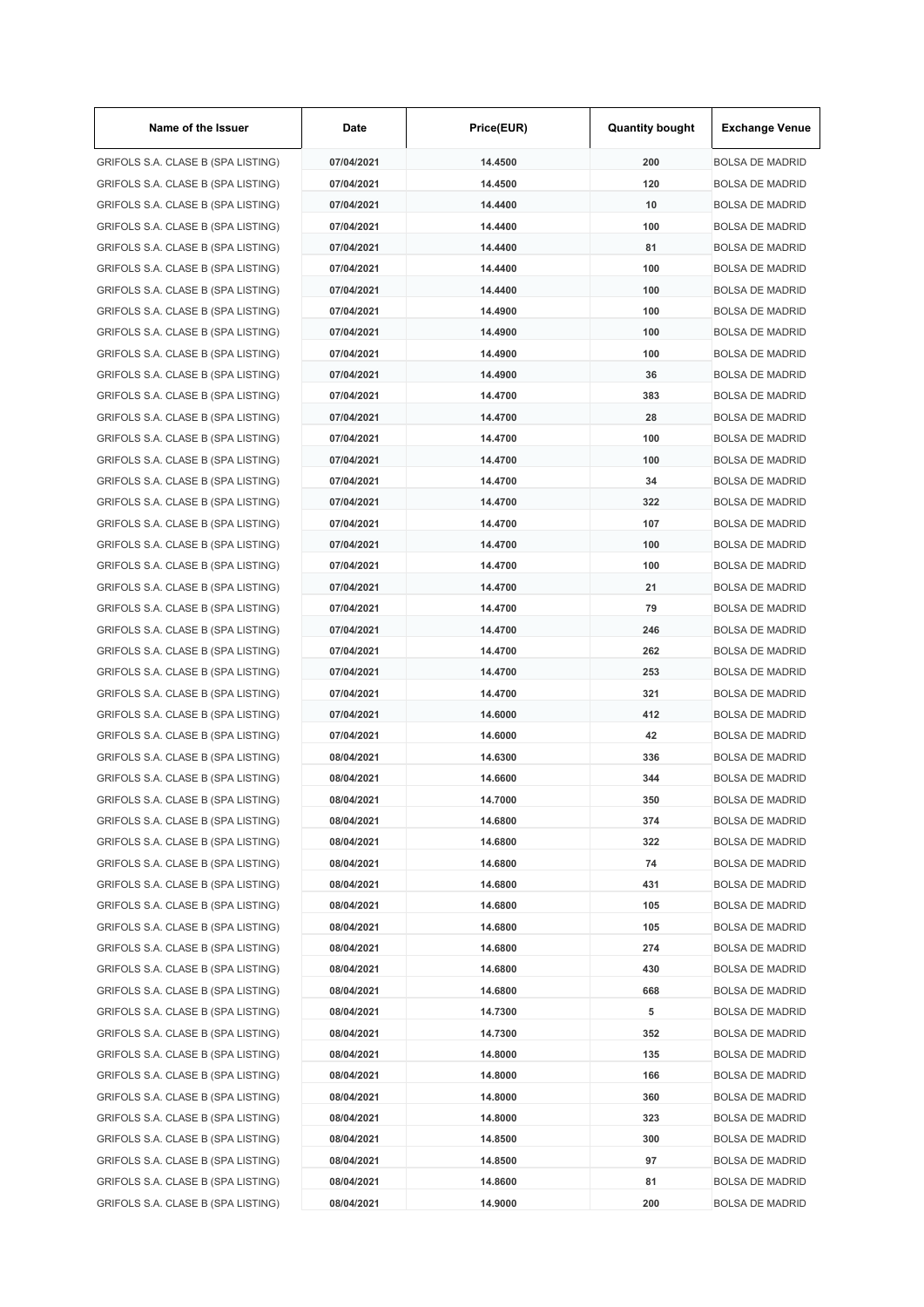| Name of the Issuer                                                       | Date       | Price(EUR) | <b>Quantity bought</b> | <b>Exchange Venue</b>                            |
|--------------------------------------------------------------------------|------------|------------|------------------------|--------------------------------------------------|
| GRIFOLS S.A. CLASE B (SPA LISTING)                                       | 08/04/2021 | 14.9000    | 236                    | <b>BOLSA DE MADRID</b>                           |
| GRIFOLS S.A. CLASE B (SPA LISTING)                                       | 08/04/2021 | 14.9000    | 448                    | <b>BOLSA DE MADRID</b>                           |
| GRIFOLS S.A. CLASE B (SPA LISTING)                                       | 08/04/2021 | 14.9100    | 384                    | <b>BOLSA DE MADRID</b>                           |
| GRIFOLS S.A. CLASE B (SPA LISTING)                                       | 08/04/2021 | 14.8600    | 388                    | <b>BOLSA DE MADRID</b>                           |
| GRIFOLS S.A. CLASE B (SPA LISTING)                                       | 08/04/2021 | 14.9100    | 300                    | <b>BOLSA DE MADRID</b>                           |
| GRIFOLS S.A. CLASE B (SPA LISTING)                                       | 08/04/2021 | 14.9100    | 59                     | <b>BOLSA DE MADRID</b>                           |
| GRIFOLS S.A. CLASE B (SPA LISTING)                                       | 08/04/2021 | 14.9200    | 100                    | <b>BOLSA DE MADRID</b>                           |
| GRIFOLS S.A. CLASE B (SPA LISTING)                                       | 08/04/2021 | 14.9200    | 151                    | <b>BOLSA DE MADRID</b>                           |
| GRIFOLS S.A. CLASE B (SPA LISTING)                                       | 08/04/2021 | 14.9700    | 135                    | <b>BOLSA DE MADRID</b>                           |
| GRIFOLS S.A. CLASE B (SPA LISTING)                                       | 08/04/2021 | 14.9700    | 224                    | <b>BOLSA DE MADRID</b>                           |
| GRIFOLS S.A. CLASE B (SPA LISTING)                                       | 08/04/2021 | 14.9700    | 343                    | <b>BOLSA DE MADRID</b>                           |
| GRIFOLS S.A. CLASE B (SPA LISTING)                                       | 08/04/2021 | 14.9600    | 334                    | <b>BOLSA DE MADRID</b>                           |
| GRIFOLS S.A. CLASE B (SPA LISTING)                                       | 08/04/2021 | 15.0600    | 380                    | <b>BOLSA DE MADRID</b>                           |
| GRIFOLS S.A. CLASE B (SPA LISTING)                                       | 08/04/2021 | 15.1000    | 106                    | <b>BOLSA DE MADRID</b>                           |
| GRIFOLS S.A. CLASE B (SPA LISTING)                                       | 08/04/2021 | 15.1000    | 272                    | <b>BOLSA DE MADRID</b>                           |
| GRIFOLS S.A. CLASE B (SPA LISTING)                                       | 08/04/2021 | 15.0500    | 342                    | <b>BOLSA DE MADRID</b>                           |
| GRIFOLS S.A. CLASE B (SPA LISTING)                                       | 08/04/2021 | 15.0600    | 333                    | <b>BOLSA DE MADRID</b>                           |
| GRIFOLS S.A. CLASE B (SPA LISTING)                                       | 08/04/2021 | 14.9600    | 271                    | <b>BOLSA DE MADRID</b>                           |
| GRIFOLS S.A. CLASE B (SPA LISTING)                                       | 08/04/2021 | 14.9700    | 374                    | <b>BOLSA DE MADRID</b>                           |
| GRIFOLS S.A. CLASE B (SPA LISTING)                                       | 08/04/2021 | 14.9700    | 325                    | <b>BOLSA DE MADRID</b>                           |
| GRIFOLS S.A. CLASE B (SPA LISTING)                                       | 08/04/2021 | 15.0800    | 167                    | <b>BOLSA DE MADRID</b>                           |
| GRIFOLS S.A. CLASE B (SPA LISTING)                                       | 08/04/2021 | 15.0800    | 182                    | <b>BOLSA DE MADRID</b>                           |
| GRIFOLS S.A. CLASE B (SPA LISTING)                                       | 08/04/2021 | 15.0700    | 453                    | <b>BOLSA DE MADRID</b>                           |
| GRIFOLS S.A. CLASE B (SPA LISTING)                                       | 08/04/2021 | 15.0600    | 336                    | <b>BOLSA DE MADRID</b>                           |
| GRIFOLS S.A. CLASE B (SPA LISTING)                                       | 08/04/2021 | 15.0600    | 286                    | <b>BOLSA DE MADRID</b>                           |
|                                                                          | 08/04/2021 | 15.0600    | 43                     | <b>BOLSA DE MADRID</b>                           |
| GRIFOLS S.A. CLASE B (SPA LISTING)<br>GRIFOLS S.A. CLASE B (SPA LISTING) |            |            | 320                    |                                                  |
|                                                                          | 08/04/2021 | 15.0600    |                        | <b>BOLSA DE MADRID</b><br><b>BOLSA DE MADRID</b> |
| GRIFOLS S.A. CLASE B (SPA LISTING)                                       | 08/04/2021 | 15.0400    | 336                    |                                                  |
| GRIFOLS S.A. CLASE B (SPA LISTING)                                       | 08/04/2021 | 15.0900    | 334                    | <b>BOLSA DE MADRID</b>                           |
| GRIFOLS S.A. CLASE B (SPA LISTING)                                       | 08/04/2021 | 15.0800    | 100                    | <b>BOLSA DE MADRID</b>                           |
| GRIFOLS S.A. CLASE B (SPA LISTING)                                       | 08/04/2021 | 15.0800    | 385                    | <b>BOLSA DE MADRID</b>                           |
| GRIFOLS S.A. CLASE B (SPA LISTING)                                       | 08/04/2021 | 15.0800    | 194                    | <b>BOLSA DE MADRID</b>                           |
| GRIFOLS S.A. CLASE B (SPA LISTING)                                       | 08/04/2021 | 15.0800    | 125                    | <b>BOLSA DE MADRID</b>                           |
| GRIFOLS S.A. CLASE B (SPA LISTING)                                       | 08/04/2021 | 15.0800    | 8                      | <b>BOLSA DE MADRID</b>                           |
| GRIFOLS S.A. CLASE B (SPA LISTING)                                       | 09/04/2021 | 14.8900    | 100                    | <b>BOLSA DE MADRID</b>                           |
| GRIFOLS S.A. CLASE B (SPA LISTING)                                       | 09/04/2021 | 14.8800    | 17                     | <b>BOLSA DE MADRID</b>                           |
| GRIFOLS S.A. CLASE B (SPA LISTING)                                       | 09/04/2021 | 14.8800    | 250                    | <b>BOLSA DE MADRID</b>                           |
| GRIFOLS S.A. CLASE B (SPA LISTING)                                       | 09/04/2021 | 14.8800    | 96                     | <b>BOLSA DE MADRID</b>                           |
| GRIFOLS S.A. CLASE B (SPA LISTING)                                       | 09/04/2021 | 15.0500    | 100                    | <b>BOLSA DE MADRID</b>                           |
| GRIFOLS S.A. CLASE B (SPA LISTING)                                       | 09/04/2021 | 15.0500    | 604                    | <b>BOLSA DE MADRID</b>                           |
| GRIFOLS S.A. CLASE B (SPA LISTING)                                       | 09/04/2021 | 15.0500    | 441                    | <b>BOLSA DE MADRID</b>                           |
| GRIFOLS S.A. CLASE B (SPA LISTING)                                       | 09/04/2021 | 15.0500    | 250                    | <b>BOLSA DE MADRID</b>                           |
| GRIFOLS S.A. CLASE B (SPA LISTING)                                       | 09/04/2021 | 15.0500    | 191                    | <b>BOLSA DE MADRID</b>                           |
| GRIFOLS S.A. CLASE B (SPA LISTING)                                       | 09/04/2021 | 15.0500    | 100                    | <b>BOLSA DE MADRID</b>                           |
| GRIFOLS S.A. CLASE B (SPA LISTING)                                       | 09/04/2021 | 15.0500    | 71                     | <b>BOLSA DE MADRID</b>                           |
| GRIFOLS S.A. CLASE B (SPA LISTING)                                       | 09/04/2021 | 15.0600    | 843                    | <b>BOLSA DE MADRID</b>                           |
| GRIFOLS S.A. CLASE B (SPA LISTING)                                       | 09/04/2021 | 15.1000    | 92                     | <b>BOLSA DE MADRID</b>                           |
| GRIFOLS S.A. CLASE B (SPA LISTING)                                       | 09/04/2021 | 15.1300    | 357                    | <b>BOLSA DE MADRID</b>                           |
| GRIFOLS S.A. CLASE B (SPA LISTING)                                       | 09/04/2021 | 15.1400    | 5                      | <b>BOLSA DE MADRID</b>                           |
| GRIFOLS S.A. CLASE B (SPA LISTING)                                       | 09/04/2021 | 15.1400    | 100                    | <b>BOLSA DE MADRID</b>                           |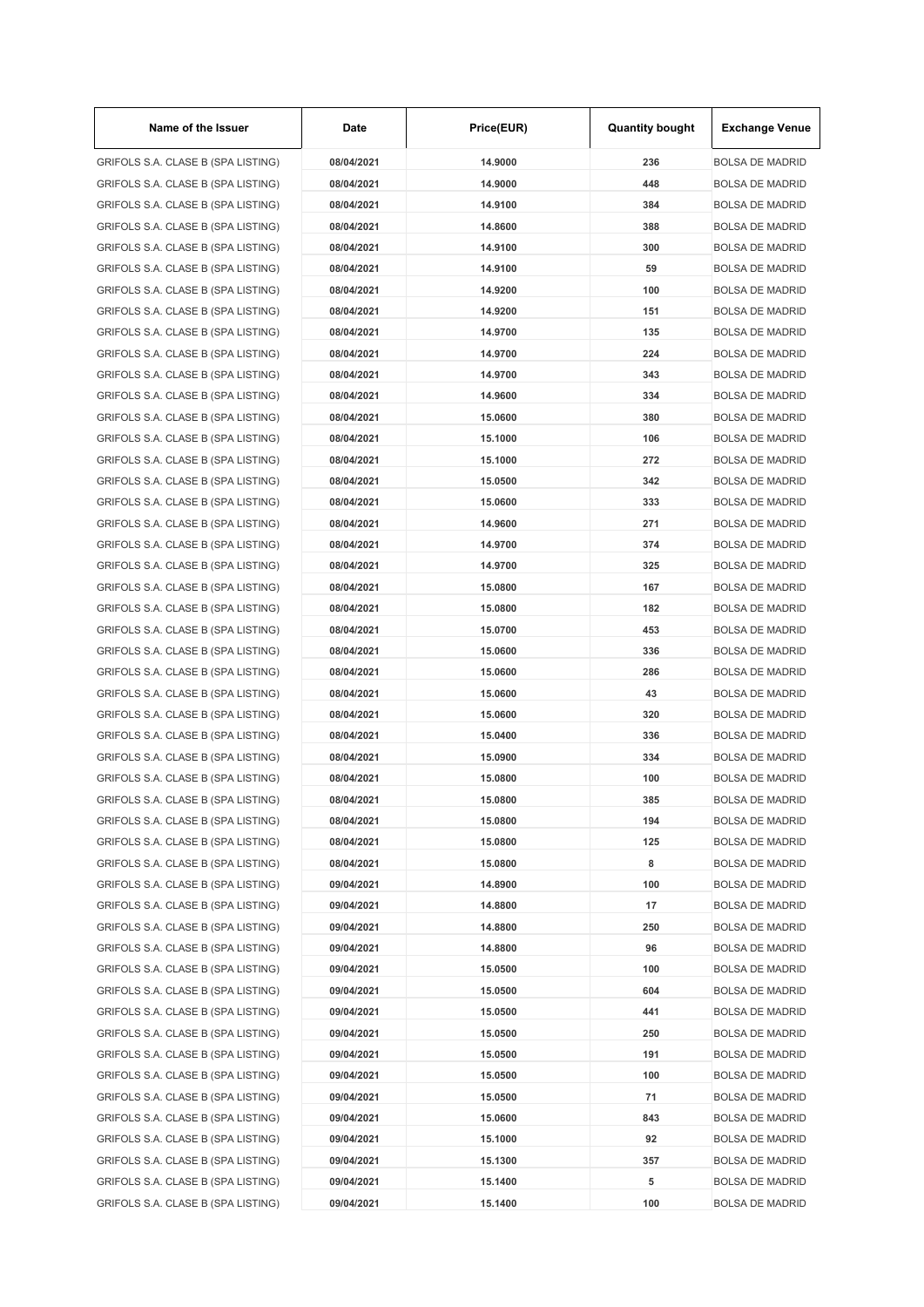| Name of the Issuer                 | Date       | Price(EUR)         | <b>Quantity bought</b> | <b>Exchange Venue</b>  |
|------------------------------------|------------|--------------------|------------------------|------------------------|
| GRIFOLS S.A. CLASE B (SPA LISTING) | 09/04/2021 | 15.1400            | 267                    | <b>BOLSA DE MADRID</b> |
| GRIFOLS S.A. CLASE B (SPA LISTING) | 09/04/2021 | 15.1400            | 184                    | <b>BOLSA DE MADRID</b> |
| GRIFOLS S.A. CLASE B (SPA LISTING) | 09/04/2021 | 15.1400            | 100                    | <b>BOLSA DE MADRID</b> |
| GRIFOLS S.A. CLASE B (SPA LISTING) | 09/04/2021 | 15.1400            | 100                    | <b>BOLSA DE MADRID</b> |
| GRIFOLS S.A. CLASE B (SPA LISTING) | 09/04/2021 | 15.1400            | 135                    | <b>BOLSA DE MADRID</b> |
| GRIFOLS S.A. CLASE B (SPA LISTING) | 09/04/2021 | 15.1300            | 274                    | <b>BOLSA DE MADRID</b> |
| GRIFOLS S.A. CLASE B (SPA LISTING) | 09/04/2021 | 15.1200            | 285                    | <b>BOLSA DE MADRID</b> |
| GRIFOLS S.A. CLASE B (SPA LISTING) | 09/04/2021 | 15.1200            | 286                    | <b>BOLSA DE MADRID</b> |
| GRIFOLS S.A. CLASE B (SPA LISTING) | 09/04/2021 | 15.1200            | 125                    | <b>BOLSA DE MADRID</b> |
| GRIFOLS S.A. CLASE B (SPA LISTING) | 09/04/2021 | 15.1200            | 153                    | <b>BOLSA DE MADRID</b> |
| GRIFOLS S.A. CLASE B (SPA LISTING) | 09/04/2021 | 15.1200            | 37                     | <b>BOLSA DE MADRID</b> |
| GRIFOLS S.A. CLASE B (SPA LISTING) | 09/04/2021 | 15.1500            | 34                     | <b>BOLSA DE MADRID</b> |
| GRIFOLS S.A. CLASE B (SPA LISTING) | 09/04/2021 | 15.1500            | 135                    | <b>BOLSA DE MADRID</b> |
| GRIFOLS S.A. CLASE B (SPA LISTING) | 09/04/2021 | 15.1500            | 135                    | <b>BOLSA DE MADRID</b> |
| GRIFOLS S.A. CLASE B (SPA LISTING) | 09/04/2021 | 15.1500            | 135                    | <b>BOLSA DE MADRID</b> |
| GRIFOLS S.A. CLASE B (SPA LISTING) | 09/04/2021 | 15.1500            | 31                     | <b>BOLSA DE MADRID</b> |
| GRIFOLS S.A. CLASE B (SPA LISTING) | 09/04/2021 | 15.1500            | 104                    | <b>BOLSA DE MADRID</b> |
| GRIFOLS S.A. CLASE B (SPA LISTING) | 09/04/2021 | 15.1400            | 135                    | <b>BOLSA DE MADRID</b> |
| GRIFOLS S.A. CLASE B (SPA LISTING) | 09/04/2021 | 15.1400            | 415                    | <b>BOLSA DE MADRID</b> |
| GRIFOLS S.A. CLASE B (SPA LISTING) | 09/04/2021 | 15.1400            | 161                    | <b>BOLSA DE MADRID</b> |
| GRIFOLS S.A. CLASE B (SPA LISTING) | 09/04/2021 | 15.1600            | 338                    | <b>BOLSA DE MADRID</b> |
| GRIFOLS S.A. CLASE B (SPA LISTING) | 09/04/2021 | 15.1600            | 152                    | <b>BOLSA DE MADRID</b> |
| GRIFOLS S.A. CLASE B (SPA LISTING) | 09/04/2021 | 15.1600            | 471                    | <b>BOLSA DE MADRID</b> |
| GRIFOLS S.A. CLASE B (SPA LISTING) | 09/04/2021 | 15.1000            | 259                    | <b>BOLSA DE MADRID</b> |
| GRIFOLS S.A. CLASE B (SPA LISTING) | 09/04/2021 | 15.1000            | 75                     | <b>BOLSA DE MADRID</b> |
| GRIFOLS S.A. CLASE B (SPA LISTING) | 09/04/2021 | 15.1300            | 88                     | <b>BOLSA DE MADRID</b> |
| GRIFOLS S.A. CLASE B (SPA LISTING) | 09/04/2021 | 15.1300            | 278                    | <b>BOLSA DE MADRID</b> |
| GRIFOLS S.A. CLASE B (SPA LISTING) | 09/04/2021 | 15.1000            | 532                    | <b>BOLSA DE MADRID</b> |
| GRIFOLS S.A. CLASE B (SPA LISTING) | 09/04/2021 | 15.1000            | 241                    | <b>BOLSA DE MADRID</b> |
| GRIFOLS S.A. CLASE B (SPA LISTING) | 09/04/2021 | 15.1000            | 652                    | <b>BOLSA DE MADRID</b> |
| GRIFOLS S.A. CLASE B (SPA LISTING) |            |                    |                        |                        |
|                                    | 09/04/2021 | 15.1000<br>15.1000 | 100                    | <b>BOLSA DE MADRID</b> |
| GRIFOLS S.A. CLASE B (SPA LISTING) | 09/04/2021 |                    | 251                    | <b>BOLSA DE MADRID</b> |
| GRIFOLS S.A. CLASE B (SPA LISTING) | 09/04/2021 | 15.0900            | 100                    | <b>BOLSA DE MADRID</b> |
| GRIFOLS S.A. CLASE B (SPA LISTING) | 09/04/2021 | 15.0900            | 231                    | <b>BOLSA DE MADRID</b> |
| GRIFOLS S.A. CLASE B (SPA LISTING) | 09/04/2021 | 15.0700            | 181                    | <b>BOLSA DE MADRID</b> |
| GRIFOLS S.A. CLASE B (SPA LISTING) | 09/04/2021 | 15.0700            | 186                    | <b>BOLSA DE MADRID</b> |
| GRIFOLS S.A. CLASE B (SPA LISTING) | 09/04/2021 | 15.0900            | 334                    | <b>BOLSA DE MADRID</b> |
| GRIFOLS S.A. CLASE B (SPA LISTING) | 09/04/2021 | 15.0900            | 290                    | <b>BOLSA DE MADRID</b> |
| GRIFOLS S.A. CLASE B (SPA LISTING) | 09/04/2021 | 15.0900            | 35                     | <b>BOLSA DE MADRID</b> |
| GRIFOLS S.A. CLASE B (SPA LISTING) | 09/04/2021 | 15.0800            | 112                    | <b>BOLSA DE MADRID</b> |
| GRIFOLS S.A. CLASE B (SPA LISTING) | 09/04/2021 | 15.0800            | 175                    | <b>BOLSA DE MADRID</b> |
| GRIFOLS S.A. CLASE B (SPA LISTING) | 09/04/2021 | 15.0800            | 172                    | <b>BOLSA DE MADRID</b> |
| GRIFOLS S.A. CLASE B (SPA LISTING) | 09/04/2021 | 15.0800            | 347                    | <b>BOLSA DE MADRID</b> |
| GRIFOLS S.A. CLASE B (SPA LISTING) | 09/04/2021 | 15.0800            | 53                     | <b>BOLSA DE MADRID</b> |
| GRIFOLS S.A. CLASE B (SPA LISTING) | 09/04/2021 | 15.0800            | 271                    | <b>BOLSA DE MADRID</b> |
| GRIFOLS S.A. CLASE B (SPA LISTING) | 09/04/2021 | 15.0800            | 337                    | <b>BOLSA DE MADRID</b> |
| GRIFOLS S.A. CLASE B (SPA LISTING) | 09/04/2021 | 15.0800            | 333                    | <b>BOLSA DE MADRID</b> |
| GRIFOLS S.A. CLASE B (SPA LISTING) | 09/04/2021 | 15.0800            | 325                    | <b>BOLSA DE MADRID</b> |
| GRIFOLS S.A. CLASE B (SPA LISTING) | 09/04/2021 | 15.0900            | 328                    | <b>BOLSA DE MADRID</b> |
| GRIFOLS S.A. CLASE B (SPA LISTING) | 09/04/2021 | 15.1000            | 349                    | <b>BOLSA DE MADRID</b> |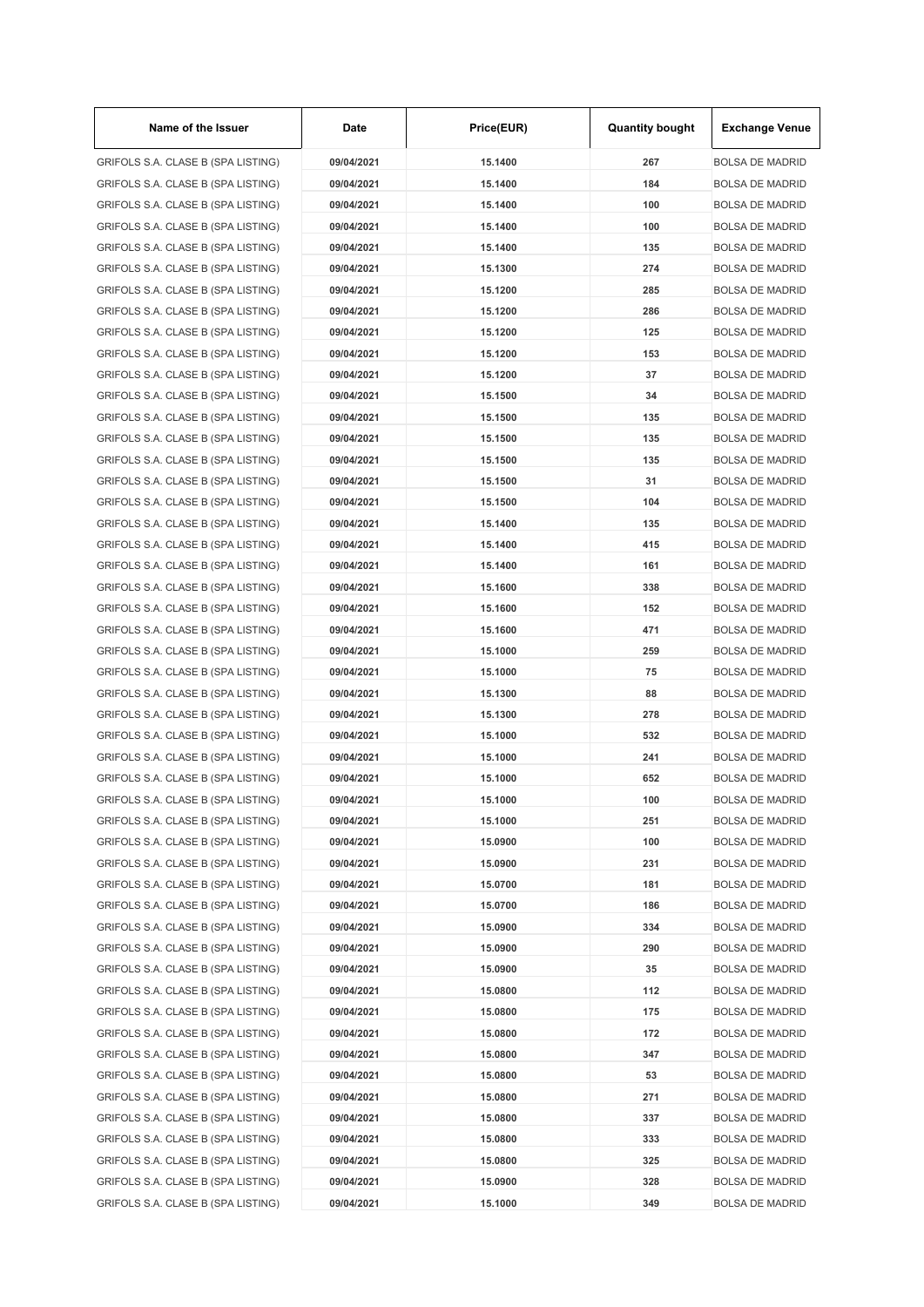| Name of the Issuer                 | Date       | Price(EUR)         | <b>Quantity bought</b> | <b>Exchange Venue</b>                            |
|------------------------------------|------------|--------------------|------------------------|--------------------------------------------------|
| GRIFOLS S.A. CLASE B (SPA LISTING) | 09/04/2021 | 15.1000            | 241                    | <b>BOLSA DE MADRID</b>                           |
| GRIFOLS S.A. CLASE B (SPA LISTING) | 09/04/2021 | 15.1000            | 104                    | <b>BOLSA DE MADRID</b>                           |
| GRIFOLS S.A. CLASE B (SPA LISTING) | 09/04/2021 | 15.0900            | 357                    | <b>BOLSA DE MADRID</b>                           |
| GRIFOLS S.A. CLASE B (SPA LISTING) | 09/04/2021 | 15.0900            | 346                    | <b>BOLSA DE MADRID</b>                           |
| GRIFOLS S.A. CLASE B (SPA LISTING) | 09/04/2021 | 15.0700            | 349                    | <b>BOLSA DE MADRID</b>                           |
| GRIFOLS S.A. CLASE B (SPA LISTING) | 09/04/2021 | 15.0700            | 343                    | <b>BOLSA DE MADRID</b>                           |
| GRIFOLS S.A. CLASE B (SPA LISTING) | 09/04/2021 | 15.0700            | 342                    | <b>BOLSA DE MADRID</b>                           |
| GRIFOLS S.A. CLASE B (SPA LISTING) | 09/04/2021 | 15.0800            | 75                     | <b>BOLSA DE MADRID</b>                           |
| GRIFOLS S.A. CLASE B (SPA LISTING) | 09/04/2021 | 15.0800            | 100                    | <b>BOLSA DE MADRID</b>                           |
| GRIFOLS S.A. CLASE B (SPA LISTING) | 09/04/2021 | 15.0800            | 339                    | <b>BOLSA DE MADRID</b>                           |
| GRIFOLS S.A. CLASE B (SPA LISTING) | 09/04/2021 | 15.0600            | 20                     | <b>BOLSA DE MADRID</b>                           |
| GRIFOLS S.A. CLASE B (SPA LISTING) | 09/04/2021 | 15.0600            | 368                    | <b>BOLSA DE MADRID</b>                           |
| GRIFOLS S.A. CLASE B (SPA LISTING) | 09/04/2021 | 15.0600            | 372                    | <b>BOLSA DE MADRID</b>                           |
| GRIFOLS S.A. CLASE B (SPA LISTING) | 09/04/2021 | 15.0400            | 335                    | <b>BOLSA DE MADRID</b>                           |
| GRIFOLS S.A. CLASE B (SPA LISTING) | 09/04/2021 | 15.0400            | 18                     | <b>BOLSA DE MADRID</b>                           |
| GRIFOLS S.A. CLASE B (SPA LISTING) | 09/04/2021 | 15.0600            | 389                    | <b>BOLSA DE MADRID</b>                           |
| GRIFOLS S.A. CLASE B (SPA LISTING) | 09/04/2021 | 15.0200            | 188                    | <b>BOLSA DE MADRID</b>                           |
| GRIFOLS S.A. CLASE B (SPA LISTING) | 09/04/2021 | 15.0200            | 165                    | <b>BOLSA DE MADRID</b>                           |
| GRIFOLS S.A. CLASE B (SPA LISTING) | 09/04/2021 | 15.0400            | 138                    | <b>BOLSA DE MADRID</b>                           |
| GRIFOLS S.A. CLASE B (SPA LISTING) | 09/04/2021 | 15.0300            | 111                    | <b>BOLSA DE MADRID</b>                           |
| GRIFOLS S.A. CLASE B (SPA LISTING) | 09/04/2021 | 15.0200            | 106                    | <b>BOLSA DE MADRID</b>                           |
| GRIFOLS S.A. CLASE B (SPA LISTING) | 09/04/2021 | 15.0300            | 454                    | <b>BOLSA DE MADRID</b>                           |
| GRIFOLS S.A. CLASE B (SPA LISTING) | 09/04/2021 | 15.0400            | 100                    | <b>BOLSA DE MADRID</b>                           |
| GRIFOLS S.A. CLASE B (SPA LISTING) | 09/04/2021 | 15.0400            | 542                    | <b>BOLSA DE MADRID</b>                           |
| GRIFOLS S.A. CLASE B (SPA LISTING) | 09/04/2021 | 15.0500            | 220                    | <b>BOLSA DE MADRID</b>                           |
|                                    | 09/04/2021 | 15.0500            | 762                    | <b>BOLSA DE MADRID</b>                           |
| GRIFOLS S.A. CLASE B (SPA LISTING) |            |                    | 312                    |                                                  |
| GRIFOLS S.A. CLASE B (SPA LISTING) | 09/04/2021 | 15.0500<br>15.0300 | 43                     | <b>BOLSA DE MADRID</b><br><b>BOLSA DE MADRID</b> |
| GRIFOLS S.A. CLASE B (SPA LISTING) | 09/04/2021 |                    |                        |                                                  |
| GRIFOLS S.A. CLASE B (SPA LISTING) | 09/04/2021 | 15.0300            | 133                    | <b>BOLSA DE MADRID</b>                           |
| GRIFOLS S.A. CLASE B (SPA LISTING) | 09/04/2021 | 15.0300            | 100                    | <b>BOLSA DE MADRID</b>                           |
| GRIFOLS S.A. CLASE B (SPA LISTING) | 09/04/2021 | 15.0300            | 58                     | <b>BOLSA DE MADRID</b>                           |
| GRIFOLS S.A. CLASE B (SPA LISTING) | 09/04/2021 | 15.0600            | 347                    | <b>BOLSA DE MADRID</b>                           |
| GRIFOLS S.A. CLASE B (SPA LISTING) | 09/04/2021 | 15.0600            | 357                    | <b>BOLSA DE MADRID</b>                           |
| GRIFOLS S.A. CLASE B (SPA LISTING) | 09/04/2021 | 15.0600            | 333                    | <b>BOLSA DE MADRID</b>                           |
| GRIFOLS S.A. CLASE B (SPA LISTING) | 09/04/2021 | 15.0600            | 197                    | <b>BOLSA DE MADRID</b>                           |
| GRIFOLS S.A. CLASE B (SPA LISTING) | 09/04/2021 | 15.0600            | 185                    | <b>BOLSA DE MADRID</b>                           |
| GRIFOLS S.A. CLASE B (SPA LISTING) | 09/04/2021 | 15.0600            | 8                      | <b>BOLSA DE MADRID</b>                           |
| GRIFOLS S.A. CLASE B (SPA LISTING) | 09/04/2021 | 15.0700            | 84                     | <b>BOLSA DE MADRID</b>                           |
| GRIFOLS S.A. CLASE B (SPA LISTING) | 09/04/2021 | 15.0800            | 60                     | <b>BOLSA DE MADRID</b>                           |
| GRIFOLS S.A. CLASE B (SPA LISTING) | 09/04/2021 | 15.0800            | 300                    | <b>BOLSA DE MADRID</b>                           |
| GRIFOLS S.A. CLASE B (SPA LISTING) | 09/04/2021 | 15.0400            | 100                    | <b>BOLSA DE MADRID</b>                           |
| GRIFOLS S.A. CLASE B (SPA LISTING) | 09/04/2021 | 15.0400            | 100                    | <b>BOLSA DE MADRID</b>                           |
| GRIFOLS S.A. CLASE B (SPA LISTING) | 09/04/2021 | 15.0400            | 100                    | <b>BOLSA DE MADRID</b>                           |
| GRIFOLS S.A. CLASE B (SPA LISTING) | 09/04/2021 | 15.0400            | 35                     | <b>BOLSA DE MADRID</b>                           |
| GRIFOLS S.A. CLASE B (SPA LISTING) | 09/04/2021 | 14.9900            | 56                     | <b>BOLSA DE MADRID</b>                           |
| GRIFOLS S.A. CLASE B (SPA LISTING) | 09/04/2021 | 15.0000            | 120                    | <b>BOLSA DE MADRID</b>                           |
| GRIFOLS S.A. CLASE B (SPA LISTING) | 09/04/2021 | 15.0000            | 120                    | <b>BOLSA DE MADRID</b>                           |
| GRIFOLS S.A. CLASE B (SPA LISTING) | 09/04/2021 | 15.0000            | 265                    | <b>BOLSA DE MADRID</b>                           |
| GRIFOLS S.A. CLASE B (SPA LISTING) | 09/04/2021 | 14.9900            | 41                     | <b>BOLSA DE MADRID</b>                           |
| GRIFOLS S.A. CLASE B (SPA LISTING) | 09/04/2021 | 14.9900            | 100                    | <b>BOLSA DE MADRID</b>                           |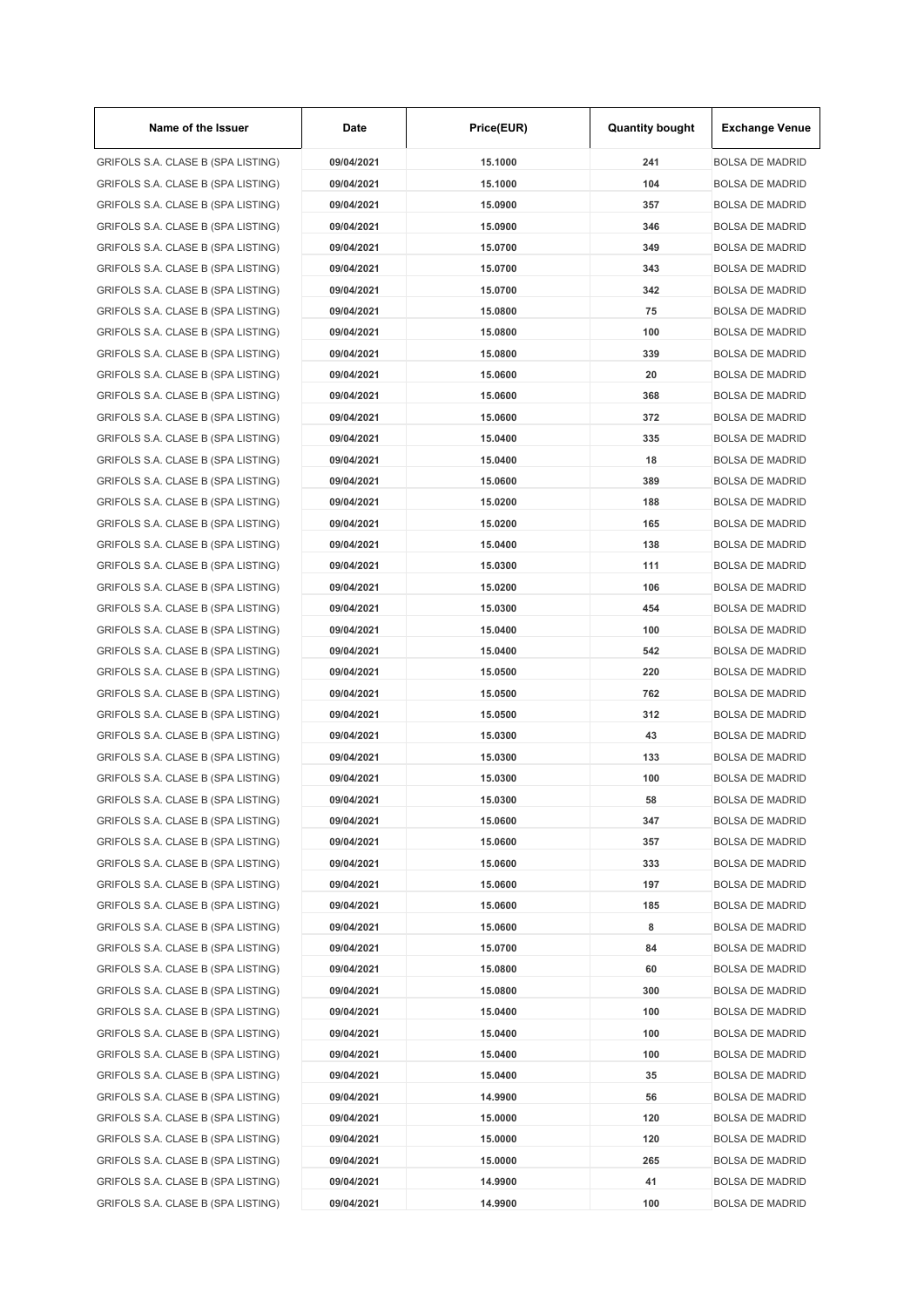| Name of the Issuer                 | Date       | Price(EUR) | <b>Quantity bought</b> | <b>Exchange Venue</b>  |
|------------------------------------|------------|------------|------------------------|------------------------|
| GRIFOLS S.A. CLASE B (SPA LISTING) | 09/04/2021 | 15,0000    | 29                     | <b>BOLSA DE MADRID</b> |
| GRIFOLS S.A. CLASE B (SPA LISTING) | 09/04/2021 | 15.0000    | 967                    | <b>BOLSA DE MADRID</b> |
| GRIFOLS S.A. CLASE B (SPA LISTING) | 09/04/2021 | 15.0000    | 120                    | <b>BOLSA DE MADRID</b> |
| GRIFOLS S.A. CLASE B (SPA LISTING) | 09/04/2021 | 15.0000    | 227                    | <b>BOLSA DE MADRID</b> |
| GRIFOLS S.A. CLASE B (SPA LISTING) | 09/04/2021 | 15.0000    | 100                    | <b>BOLSA DE MADRID</b> |
| GRIFOLS S.A. CLASE B (SPA LISTING) | 09/04/2021 | 15.0000    | 31                     | <b>BOLSA DE MADRID</b> |
| GRIFOLS S.A. CLASE B (SPA LISTING) | 09/04/2021 | 15.0000    | 349                    | <b>BOLSA DE MADRID</b> |
| GRIFOLS S.A. CLASE B (SPA LISTING) | 09/04/2021 | 15.0200    | 164                    | <b>BOLSA DE MADRID</b> |
| GRIFOLS S.A. CLASE B (SPA LISTING) | 09/04/2021 | 15.0200    | 136                    | <b>BOLSA DE MADRID</b> |
| GRIFOLS S.A. CLASE B (SPA LISTING) | 12/04/2021 | 15.0000    | 365                    | <b>BOLSA DE MADRID</b> |
| GRIFOLS S.A. CLASE B (SPA LISTING) | 12/04/2021 | 15.0800    | 256                    | <b>BOLSA DE MADRID</b> |
| GRIFOLS S.A. CLASE B (SPA LISTING) | 12/04/2021 | 15.0800    | 81                     | <b>BOLSA DE MADRID</b> |
| GRIFOLS S.A. CLASE B (SPA LISTING) | 12/04/2021 | 15.0700    | 39                     | <b>BOLSA DE MADRID</b> |
| GRIFOLS S.A. CLASE B (SPA LISTING) | 12/04/2021 | 15.1000    | 317                    | <b>BOLSA DE MADRID</b> |
| GRIFOLS S.A. CLASE B (SPA LISTING) | 12/04/2021 | 15.0900    | 94                     | <b>BOLSA DE MADRID</b> |
| GRIFOLS S.A. CLASE B (SPA LISTING) | 12/04/2021 | 15.0900    | 250                    | <b>BOLSA DE MADRID</b> |
| GRIFOLS S.A. CLASE B (SPA LISTING) | 12/04/2021 | 15.0800    | 341                    | <b>BOLSA DE MADRID</b> |
| GRIFOLS S.A. CLASE B (SPA LISTING) | 12/04/2021 | 15.0100    | 317                    | <b>BOLSA DE MADRID</b> |
| GRIFOLS S.A. CLASE B (SPA LISTING) | 12/04/2021 | 15.0400    | 250                    | <b>BOLSA DE MADRID</b> |
| GRIFOLS S.A. CLASE B (SPA LISTING) | 12/04/2021 | 15.0400    | 102                    | <b>BOLSA DE MADRID</b> |
| GRIFOLS S.A. CLASE B (SPA LISTING) | 12/04/2021 | 15.0300    | 157                    | <b>BOLSA DE MADRID</b> |
| GRIFOLS S.A. CLASE B (SPA LISTING) | 12/04/2021 | 15.0300    | 521                    | <b>BOLSA DE MADRID</b> |
| GRIFOLS S.A. CLASE B (SPA LISTING) | 12/04/2021 | 15.0200    | 238                    | <b>BOLSA DE MADRID</b> |
| GRIFOLS S.A. CLASE B (SPA LISTING) | 12/04/2021 | 15.0200    | 120                    | <b>BOLSA DE MADRID</b> |
| GRIFOLS S.A. CLASE B (SPA LISTING) | 12/04/2021 | 15.0200    | 342                    | <b>BOLSA DE MADRID</b> |
| GRIFOLS S.A. CLASE B (SPA LISTING) | 12/04/2021 | 15.0500    | 139                    | <b>BOLSA DE MADRID</b> |
| GRIFOLS S.A. CLASE B (SPA LISTING) | 12/04/2021 | 15.0500    | 358                    | <b>BOLSA DE MADRID</b> |
|                                    | 12/04/2021 | 15.0300    | 358                    | <b>BOLSA DE MADRID</b> |
| GRIFOLS S.A. CLASE B (SPA LISTING) |            |            |                        |                        |
| GRIFOLS S.A. CLASE B (SPA LISTING) | 12/04/2021 | 15.0400    | 87                     | <b>BOLSA DE MADRID</b> |
| GRIFOLS S.A. CLASE B (SPA LISTING) | 12/04/2021 | 15.0400    | 100                    | <b>BOLSA DE MADRID</b> |
| GRIFOLS S.A. CLASE B (SPA LISTING) | 12/04/2021 | 15.0400    | 160                    | <b>BOLSA DE MADRID</b> |
| GRIFOLS S.A. CLASE B (SPA LISTING) | 12/04/2021 | 15.0300    | 110                    | <b>BOLSA DE MADRID</b> |
| GRIFOLS S.A. CLASE B (SPA LISTING) | 12/04/2021 | 15.0300    | 208                    | <b>BOLSA DE MADRID</b> |
| GRIFOLS S.A. CLASE B (SPA LISTING) | 12/04/2021 | 15.0300    | 312                    | <b>BOLSA DE MADRID</b> |
| GRIFOLS S.A. CLASE B (SPA LISTING) | 12/04/2021 | 15.0300    | 354                    | <b>BOLSA DE MADRID</b> |
| GRIFOLS S.A. CLASE B (SPA LISTING) | 12/04/2021 | 15.0300    | 28                     | <b>BOLSA DE MADRID</b> |
| GRIFOLS S.A. CLASE B (SPA LISTING) | 12/04/2021 | 15.0300    | 73                     | <b>BOLSA DE MADRID</b> |
| GRIFOLS S.A. CLASE B (SPA LISTING) | 12/04/2021 | 15.0300    | 215                    | <b>BOLSA DE MADRID</b> |
| GRIFOLS S.A. CLASE B (SPA LISTING) | 12/04/2021 | 15.0400    | 202                    | <b>BOLSA DE MADRID</b> |
| GRIFOLS S.A. CLASE B (SPA LISTING) | 12/04/2021 | 15.0400    | 135                    | <b>BOLSA DE MADRID</b> |
| GRIFOLS S.A. CLASE B (SPA LISTING) | 12/04/2021 | 15.0600    | 97                     | <b>BOLSA DE MADRID</b> |
| GRIFOLS S.A. CLASE B (SPA LISTING) | 12/04/2021 | 15.0600    | 360                    | <b>BOLSA DE MADRID</b> |
| GRIFOLS S.A. CLASE B (SPA LISTING) | 12/04/2021 | 15.0500    | 354                    | <b>BOLSA DE MADRID</b> |
| GRIFOLS S.A. CLASE B (SPA LISTING) | 12/04/2021 | 15.0500    | 362                    | <b>BOLSA DE MADRID</b> |
| GRIFOLS S.A. CLASE B (SPA LISTING) | 12/04/2021 | 15.0500    | 319                    | <b>BOLSA DE MADRID</b> |
| GRIFOLS S.A. CLASE B (SPA LISTING) | 12/04/2021 | 15.0600    | 26                     | <b>BOLSA DE MADRID</b> |
| GRIFOLS S.A. CLASE B (SPA LISTING) | 12/04/2021 | 15.0900    | 653                    | <b>BOLSA DE MADRID</b> |
| GRIFOLS S.A. CLASE B (SPA LISTING) | 12/04/2021 | 15.1000    | 366                    | <b>BOLSA DE MADRID</b> |
| GRIFOLS S.A. CLASE B (SPA LISTING) | 12/04/2021 | 15.1000    | 98                     | <b>BOLSA DE MADRID</b> |
| GRIFOLS S.A. CLASE B (SPA LISTING) | 12/04/2021 | 15.1000    | 100                    | <b>BOLSA DE MADRID</b> |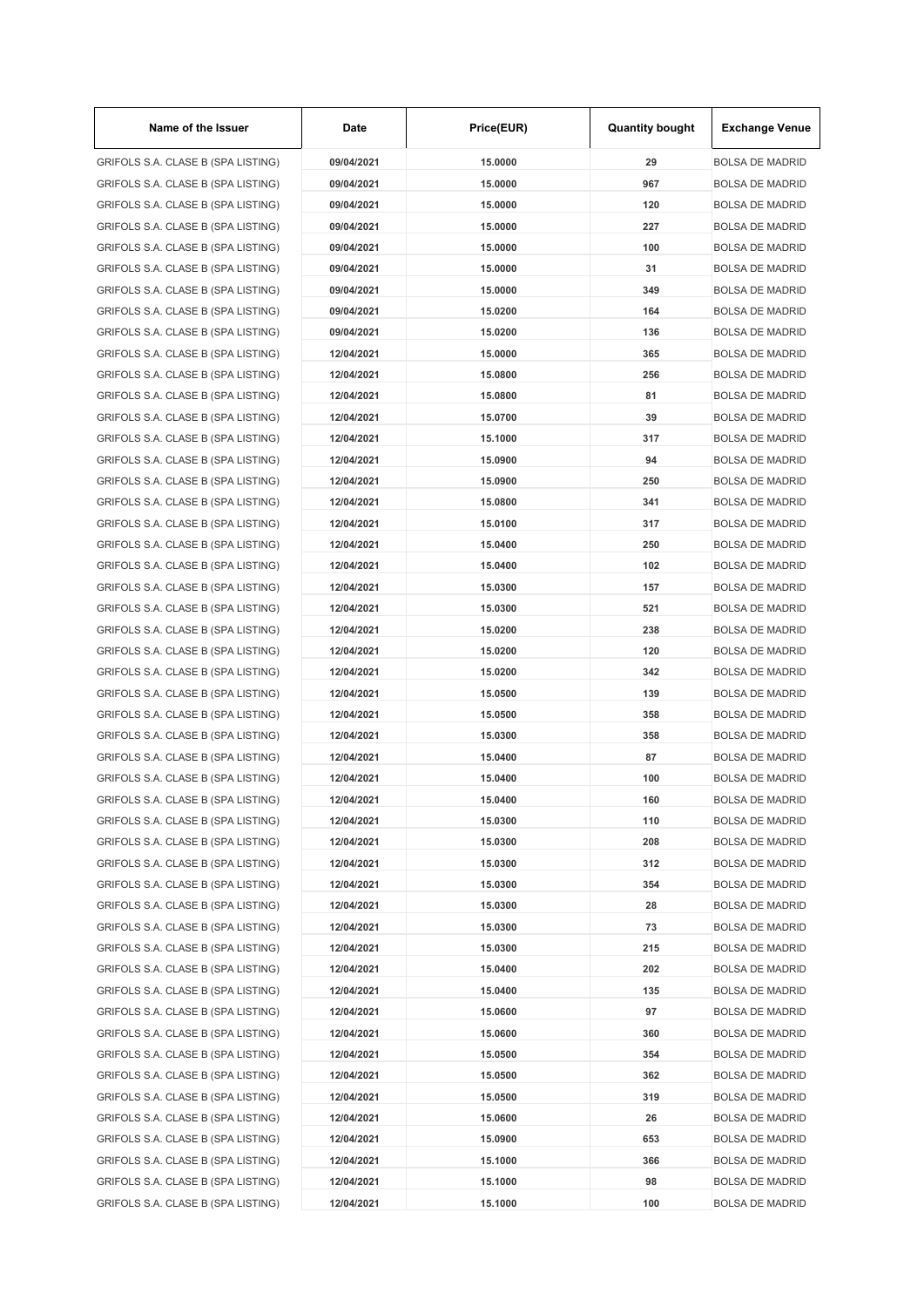| Name of the Issuer                 | Date       | Price(EUR) | <b>Quantity bought</b> | <b>Exchange Venue</b>  |
|------------------------------------|------------|------------|------------------------|------------------------|
| GRIFOLS S.A. CLASE B (SPA LISTING) | 12/04/2021 | 15.1000    | 114                    | <b>BOLSA DE MADRID</b> |
| GRIFOLS S.A. CLASE B (SPA LISTING) | 12/04/2021 | 15.1100    | 362                    | <b>BOLSA DE MADRID</b> |
| GRIFOLS S.A. CLASE B (SPA LISTING) | 12/04/2021 | 15.1100    | 360                    | <b>BOLSA DE MADRID</b> |
| GRIFOLS S.A. CLASE B (SPA LISTING) | 12/04/2021 | 15.0900    | 922                    | <b>BOLSA DE MADRID</b> |
| GRIFOLS S.A. CLASE B (SPA LISTING) | 12/04/2021 | 15.1000    | 311                    | <b>BOLSA DE MADRID</b> |
| GRIFOLS S.A. CLASE B (SPA LISTING) | 12/04/2021 | 15.1000    | 321                    | <b>BOLSA DE MADRID</b> |
| GRIFOLS S.A. CLASE B (SPA LISTING) | 12/04/2021 | 15.0800    | 300                    | <b>BOLSA DE MADRID</b> |
| GRIFOLS S.A. CLASE B (SPA LISTING) | 12/04/2021 | 15.0800    | 23                     | <b>BOLSA DE MADRID</b> |
| GRIFOLS S.A. CLASE B (SPA LISTING) | 12/04/2021 | 15.0800    | 157                    | <b>BOLSA DE MADRID</b> |
| GRIFOLS S.A. CLASE B (SPA LISTING) | 12/04/2021 | 15.0800    | 165                    | <b>BOLSA DE MADRID</b> |
| GRIFOLS S.A. CLASE B (SPA LISTING) | 12/04/2021 | 15.0700    | 170                    | <b>BOLSA DE MADRID</b> |
| GRIFOLS S.A. CLASE B (SPA LISTING) | 12/04/2021 | 15.0700    | 653                    | <b>BOLSA DE MADRID</b> |
| GRIFOLS S.A. CLASE B (SPA LISTING) | 12/04/2021 | 15.0700    | 250                    | <b>BOLSA DE MADRID</b> |
| GRIFOLS S.A. CLASE B (SPA LISTING) | 12/04/2021 | 15.0700    | 67                     | <b>BOLSA DE MADRID</b> |
| GRIFOLS S.A. CLASE B (SPA LISTING) | 12/04/2021 | 15.0700    | 261                    | <b>BOLSA DE MADRID</b> |
| GRIFOLS S.A. CLASE B (SPA LISTING) | 12/04/2021 | 15.0800    | 313                    | <b>BOLSA DE MADRID</b> |
| GRIFOLS S.A. CLASE B (SPA LISTING) | 12/04/2021 | 15.0800    | 32                     | <b>BOLSA DE MADRID</b> |
| GRIFOLS S.A. CLASE B (SPA LISTING) | 12/04/2021 | 15.0900    | 330                    | <b>BOLSA DE MADRID</b> |
| GRIFOLS S.A. CLASE B (SPA LISTING) | 12/04/2021 | 15.0900    | 351                    | <b>BOLSA DE MADRID</b> |
| GRIFOLS S.A. CLASE B (SPA LISTING) | 12/04/2021 | 15.1000    | 100                    | <b>BOLSA DE MADRID</b> |
| GRIFOLS S.A. CLASE B (SPA LISTING) | 12/04/2021 | 15.1000    | 548                    | <b>BOLSA DE MADRID</b> |
| GRIFOLS S.A. CLASE B (SPA LISTING) | 12/04/2021 | 15.1000    | 87                     | <b>BOLSA DE MADRID</b> |
| GRIFOLS S.A. CLASE B (SPA LISTING) | 12/04/2021 | 15.1000    | 96                     | <b>BOLSA DE MADRID</b> |
| GRIFOLS S.A. CLASE B (SPA LISTING) | 12/04/2021 | 15.1000    | 385                    | <b>BOLSA DE MADRID</b> |
| GRIFOLS S.A. CLASE B (SPA LISTING) | 12/04/2021 | 15.1000    | 178                    | <b>BOLSA DE MADRID</b> |
| GRIFOLS S.A. CLASE B (SPA LISTING) | 12/04/2021 | 15.1000    | 147                    | <b>BOLSA DE MADRID</b> |
| GRIFOLS S.A. CLASE B (SPA LISTING) | 12/04/2021 | 15.1000    | 553                    | <b>BOLSA DE MADRID</b> |
|                                    | 12/04/2021 |            | 83                     | <b>BOLSA DE MADRID</b> |
| GRIFOLS S.A. CLASE B (SPA LISTING) |            | 15.1100    |                        |                        |
| GRIFOLS S.A. CLASE B (SPA LISTING) | 12/04/2021 | 15.1100    | 91<br>100              | <b>BOLSA DE MADRID</b> |
| GRIFOLS S.A. CLASE B (SPA LISTING) | 12/04/2021 | 15.1100    |                        | <b>BOLSA DE MADRID</b> |
| GRIFOLS S.A. CLASE B (SPA LISTING) | 12/04/2021 | 15.1100    | 66                     | <b>BOLSA DE MADRID</b> |
| GRIFOLS S.A. CLASE B (SPA LISTING) | 12/04/2021 | 15.0800    | 188                    | <b>BOLSA DE MADRID</b> |
| GRIFOLS S.A. CLASE B (SPA LISTING) | 12/04/2021 | 15.0800    | 79                     | <b>BOLSA DE MADRID</b> |
| GRIFOLS S.A. CLASE B (SPA LISTING) | 12/04/2021 | 15.0800    | 88                     | <b>BOLSA DE MADRID</b> |
| GRIFOLS S.A. CLASE B (SPA LISTING) | 12/04/2021 | 15.0800    | 200                    | <b>BOLSA DE MADRID</b> |
| GRIFOLS S.A. CLASE B (SPA LISTING) | 12/04/2021 | 15.0800    | 88                     | <b>BOLSA DE MADRID</b> |
| GRIFOLS S.A. CLASE B (SPA LISTING) | 12/04/2021 | 15.0800    | 267                    | <b>BOLSA DE MADRID</b> |
| GRIFOLS S.A. CLASE B (SPA LISTING) | 12/04/2021 | 15.0800    | 165                    | <b>BOLSA DE MADRID</b> |
| GRIFOLS S.A. CLASE B (SPA LISTING) | 12/04/2021 | 15.1000    | 357                    | <b>BOLSA DE MADRID</b> |
| GRIFOLS S.A. CLASE B (SPA LISTING) | 12/04/2021 | 15.1100    | 267                    | <b>BOLSA DE MADRID</b> |
| GRIFOLS S.A. CLASE B (SPA LISTING) | 12/04/2021 | 15.1100    | 96                     | <b>BOLSA DE MADRID</b> |
| GRIFOLS S.A. CLASE B (SPA LISTING) | 12/04/2021 | 15.0800    | 316                    | <b>BOLSA DE MADRID</b> |
| GRIFOLS S.A. CLASE B (SPA LISTING) | 12/04/2021 | 15.0800    | 239                    | BOLSA DE MADRID        |
| GRIFOLS S.A. CLASE B (SPA LISTING) | 12/04/2021 | 15.0900    | 250                    | <b>BOLSA DE MADRID</b> |
| GRIFOLS S.A. CLASE B (SPA LISTING) | 12/04/2021 | 15.1200    | 174                    | <b>BOLSA DE MADRID</b> |
| GRIFOLS S.A. CLASE B (SPA LISTING) | 12/04/2021 | 15.1400    | 135                    | <b>BOLSA DE MADRID</b> |
| GRIFOLS S.A. CLASE B (SPA LISTING) | 12/04/2021 | 15.1400    | 135                    | <b>BOLSA DE MADRID</b> |
| GRIFOLS S.A. CLASE B (SPA LISTING) | 12/04/2021 | 15.1400    | 718                    | <b>BOLSA DE MADRID</b> |
| GRIFOLS S.A. CLASE B (SPA LISTING) | 12/04/2021 | 15.1400    | 363                    | <b>BOLSA DE MADRID</b> |
| GRIFOLS S.A. CLASE B (SPA LISTING) | 12/04/2021 | 15.1400    | 89                     | <b>BOLSA DE MADRID</b> |

 $\mathbf{r}$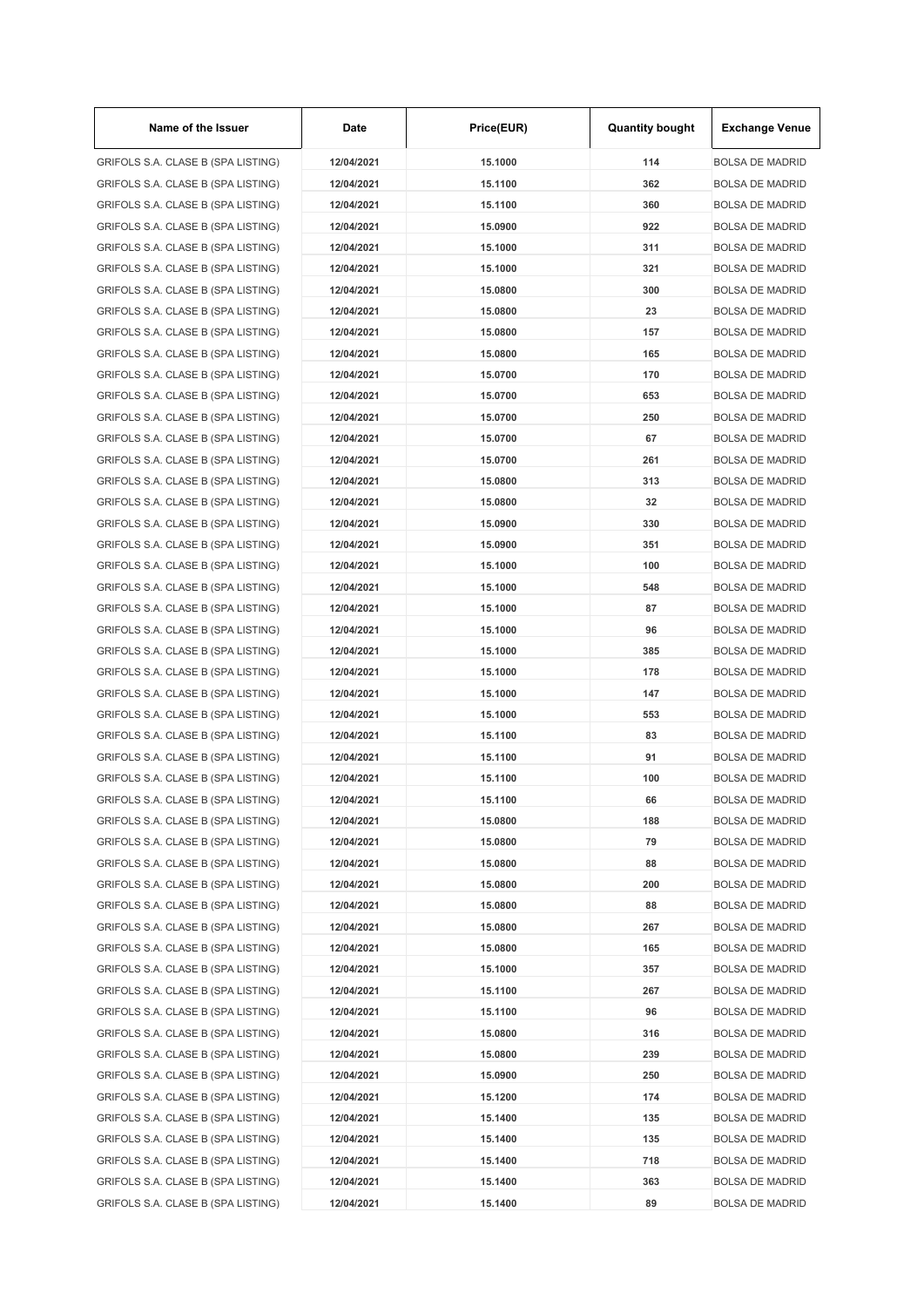| Name of the Issuer                 | Date       | Price(EUR) | <b>Quantity bought</b> | <b>Exchange Venue</b>  |
|------------------------------------|------------|------------|------------------------|------------------------|
| GRIFOLS S.A. CLASE B (SPA LISTING) | 12/04/2021 | 15.1400    | 37                     | <b>BOLSA DE MADRID</b> |
| GRIFOLS S.A. CLASE B (SPA LISTING) | 12/04/2021 | 15.1400    | 100                    | <b>BOLSA DE MADRID</b> |
| GRIFOLS S.A. CLASE B (SPA LISTING) | 12/04/2021 | 15.1400    | 99                     | <b>BOLSA DE MADRID</b> |
| GRIFOLS S.A. CLASE B (SPA LISTING) | 12/04/2021 | 15.1300    | 376                    | <b>BOLSA DE MADRID</b> |
| GRIFOLS S.A. CLASE B (SPA LISTING) | 12/04/2021 | 15.1300    | 264                    | <b>BOLSA DE MADRID</b> |
| GRIFOLS S.A. CLASE B (SPA LISTING) | 12/04/2021 | 15.1300    | 59                     | <b>BOLSA DE MADRID</b> |
| GRIFOLS S.A. CLASE B (SPA LISTING) | 12/04/2021 | 15.1300    | 41                     | <b>BOLSA DE MADRID</b> |
| GRIFOLS S.A. CLASE B (SPA LISTING) | 12/04/2021 | 15.1300    | 39                     | <b>BOLSA DE MADRID</b> |
| GRIFOLS S.A. CLASE B (SPA LISTING) | 12/04/2021 | 15.1300    | 100                    | <b>BOLSA DE MADRID</b> |
| GRIFOLS S.A. CLASE B (SPA LISTING) | 12/04/2021 | 15.1300    | 63                     | <b>BOLSA DE MADRID</b> |
| GRIFOLS S.A. CLASE B (SPA LISTING) | 12/04/2021 | 15.1500    | 9                      | <b>BOLSA DE MADRID</b> |
| GRIFOLS S.A. CLASE B (SPA LISTING) | 12/04/2021 | 15.1500    | 100                    | <b>BOLSA DE MADRID</b> |
| GRIFOLS S.A. CLASE B (SPA LISTING) | 12/04/2021 | 15.1500    | 97                     | <b>BOLSA DE MADRID</b> |
| GRIFOLS S.A. CLASE B (SPA LISTING) | 12/04/2021 | 15.1500    | 75                     | <b>BOLSA DE MADRID</b> |
| GRIFOLS S.A. CLASE B (SPA LISTING) | 12/04/2021 | 15.1500    | 269                    | <b>BOLSA DE MADRID</b> |
| GRIFOLS S.A. CLASE B (SPA LISTING) | 12/04/2021 | 15.1500    | 346                    | <b>BOLSA DE MADRID</b> |
| GRIFOLS S.A. CLASE B (SPA LISTING) | 12/04/2021 | 15.1500    | 325                    | <b>BOLSA DE MADRID</b> |
| GRIFOLS S.A. CLASE B (SPA LISTING) | 12/04/2021 | 15.1500    | 38                     | <b>BOLSA DE MADRID</b> |
|                                    |            |            |                        | <b>BOLSA DE MADRID</b> |
| GRIFOLS S.A. CLASE B (SPA LISTING) | 12/04/2021 | 15.1500    | 325                    |                        |
| GRIFOLS S.A. CLASE B (SPA LISTING) | 12/04/2021 | 15.1500    | 188                    | <b>BOLSA DE MADRID</b> |
| GRIFOLS S.A. CLASE B (SPA LISTING) | 12/04/2021 | 15.1500    | 100                    | <b>BOLSA DE MADRID</b> |
| GRIFOLS S.A. CLASE B (SPA LISTING) | 12/04/2021 | 15.1500    | 112                    | <b>BOLSA DE MADRID</b> |
| GRIFOLS S.A. CLASE B (SPA LISTING) | 12/04/2021 | 15.1500    | 100                    | <b>BOLSA DE MADRID</b> |
| GRIFOLS S.A. CLASE B (SPA LISTING) | 12/04/2021 | 15.1500    | 109                    | <b>BOLSA DE MADRID</b> |
| GRIFOLS S.A. CLASE B (SPA LISTING) | 12/04/2021 | 15.1500    | 337                    | <b>BOLSA DE MADRID</b> |
| GRIFOLS S.A. CLASE B (SPA LISTING) | 12/04/2021 | 15.1500    | 275                    | <b>BOLSA DE MADRID</b> |
| GRIFOLS S.A. CLASE B (SPA LISTING) | 12/04/2021 | 15.1500    | 38                     | <b>BOLSA DE MADRID</b> |
| GRIFOLS S.A. CLASE B (SPA LISTING) | 12/04/2021 | 15.1300    | 262                    | <b>BOLSA DE MADRID</b> |
| GRIFOLS S.A. CLASE B (SPA LISTING) | 12/04/2021 | 15.1300    | 38                     | <b>BOLSA DE MADRID</b> |
| GRIFOLS S.A. CLASE B (SPA LISTING) | 12/04/2021 | 15.1200    | 473                    | <b>BOLSA DE MADRID</b> |
| GRIFOLS S.A. CLASE B (SPA LISTING) | 12/04/2021 | 15.1300    | 364                    | <b>BOLSA DE MADRID</b> |
| GRIFOLS S.A. CLASE B (SPA LISTING) | 12/04/2021 | 15.1300    | 356                    | <b>BOLSA DE MADRID</b> |
| GRIFOLS S.A. CLASE B (SPA LISTING) | 12/04/2021 | 15.1200    | 364                    | <b>BOLSA DE MADRID</b> |
| GRIFOLS S.A. CLASE B (SPA LISTING) | 12/04/2021 | 15.1200    | 340                    | <b>BOLSA DE MADRID</b> |
| GRIFOLS S.A. CLASE B (SPA LISTING) | 12/04/2021 | 15.1200    | 559                    | <b>BOLSA DE MADRID</b> |
| GRIFOLS S.A. CLASE B (SPA LISTING) | 12/04/2021 | 15.1400    | 116                    | <b>BOLSA DE MADRID</b> |
| GRIFOLS S.A. CLASE B (SPA LISTING) | 12/04/2021 | 15.1200    | 269                    | <b>BOLSA DE MADRID</b> |
| GRIFOLS S.A. CLASE B (SPA LISTING) | 12/04/2021 | 15.1200    | 281                    | <b>BOLSA DE MADRID</b> |
| GRIFOLS S.A. CLASE B (SPA LISTING) | 12/04/2021 | 15.1200    | 281                    | <b>BOLSA DE MADRID</b> |
| GRIFOLS S.A. CLASE B (SPA LISTING) | 12/04/2021 | 15.1000    | 343                    | <b>BOLSA DE MADRID</b> |
| GRIFOLS S.A. CLASE B (SPA LISTING) | 12/04/2021 | 15.0300    | 158                    | <b>BOLSA DE MADRID</b> |
| GRIFOLS S.A. CLASE B (SPA LISTING) | 12/04/2021 | 15.0300    | 161                    | <b>BOLSA DE MADRID</b> |
| GRIFOLS S.A. CLASE B (SPA LISTING) | 12/04/2021 | 15.0200    | 328                    | <b>BOLSA DE MADRID</b> |
| GRIFOLS S.A. CLASE B (SPA LISTING) | 12/04/2021 | 15.0300    | 342                    | <b>BOLSA DE MADRID</b> |
| GRIFOLS S.A. CLASE B (SPA LISTING) | 12/04/2021 | 15.0300    | 312                    | <b>BOLSA DE MADRID</b> |
| GRIFOLS S.A. CLASE B (SPA LISTING) | 12/04/2021 | 15.0300    | 131                    | <b>BOLSA DE MADRID</b> |
| GRIFOLS S.A. CLASE B (SPA LISTING) | 12/04/2021 | 15.0300    | 185                    | <b>BOLSA DE MADRID</b> |
| GRIFOLS S.A. CLASE B (SPA LISTING) | 12/04/2021 | 15.0300    | 110                    | <b>BOLSA DE MADRID</b> |
| GRIFOLS S.A. CLASE B (SPA LISTING) | 12/04/2021 | 15.0300    | 6                      | <b>BOLSA DE MADRID</b> |
| GRIFOLS S.A. CLASE B (SPA LISTING) | 12/04/2021 | 15.0600    | 161                    | <b>BOLSA DE MADRID</b> |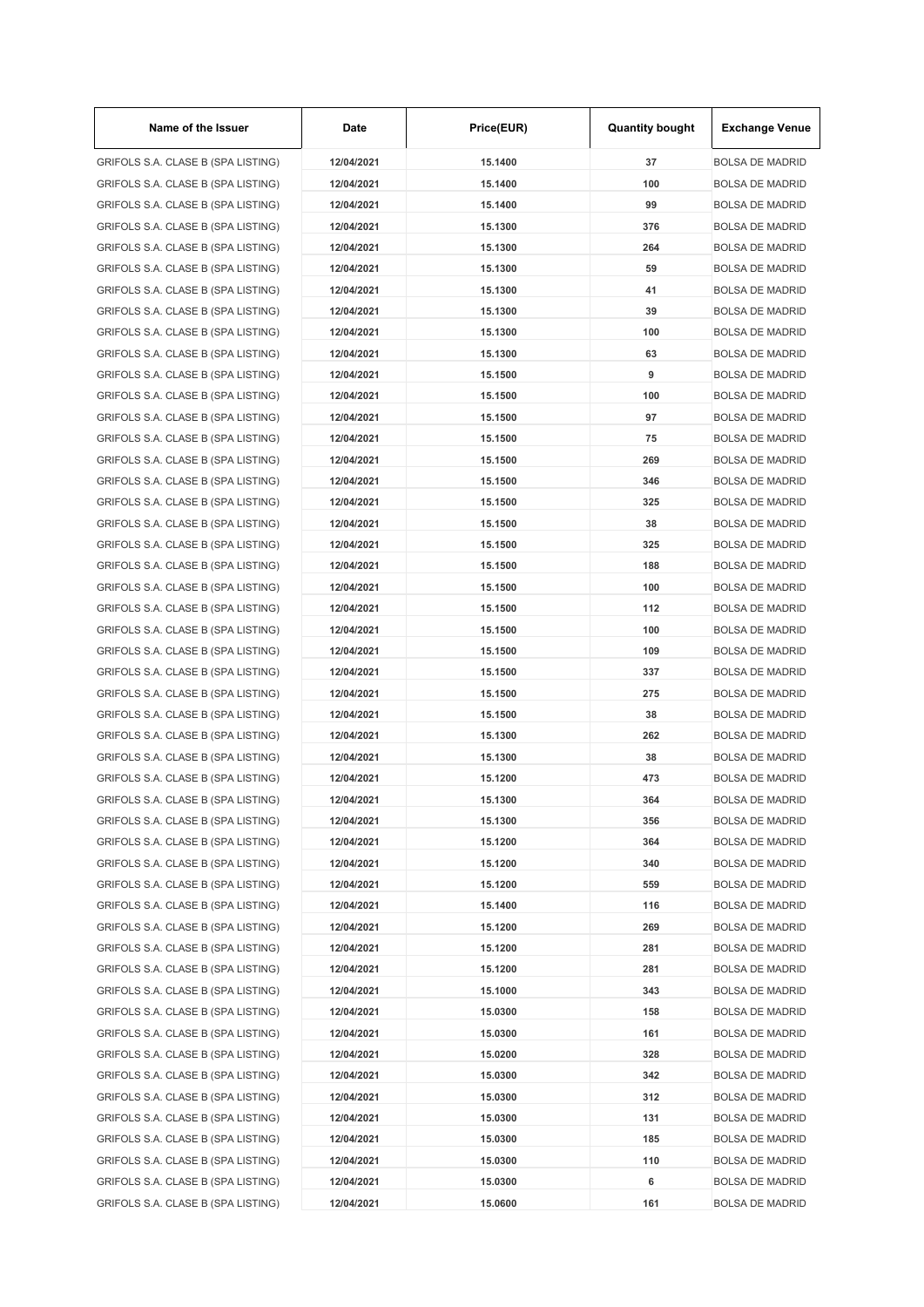| Name of the Issuer                 | Date       | Price(EUR) | <b>Quantity bought</b> | <b>Exchange Venue</b>                            |
|------------------------------------|------------|------------|------------------------|--------------------------------------------------|
| GRIFOLS S.A. CLASE B (SPA LISTING) | 12/04/2021 | 15.0600    | 39                     | <b>BOLSA DE MADRID</b>                           |
| GRIFOLS S.A. CLASE B (SPA LISTING) | 12/04/2021 | 15.0600    | 100                    | <b>BOLSA DE MADRID</b>                           |
| GRIFOLS S.A. CLASE B (SPA LISTING) | 12/04/2021 | 15.0600    | 60                     | <b>BOLSA DE MADRID</b>                           |
| GRIFOLS S.A. CLASE B (SPA LISTING) | 12/04/2021 | 15.0600    | 100                    | <b>BOLSA DE MADRID</b>                           |
| GRIFOLS S.A. CLASE B (SPA LISTING) | 12/04/2021 | 15.0600    | 60                     | <b>BOLSA DE MADRID</b>                           |
| GRIFOLS S.A. CLASE B (SPA LISTING) | 12/04/2021 | 15.0600    | 60                     | <b>BOLSA DE MADRID</b>                           |
| GRIFOLS S.A. CLASE B (SPA LISTING) | 12/04/2021 | 15.0600    | 32                     | <b>BOLSA DE MADRID</b>                           |
| GRIFOLS S.A. CLASE B (SPA LISTING) | 12/04/2021 | 15.0600    | 97                     | <b>BOLSA DE MADRID</b>                           |
| GRIFOLS S.A. CLASE B (SPA LISTING) | 12/04/2021 | 15.0500    | 100                    | <b>BOLSA DE MADRID</b>                           |
| GRIFOLS S.A. CLASE B (SPA LISTING) | 12/04/2021 | 15.0500    | 100                    | <b>BOLSA DE MADRID</b>                           |
| GRIFOLS S.A. CLASE B (SPA LISTING) | 12/04/2021 | 15.0500    | 100                    | <b>BOLSA DE MADRID</b>                           |
| GRIFOLS S.A. CLASE B (SPA LISTING) | 12/04/2021 | 15.0500    | 100                    | <b>BOLSA DE MADRID</b>                           |
| GRIFOLS S.A. CLASE B (SPA LISTING) | 12/04/2021 | 15.0400    | 276                    | <b>BOLSA DE MADRID</b>                           |
| GRIFOLS S.A. CLASE B (SPA LISTING) | 12/04/2021 | 15.0400    | 245                    | <b>BOLSA DE MADRID</b>                           |
| GRIFOLS S.A. CLASE B (SPA LISTING) | 12/04/2021 | 15.0400    | 25                     | <b>BOLSA DE MADRID</b>                           |
| GRIFOLS S.A. CLASE B (SPA LISTING) | 12/04/2021 | 15.0400    | 57                     | <b>BOLSA DE MADRID</b>                           |
| GRIFOLS S.A. CLASE B (SPA LISTING) | 12/04/2021 | 15.0400    | 88                     | <b>BOLSA DE MADRID</b>                           |
| GRIFOLS S.A. CLASE B (SPA LISTING) | 12/04/2021 | 15.0400    | 55                     | <b>BOLSA DE MADRID</b>                           |
| GRIFOLS S.A. CLASE B (SPA LISTING) | 12/04/2021 | 15.0300    | 325                    | <b>BOLSA DE MADRID</b>                           |
| GRIFOLS S.A. CLASE B (SPA LISTING) | 12/04/2021 | 15.0200    | 122                    | <b>BOLSA DE MADRID</b>                           |
| GRIFOLS S.A. CLASE B (SPA LISTING) | 12/04/2021 | 15.0200    | 100                    | <b>BOLSA DE MADRID</b>                           |
| GRIFOLS S.A. CLASE B (SPA LISTING) | 12/04/2021 | 15.0200    | 100                    | <b>BOLSA DE MADRID</b>                           |
| GRIFOLS S.A. CLASE B (SPA LISTING) | 12/04/2021 | 15.0200    | 17                     | <b>BOLSA DE MADRID</b>                           |
| GRIFOLS S.A. CLASE B (SPA LISTING) | 12/04/2021 | 14.9900    | 307                    | <b>BOLSA DE MADRID</b>                           |
| GRIFOLS S.A. CLASE B (SPA LISTING) | 12/04/2021 | 14.9800    | 60                     | <b>BOLSA DE MADRID</b>                           |
|                                    | 12/04/2021 | 14.9800    | 262                    | <b>BOLSA DE MADRID</b>                           |
| GRIFOLS S.A. CLASE B (SPA LISTING) |            | 14.9600    |                        |                                                  |
| GRIFOLS S.A. CLASE B (SPA LISTING) | 12/04/2021 |            | 87                     | <b>BOLSA DE MADRID</b><br><b>BOLSA DE MADRID</b> |
| GRIFOLS S.A. CLASE B (SPA LISTING) | 12/04/2021 | 14.9700    | 37                     |                                                  |
| GRIFOLS S.A. CLASE B (SPA LISTING) | 12/04/2021 | 14.9600    | 323                    | <b>BOLSA DE MADRID</b>                           |
| GRIFOLS S.A. CLASE B (SPA LISTING) | 12/04/2021 | 14.9700    | 100                    | <b>BOLSA DE MADRID</b>                           |
| GRIFOLS S.A. CLASE B (SPA LISTING) | 12/04/2021 | 14.9700    | 100                    | <b>BOLSA DE MADRID</b>                           |
| GRIFOLS S.A. CLASE B (SPA LISTING) | 12/04/2021 | 14.9700    | 173                    | <b>BOLSA DE MADRID</b>                           |
| GRIFOLS S.A. CLASE B (SPA LISTING) | 12/04/2021 | 14.9700    | 273                    | <b>BOLSA DE MADRID</b>                           |
| GRIFOLS S.A. CLASE B (SPA LISTING) | 12/04/2021 | 14.9600    | 56                     | <b>BOLSA DE MADRID</b>                           |
| GRIFOLS S.A. CLASE B (SPA LISTING) | 12/04/2021 | 14.9500    | 88                     | <b>BOLSA DE MADRID</b>                           |
| GRIFOLS S.A. CLASE B (SPA LISTING) | 12/04/2021 | 14.9700    | 289                    | <b>BOLSA DE MADRID</b>                           |
| GRIFOLS S.A. CLASE B (SPA LISTING) | 12/04/2021 | 14.9700    | 51                     | <b>BOLSA DE MADRID</b>                           |
| GRIFOLS S.A. CLASE B (SPA LISTING) | 12/04/2021 | 14.9600    | 324                    | <b>BOLSA DE MADRID</b>                           |
| GRIFOLS S.A. CLASE B (SPA LISTING) | 12/04/2021 | 14.9600    | 206                    | <b>BOLSA DE MADRID</b>                           |
| GRIFOLS S.A. CLASE B (SPA LISTING) | 12/04/2021 | 14.9600    | 110                    | <b>BOLSA DE MADRID</b>                           |
| GRIFOLS S.A. CLASE B (SPA LISTING) | 12/04/2021 | 14.9500    | 56                     | <b>BOLSA DE MADRID</b>                           |
| GRIFOLS S.A. CLASE B (SPA LISTING) | 12/04/2021 | 14.9500    | 264                    | <b>BOLSA DE MADRID</b>                           |
| GRIFOLS S.A. CLASE B (SPA LISTING) | 12/04/2021 | 14.9400    | 100                    | <b>BOLSA DE MADRID</b>                           |
| GRIFOLS S.A. CLASE B (SPA LISTING) | 12/04/2021 | 14.9400    | 100                    | <b>BOLSA DE MADRID</b>                           |
| GRIFOLS S.A. CLASE B (SPA LISTING) | 12/04/2021 | 14.9400    | 43                     | <b>BOLSA DE MADRID</b>                           |
| GRIFOLS S.A. CLASE B (SPA LISTING) | 12/04/2021 | 14.9400    | 100                    | <b>BOLSA DE MADRID</b>                           |
| GRIFOLS S.A. CLASE B (SPA LISTING) | 12/04/2021 | 14.9300    | 94                     | <b>BOLSA DE MADRID</b>                           |
| GRIFOLS S.A. CLASE B (SPA LISTING) | 12/04/2021 | 14.9200    | 337                    | <b>BOLSA DE MADRID</b>                           |
| GRIFOLS S.A. CLASE B (SPA LISTING) | 12/04/2021 | 14.9200    | 49                     | <b>BOLSA DE MADRID</b>                           |
| GRIFOLS S.A. CLASE B (SPA LISTING) | 12/04/2021 | 14.9300    | 238                    | <b>BOLSA DE MADRID</b>                           |